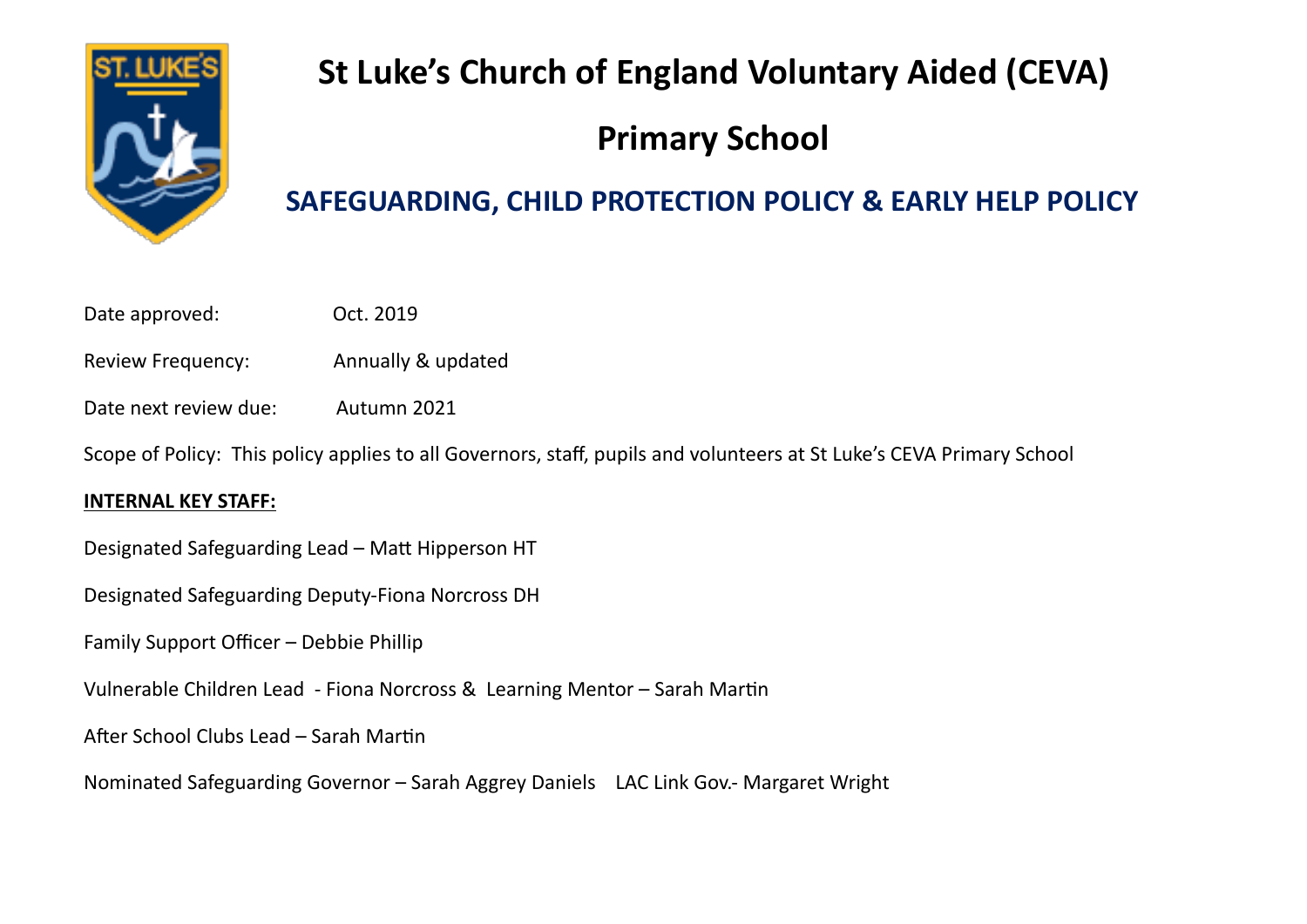# **CONTENTS**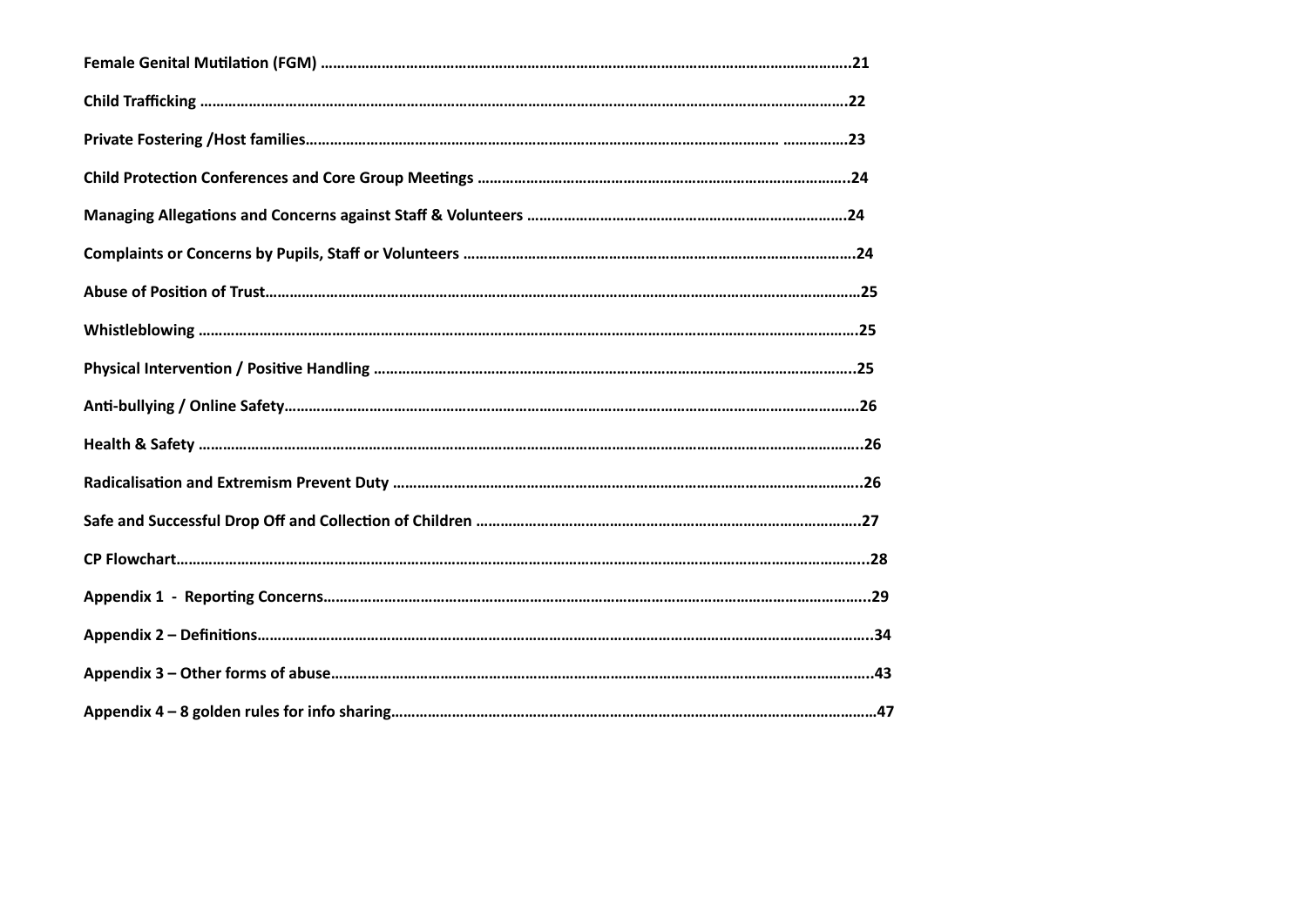#### **EXTERNAL AGENCIES:**

#### **LADO:**

Nick Pratt - : **0203 3733803**

Child Protection Advisor (LADO) 0203 373 4600

Out of Hours Emergency Duty Team – 0208 430 2000

**LBN Safeguarding Lead for Education: Fatmir Deda 02033734535 (9-5pm) 0208 430 2000 (@ other times)**

**LBN Safeguarding Children Board: 0203 373 4600 (9-5) Out of hours – 0208 430 2000 – Nancy Kelley**

Canning Town **Safer Neighbourhood Team –: 0208 721 20138** [Carly.white@met.police.uk](mailto:Carly.white@met.police.uk)

 **Early Help Partnership Team (South) - Rehema Essop - Partnership Coord. 0203 3734672 – Rehema.Essop@newham.gov.uk**

**Amber Robinson South Partnership practitioner 0203 3731225 – Amber.Robinson@newham.gov.uk** 

**Children's Triage Early Help practitioner – Neelam Pankhania 0203 3730878 – Neelam.Pankhania@newham.gov.uk** 

| <b>Triage Childrens Services</b>          | 0203 373 4600 |
|-------------------------------------------|---------------|
| <b>Emergency Duty Team (out of hours)</b> | 0208 430 2000 |
| <b>NSPCC Child Protection Helpline</b>    | 0800 800 500  |
| Childline                                 | 0800 1111     |
| Families First South - Fran Craven        | 0203 373 0257 |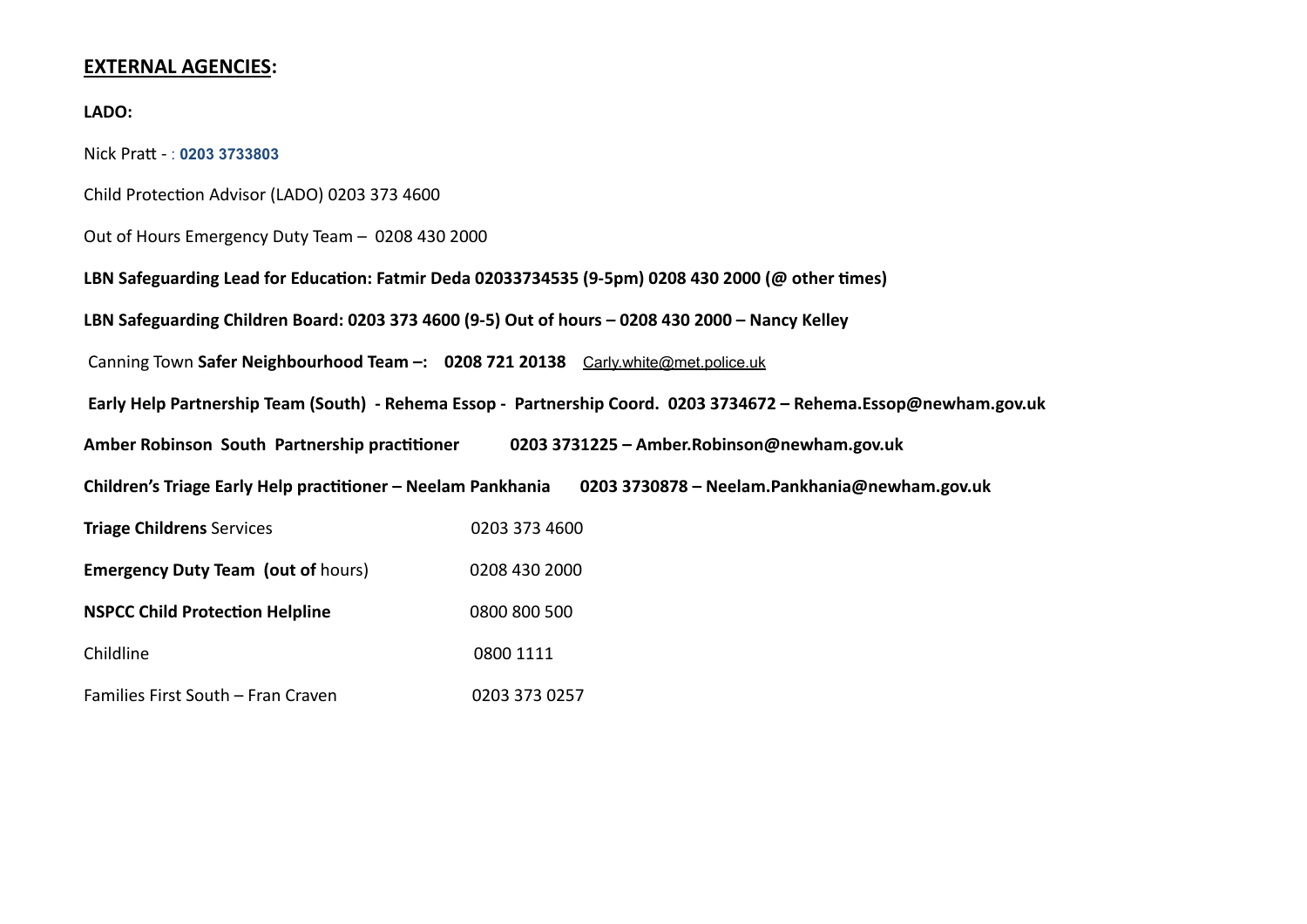#### **1.   INTRODUCTION**

The action we take to promote the welfare of children and protect them from harm is everyone's responsibility. Everyone who comes into contact with children and families has a role to play in safeguarding children. This means that staff should consider at all times what is in the best interests of the child. The Children's Act 1989 defines a child as being up to the age of 18 years old. It also defines significant harm and the roles and responsibilities of Children's Social Care and the Police.

#### **Child Protection Statement**

We recognise our moral and statutory responsibility to safeguard and promote the welfare of all pupils. We endeavour to provide a safe and welcoming environment where children are respected and valued. We are alert to signs of abuse and neglect and follow our procedures to ensure children receive effective support, protection and justice. The procedures in this policy apply to all staff, volunteers and governors.

This policy is one of a series of the schools integrated safeguarding portfolio and is available on the school website and is referred to in the staff handbook. This policy has been developed to ensure that all adults in St. Luke's CEVA England Primary School are working together to safeguard and promote the welfare of pupils.

Staff at St.luke's are advised to maintain an attitude of 'it could happen here' where safeguarding is concerned and staff members should always act in the best interests of the child.

#### **Our core safeguarding principles are:**

- The school's responsibility to safeguard and promote the welfare of children is of paramount importance
- All staff should be able to identify children who may benefit from early help.
- All children will be treated equally and have equal right to protection , regardless of age, gender, ability, culture, race ,language , religion or sexual identity
- All staff have an equal responsibility to act on any suspicion or disclosure that may suggest a child is at risk of harm
- All pupils and staff involved in child protection issues will receive appropriate support, including how to work in partnership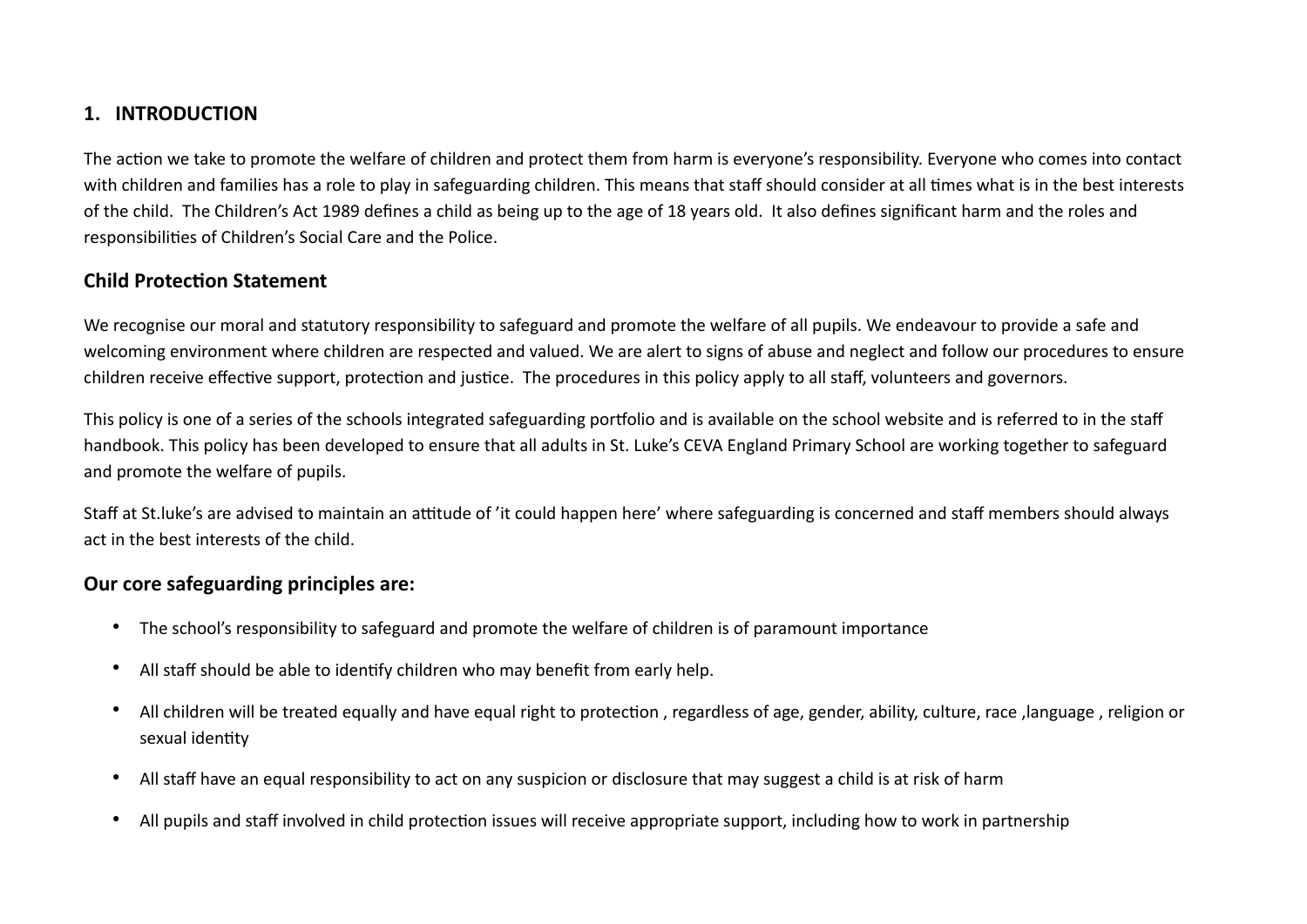• Policies will be reviewed annually unless an incident or new legislation or guidance suggests the need for an interim review.

#### **Safeguarding and promoting the welfare of children is defined as:**

- protecting children from maltreatment **( see Appendix 1)**
- preventing impairment of children's health or development;
- ensuring that children grow up in circumstances consistent with the provision of safe and effective care; and
- taking action to enable all children to have the best outcomes.

# **This policy has been developed in accordance with the principles established by the Children's Act 1989 and 2004; the Education Act 2002 and in line with government publications.**

- Working Together to Safeguard Children (A guide to inter-agency working) Feb 2019
- Keeping Children Safe in Education September 2020
- 'What To Do If You're Worried A Child Is Being Abused' (advice for practitioners) March 2015
- Safeguarding Disabled Children Practice Guidance July 2009

# **This policy also adheres to guidance and procedures contained in:**

- The London Child Protection Procedures, London Safeguarding Children Board 6 th Edition 2020
- Policies and Procedures of the Newham Safeguarding Children Board

A copy of this policy and 'What to Do If You're Worried A Child Is Being Abused' March 2015 and 'Keeping Children Safe in Education September 2020' is available for all staff to read on the school website. School staff should ensure that mechanisms are in place to assist staff to understand and discharge their role and responsibilities as set out in part one of 'Keeping Children Safe in Education September 2020'. This policy is available to all parents either in hard copy from the office or from our website.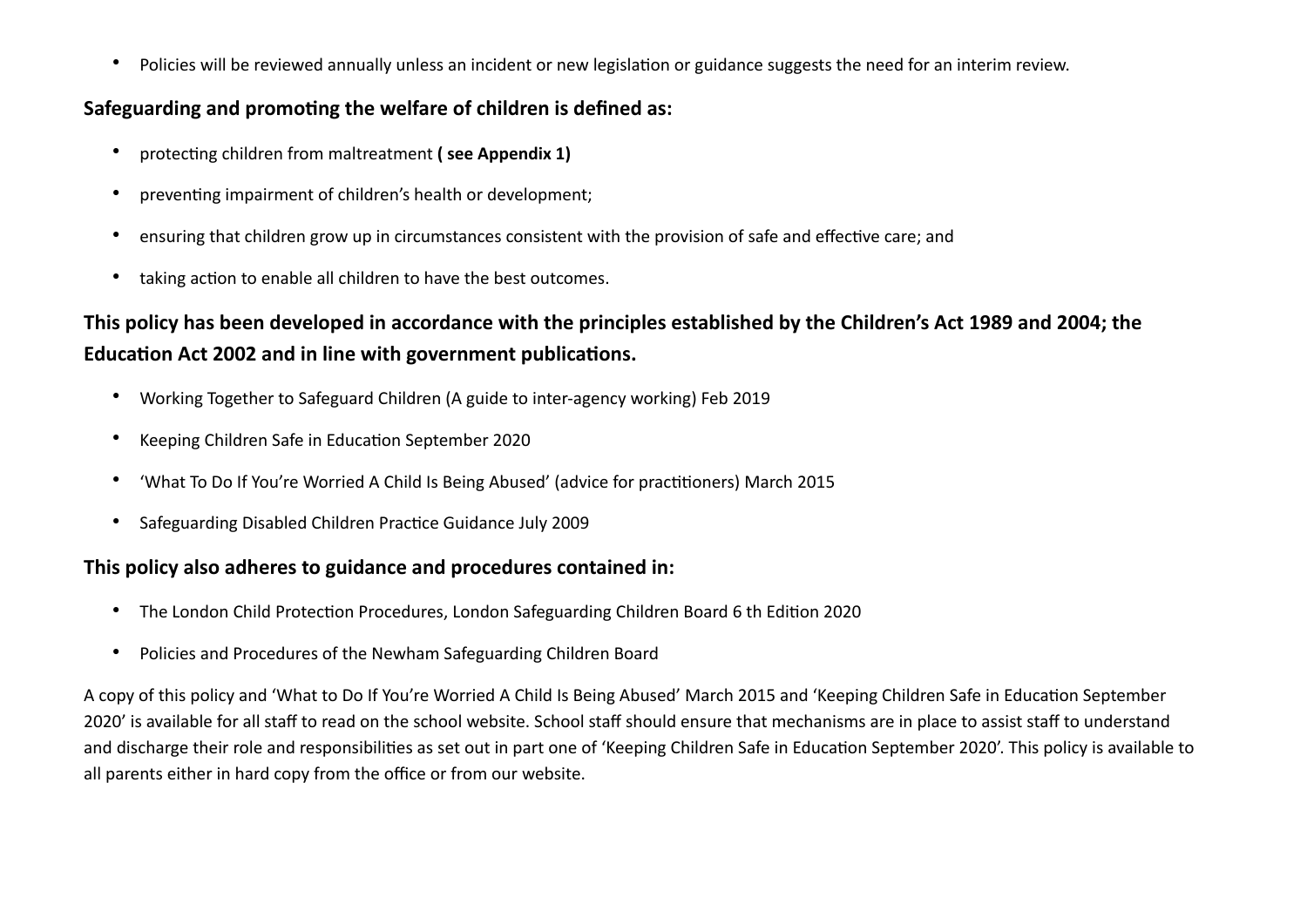This policy describes the management systems , and arrangements in place to create and maintain a safe learning environment for all St. Luke's CEVA England Primary Scool pupils and staff and to ensure consistent good practice. It identifies actions that should be taken to address any concerns about pupil welfare. The policy provides staff with the necessary information to enable them to meet their child protection responsibility's which are also set out in the Internal reporting procedures dated September 2019 as shown in **flowchart on page 28 of this policy.**

The Designated Safeguarding Lead (DSL) or, in their absence, the member of staff deputising for them, has the ultimate responsibility for safeguarding and promoting the welfare of pupils.

Safeguarding and promoting the welfare of pupils goes beyond implementing basic child protection procedures. It is an integral part of all the activities and functions of St. Luke's CEVA Primary School.

The Governing Body's responsibility for safeguarding the welfare of children goes beyond pure child protection. This policy therefore complements and supports a range of other policies, procedures and curriculum initiatives including:

- Acceptable Use and e safety
- Anti-bullying
- **Attendance**
- **Behaviour**
- Code of Professional Ethics
- Complaints procedure
- Equal Opportunities
- First Aid and the Administration of Medicines
- Health and Safety
- Prevent Duty
- Physical Restraint
- Safer Recruitment
- Sex & Relationships
- Single Central Record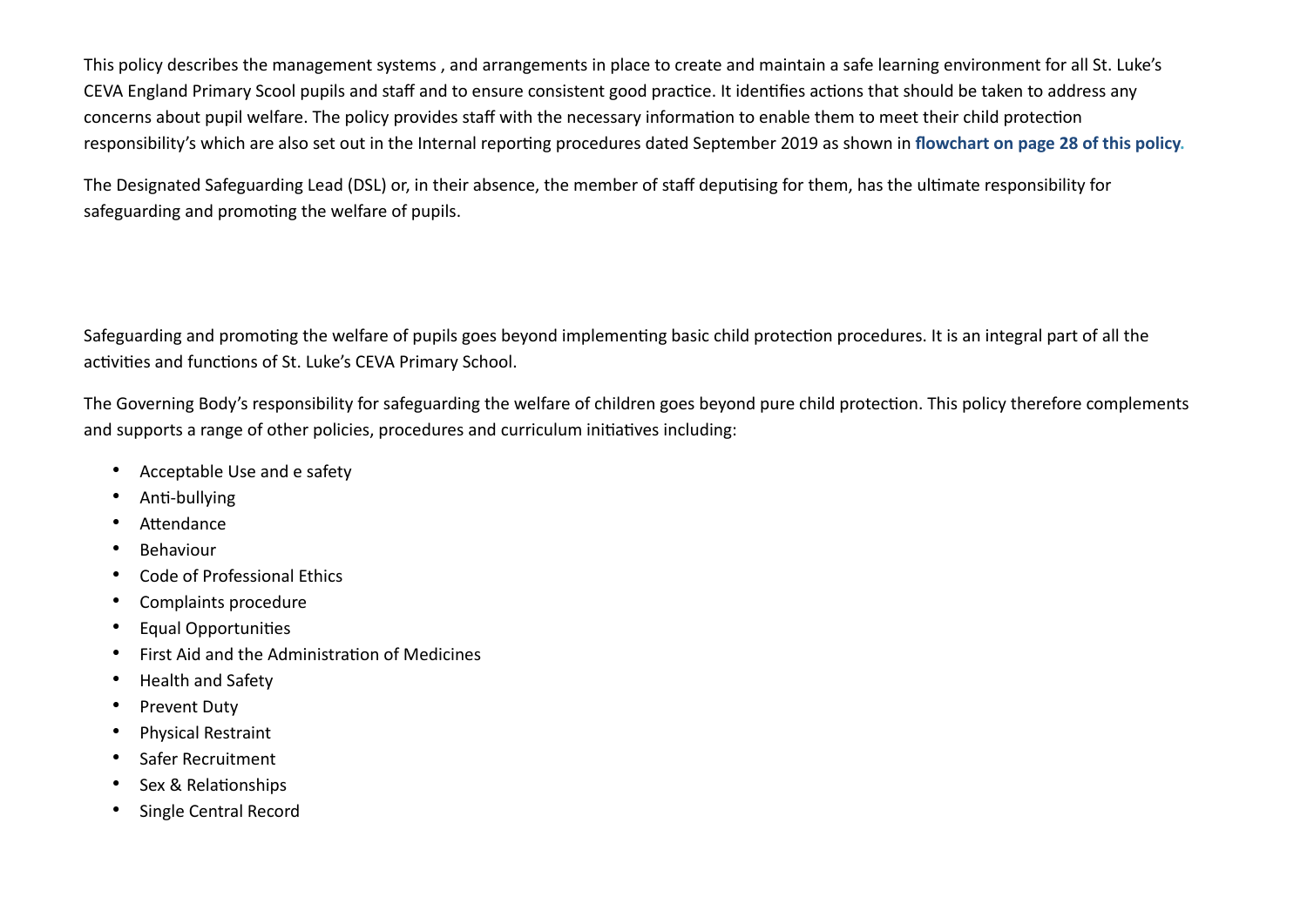- Single Equality Policy
- Special Educational Needs
- Visitor's Policy
- Whistle Blowing

All new members of staff will be given a copy of this policy together with a copy of the schools internal reporting procedures to be followed.

# **2.   SCHOOL COMMITMENT AND AIMS**

In accordance with' Working Together to Safeguard Children' the school will ensure that appropriate procedures are in place for responding to situations in which they believe that a child has been abused or is at risk of abuse, including procedures to cover circumstances in which a member of staff is accused of, or suspected of, abuse.

Abuse is when a child is hurt or harmed by another person in a way that causes significant harm to that child and which may well have an effect on the child's development or wellbeing.

Significant harm can be caused by one traumatic event or a compilation of events that interrupt, change or damage the child's physical or psychological development.

At St. Luke's CEVA Primary School we are committed to:

- maintaining children's welfare as a paramount concern;
- providing an environment in which children feel safe, secure, valued and respected, confident to talk openly and sure that they will be listened to;
- providing suitable support and guidance so that pupils know how to approach adults if they are in difficulties or worried;
- including opportunities in the PSHE curriculum for children to develop the skills they need to recognise and stay safe from abuse;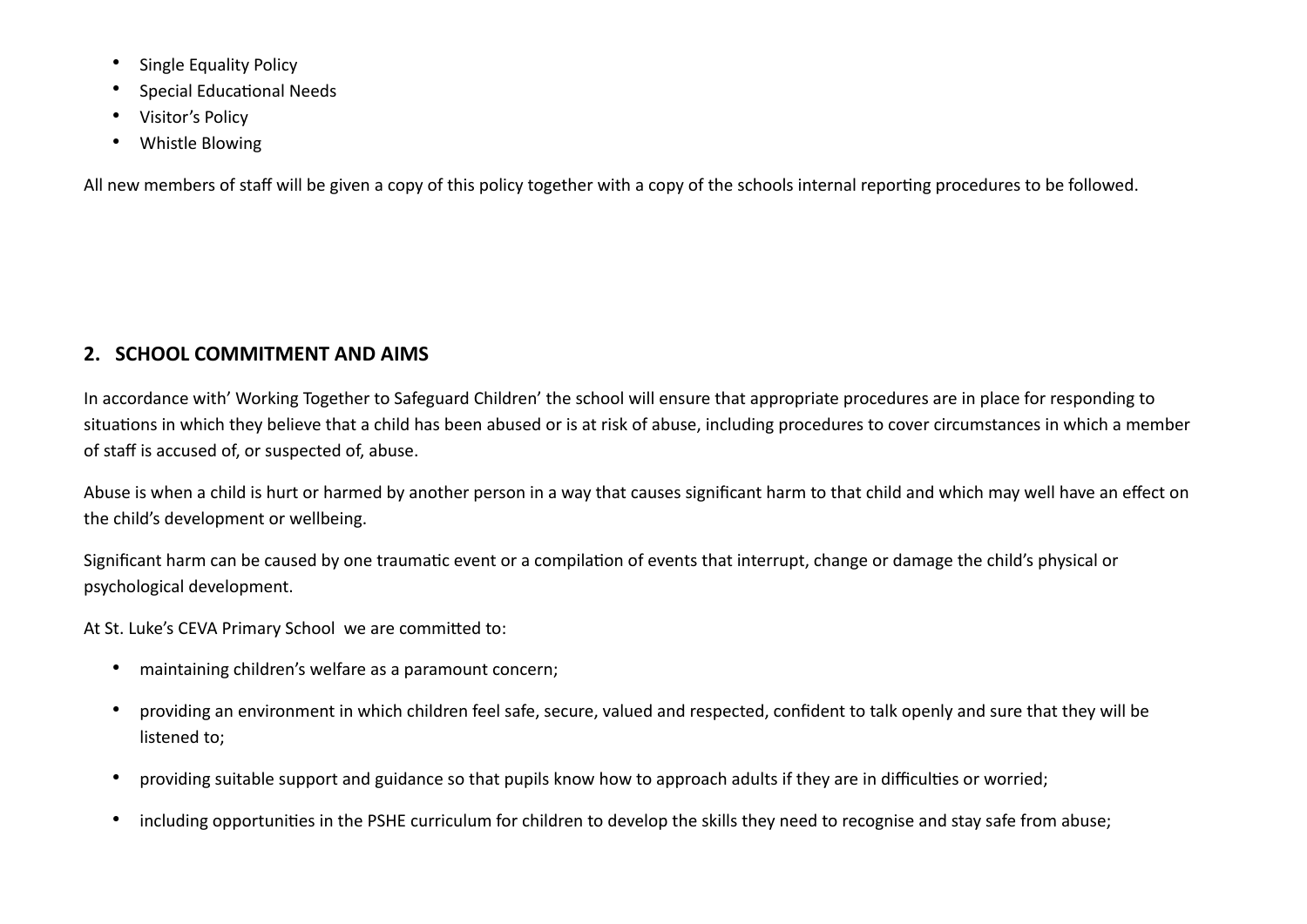- raising the awareness of all teaching, non-teaching staff and volunteers of the need to safeguard children and of their responsibilities in identifying and reporting possible cases of abuse, through annual training & induction procedures
- ensuring all staff are able to recognise and are alert to signs of abuse;
- ensuring all staff know to whom they should report any concerns or suspicions;
- ensuring there is an effective structured internal reporting procedure in place to be followed by all members of the school community in cases of suspected abuse
- providing a systematic means of monitoring children who have been identified as "in need" or at risk of harm;
- keeping confidential records, which are stored securely and shared appropriately with other professionals;
- ensuring procedures are in place for dealing with allegations of abuse against members of staff and volunteers;
- establishing effective joint working relationships with all other agencies, involved in safeguarding children and that the school contributes effectively to assessments of need and support plans;
- operating safe recruitment procedures and making sure that all appropriate checks are carried out on new staff who work with pupils
- ensuring that all adults (including other community users of our facilities) have been checked as to their suitability;
- working with parents to build an understanding of the school's duty to safeguard and promote the welfare of all children, including the necessity for child protection policies and procedure, information sharing and work in partnership with other agencies.

# **3.   ETHOS**

St. Luke's CEVA Primary School aims to create and maintain a safe learning environment where all pupils and adults feel safe, secure and valued and know they will be listened to and taken seriously. The school implements policies, practices and procedures which promote safeguarding and the emotional and physical wellbeing of pupils and staff.

The Continuum of Needs and Response, Education Health and Care Plans (EHC) and the Early Help partnership is embedded into everyday practice and procedures when responding to pupils' needs. The pupils have access to appropriate curriculum opportunities, including around emotional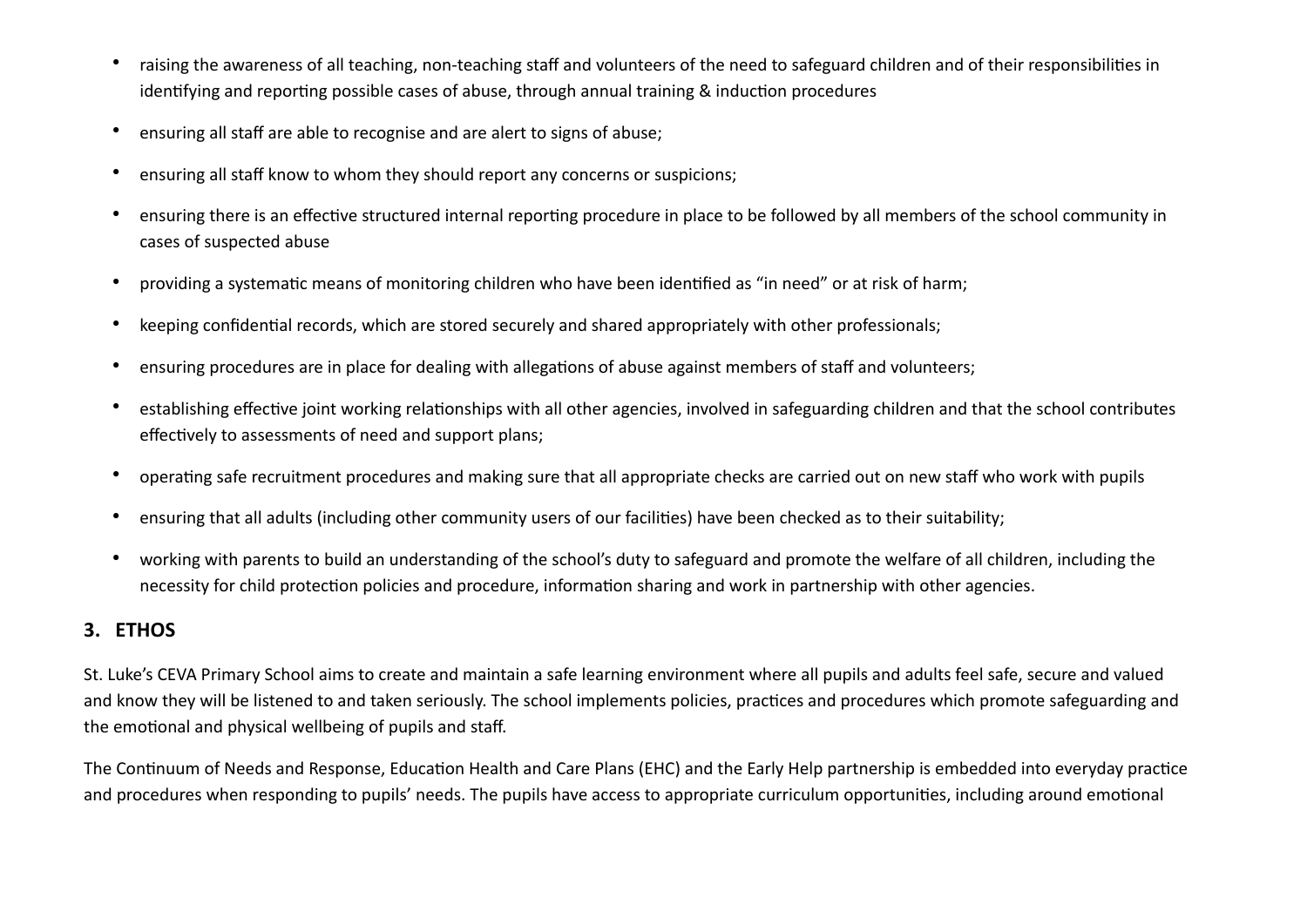health and wellbeing, to support the development of the skills needed to help them stay safe and healthy, develop their self-esteem and understand the responsibilities of adult life, particularly in regard to child care and parenting skills.

Access to cross-curricular activities will provide opportunities to develop self-esteem and self-motivation and to help pupils respect the rights of others, particularly those groups who may be considered a minority.

#### **4.   THE CURRICULUM**

All pupils have access to an appropriate curriculum, differentiated to meet their needs. This enables them to learn to develop the necessary skills to build self-esteem, respect others, defend those in need, resolve conflict without resorting to violence, question and challenge and to make informed choices in later life.

Pupils are encouraged to express and discuss their ideas, thoughts and feelings through a variety of activities and have access to a range of cultural opportunities which promote respect and empathy for others. There is access to information and materials from a diversity of sources which promote social, spiritual and moral well-being and physical and mental health.

Personal Social and Health Education, Citizenship and Religious Education lessons will provide opportunities for pupils to address a range of subjects including lifestyles, forced marriage, family patterns, religious beliefs and practices and human rights issues. This curriculum supports children's personal development and will help to develop their fear about keeping others safe.

All pupils know that there are adults in the school whom they can approach in confidence if they are in difficulty or feeling worried and that their concerns will be taken seriously and treated with respect.

## **5.   ATTENDANCE AND EXCLUSIONS**

In accordance with the St. Luke's CEVA Primary School Attendance Policy, absences are rigorously pursued and recorded. The school, in partnership with the appropriate agencies, takes action to pursue and address all unauthorised absences in order to safeguard the welfare of pupils in its care.

Looked After Children (LAC) and Children on the child protection register are considered at high risk and vulnerable and therefore if a child is absent from school the Head of Safeguarding / Safeguarding Team will be notified immediately. Contact Group who are employed to carry out daily welfare checks on children, telephone daily to check children are in school.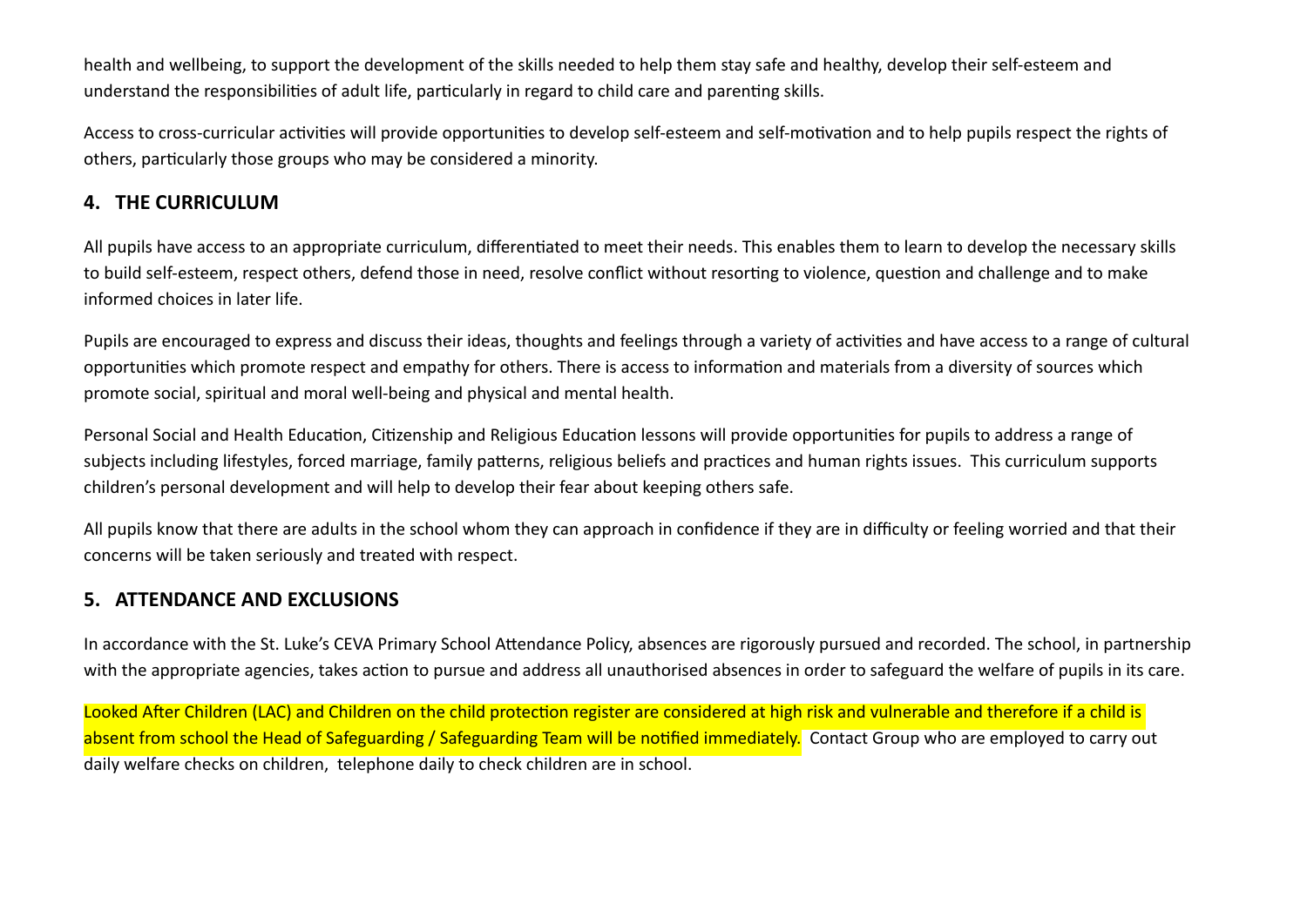The Attendance Policy identifies how individual cases are managed and how the school works proactively with parents to ensure that they understand why attendance is important. In certain cases this may form part of a review of the pupil's Education Health and Care Plan (EHC), or an Early Help Record.

St. Luke's CEVA Primary School implements the statutory requirements in terms of monitoring and reporting pupils missing education and offrolling and understands how important this practice is in safeguarding pupils.

Young people who require access to alternative provision will have a personalised learning or behaviour support plan designed to meet their needs. Their attendance and progress will be monitored by St Luke's staff.

When an exclusion is being considered the safeguarding lead will be informed as well as staff from the Inclusion team so that any safeguarding issues can be taken into account prior to the exclusion.

Where it is felt that a child or young person is likely to be excluded a review of the pupil's Education Health and Care Plan (EHC) will be instigated to ensure that there is improved understanding of the needs of the young person and their family and that the key agencies are involved.

#### **6. CHILDREN MISSING EDUCATION**

Statutory guidance 'Children Missing Education September 2016' states key principles to enable local authorities to identify as far as possible children missing education (CME) and to get them back into education. St Luke's School will ensure that attendance is monitored through the daily register and liaise with the local authority designated attendance officer. Under section 175 of the Education Act 2002 schools should investigate any unexplained absences. Attendance, absence and exclusions are closely monitored. A child missing from education is a potential indicator of abuse and neglect, including sexual abuse and child sexual exploitation. The designated lead will monitor unauthorised absences and take appropriate action including notifying the local authority. Staff must be alert to signs of children at risk travelling to conflict zones, FGM and forced marriage. Where this is suspected the school will follow child protection procedures, however if a child is in immediate danger a referral will be made to children's services and to the police if appropriate.

The school will not take a child off role without knowing where their next educational provision will be. Children "educated at home" will be referred to the local authority team who deal with this.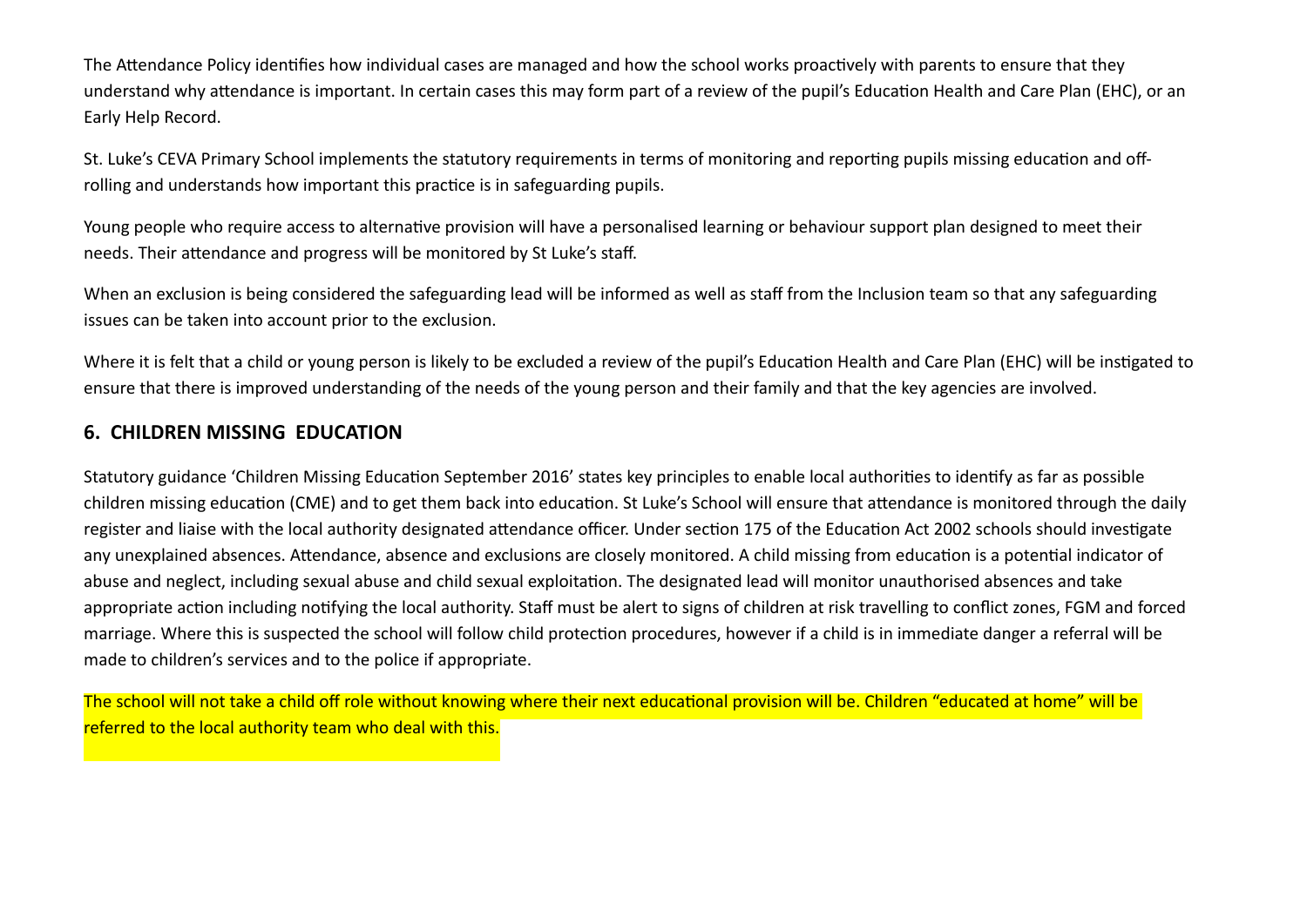#### **7.  KEEPING RECORDS**

St. Luke's CEVA Primary School will keep and maintain up to date information on pupils on the school roll including where and with whom the child is living, attainment, attendance, referrals to and support from other agencies and any other significant event in a child's life. In addition to their personal file, reported concerns and actions taken will be recorded on the 'Safeguard' database.

# **8.   ROLES AND RESPONSIBILITIES**

All adults working with children have a responsibility to safeguard and promote their welfare. This includes a responsibility to be alert to possible abuse and to record and report concerns to staff identified with child protection responsibilities within the school. The names of those carrying these responsibilities for the current year are listed at the start of this document.

The School is responsible for ensuring that all action taken is in line with the Local Safeguarding Children Board and London Child Protection Procedures 6th Edition. The role of the school within this procedure is to contribute to the identification, referral and assessment of children in need, including children who may have suffered, are suffering, or who are at risk of suffering significant harm. The school may also have a role in the provision of services to children in need and their families.

The role of the school in situations where there are child protection concerns is **NOT** to investigate but to recognise and refer. The Headteacher, the Safeguarding Lead and the deputy will ensure that:

- The policies and procedures adopted by the Governing Body to safeguard and promote the welfare of pupils are fully implemented and followed by all staff, including volunteers.
- The procedures laid down by the London Child Protection Procedures 6th Edition are followed.
- Safe recruitment and selection of staff and volunteers is practiced.
- When the lead is absent, this strategic role falls to the deputy safeguarding officer, Fiona Norcross.
- Matt Hipperson will be responsible for the day to day management of safeguarding and child protection and receives appropriate on-going training, support and supervision. The Safeguarding Lead has the status and authority within the school to carry out the duties of the post and acts as a source of support and expertise to the school.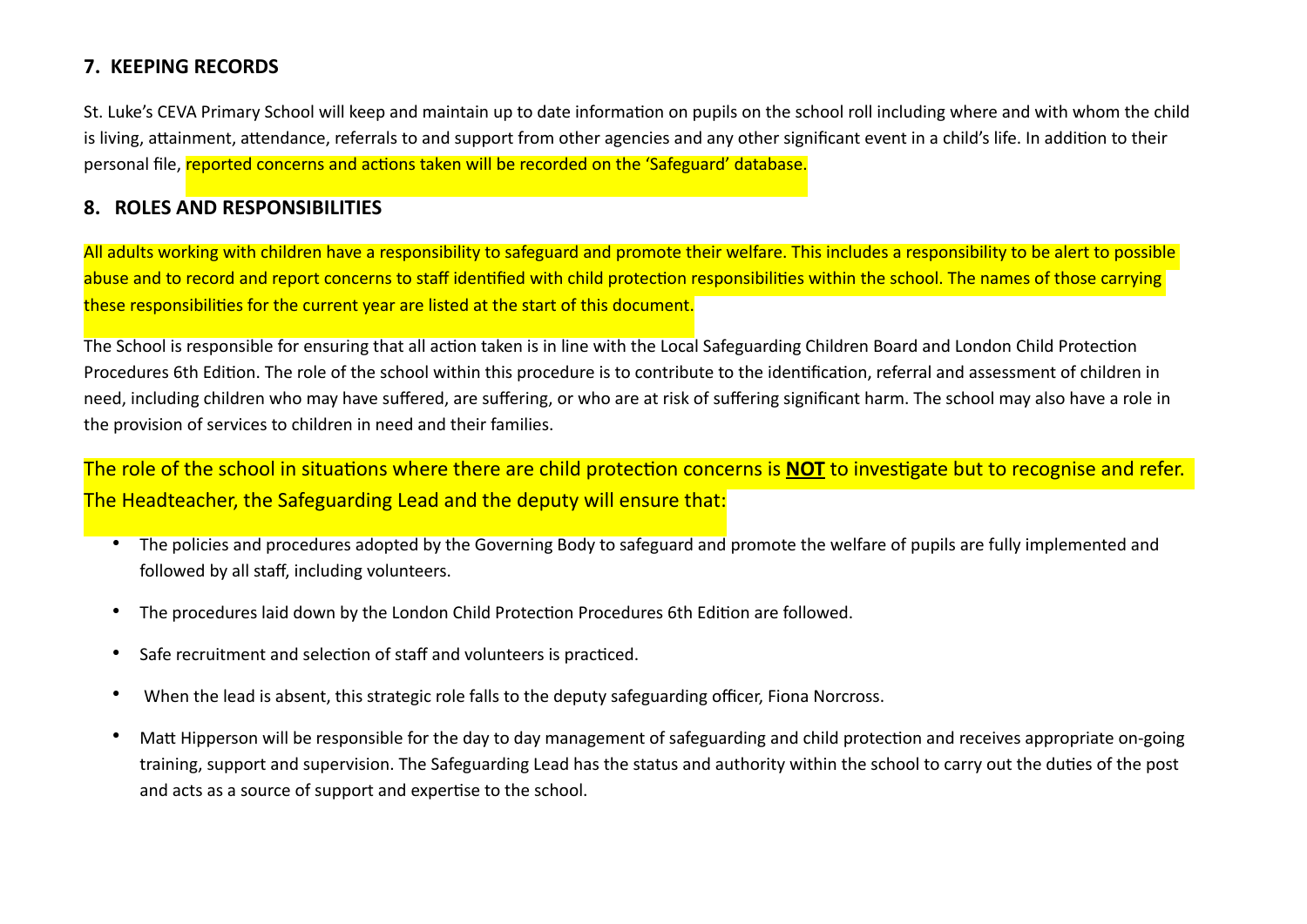- Sufficient time and resources are made available to enable the Safeguarding Lead and Deputy to discharge their responsibilities, including attending inter-agency meetings, contributing to the assessment of pupils, supporting colleagues and delivering training as appropriate.
- All staff and regular volunteers receive appropriate training which is updated every year.
- All temporary staff and volunteers are made aware of the school's safeguarding policy, internal reporting procedures and arrangements.
- All staff and volunteers feel safe about raising concerns about poor or unsafe practice in regard to the safeguarding and welfare of the pupils and such concerns will be addressed sensitively and effectively.
- Parents/carers are aware of and have an understanding of the school's responsibilities to promote the safety and welfare of its pupils:
- Confidential child protection files are securely stored in a separate filing cabinet apart from normal pupil records and with access confined to specific staff, i.e. the Designated Safeguarding Lead and Deputy with responsibility for Child Protection.
- The school's safeguarding policy is regularly reviewed and updated and the school complies with local safeguarding procedures.
- The school operates safer recruitment and selection practices including appropriate use of references and checks on new staff and volunteers kept on the Single Central Record.
- Procedures are in place for dealing with allegations of abuse against members of staff and volunteers and these are in line with local procedures.
- A section 11 Self-Assessment of safeguarding duties and child protection is provided to the Local Safeguarding Children's Board by the Designated Safeguarding Lead.
- All staff and volunteers who have regular contact with pupils receive appropriate training which is up-dated by refresher training every year:

Governing Body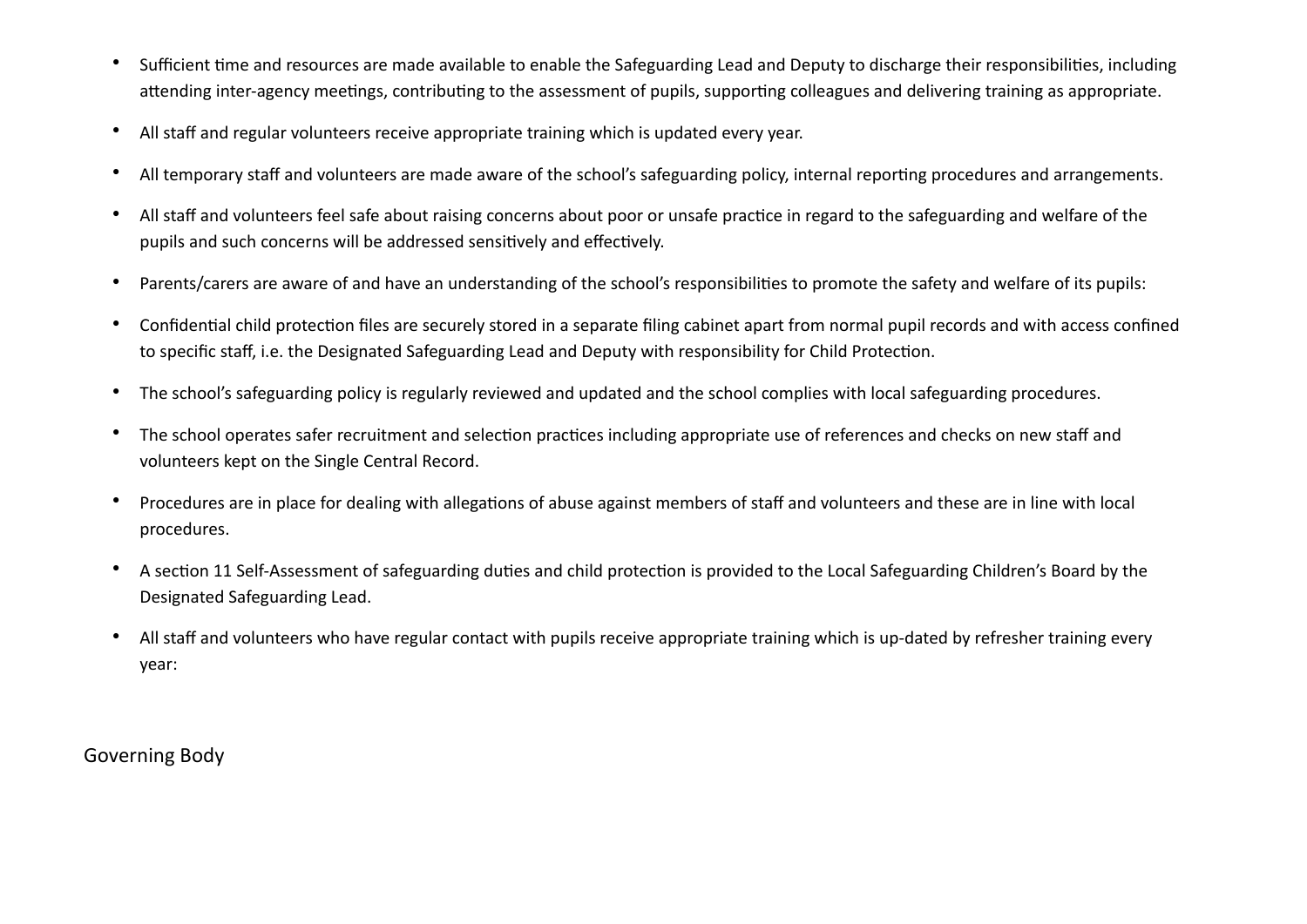- The Governing Body takes its responsibility under section 175 of the Education Act 2002 to safeguard and promote the welfare of children and to work together with other agencies to ensure adequate arrangements are in place to identify, assess and support those children who are suffering harm.
- A member of the Governing Body is identified as the designated governor for Safeguarding **(Margaret Wright)** and receives appropriate training. The identified governor will provide the governing body with appropriate information about safeguarding and will liaise with the Safeguarding Lead. He or she will visit the school at least three times a year to review safeguarding policy and practice and specifically to personally check the completeness of the Single Central Record. (SCR)

#### **The Designated Safeguarding Lead:**

At St. Luke's CEVA Primary School the safeguarding lead is the HT and has a specific responsibility for championing the importance of safeguarding and promoting the welfare of pupils registered in the school.

The Safeguarding Lead will:

- Consider if early help can be offered to support & prevent the child or young person's needs escalating
- Act as the first point of contact with regards to all safeguarding matters.
- Attend up-dated training every 2 years.
- Provide support and training for staff and volunteers and make sure that they receive refresher training every three years.
- Ensure that the school's actions are in line with the Local Safeguarding Children Board Procedures framework and that the all London child protection committee established procedures are followed
- Refer cases of suspected abuse or allegations to the LBN Assessment Team following the London Child Protection procedures and protocols and complete the referral in writing on agreed templates.
- Inform parents of referral unless it would pose a risk to the child.
- Represent or ensure representation at inter-agency meetings, in particular conferences, strategy meetings, core groups and network meetings.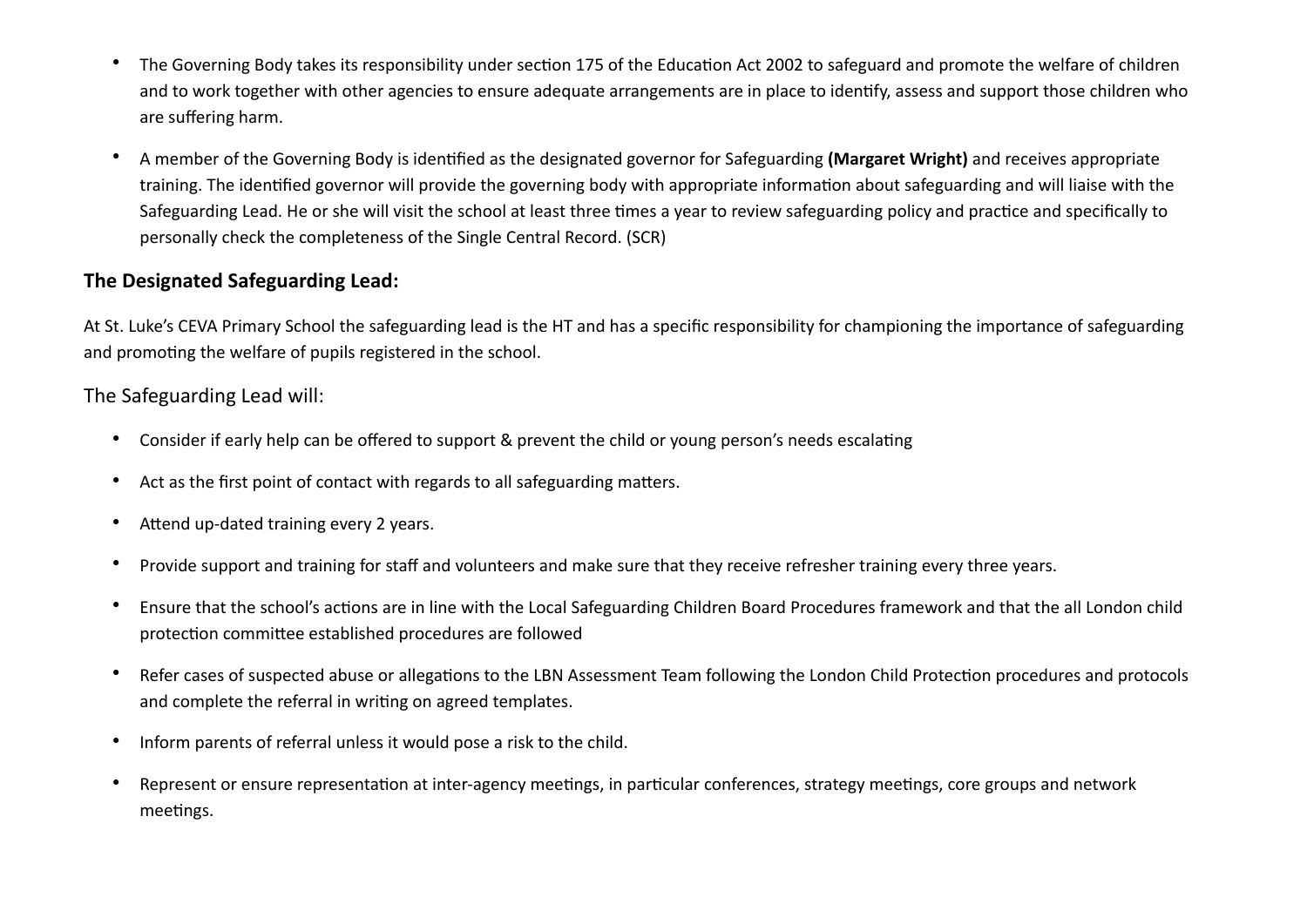- Ensure written reports are provided to the family and Chair of Conference at least 48 hours before an initial CP Conference and 5 days before a Review CP conference using the agreed template.
- Ensure the school effectively monitors children about whom there are concerns.
- Keep copies of all referrals to external agencies related to safeguarding pupils.
- Ensure that all staff and volunteers receive information on safeguarding policies and procedures from the point of induction.
- Manage and keep secure the school's safeguarding records.
- Ensure that all staff and volunteers understand and are aware of the school's reporting and recording procedures and are clear about what to do if they have a concern about a child.
- Ensure that the Safeguarding Policy is regularly reviewed and up-dated.
- Publish a copy of the safeguarding children policy on the school website.
- Keep up to date with changes in local policy and procedures and are aware of any guidance issued by the DfE concerning Safeguarding.
- Send a pupil's child protection or safeguarding file separately from the main file to a new establishment if a pupil leaves the school. Keep a copy of the file.
- Ensure that any absence of one day, without satisfactory explanation, of a pupil who has a child protection plan is referred to their Access and Attendance Officer and / or Social Worker
- The Designated Safeguarding Lead will decide whether to consider offering Early Help to support the family or to make a referral to Newham's Triage Service when there are complex needs or child protection concerns. We will use the Early Help and Safeguarding Thresholds to inform our decision making.
- If a referral to Children's Triage has not met the threshold for targeted support or statutory intervention the Designated Safeguarding Lead will make full written record of the decision and outcome. The school will continue to offer early help and interventions, supported by the use of the Early Help Record and Plan.

## **9.   SAFER RECRUITMENT AND SELECTION OF STAFF**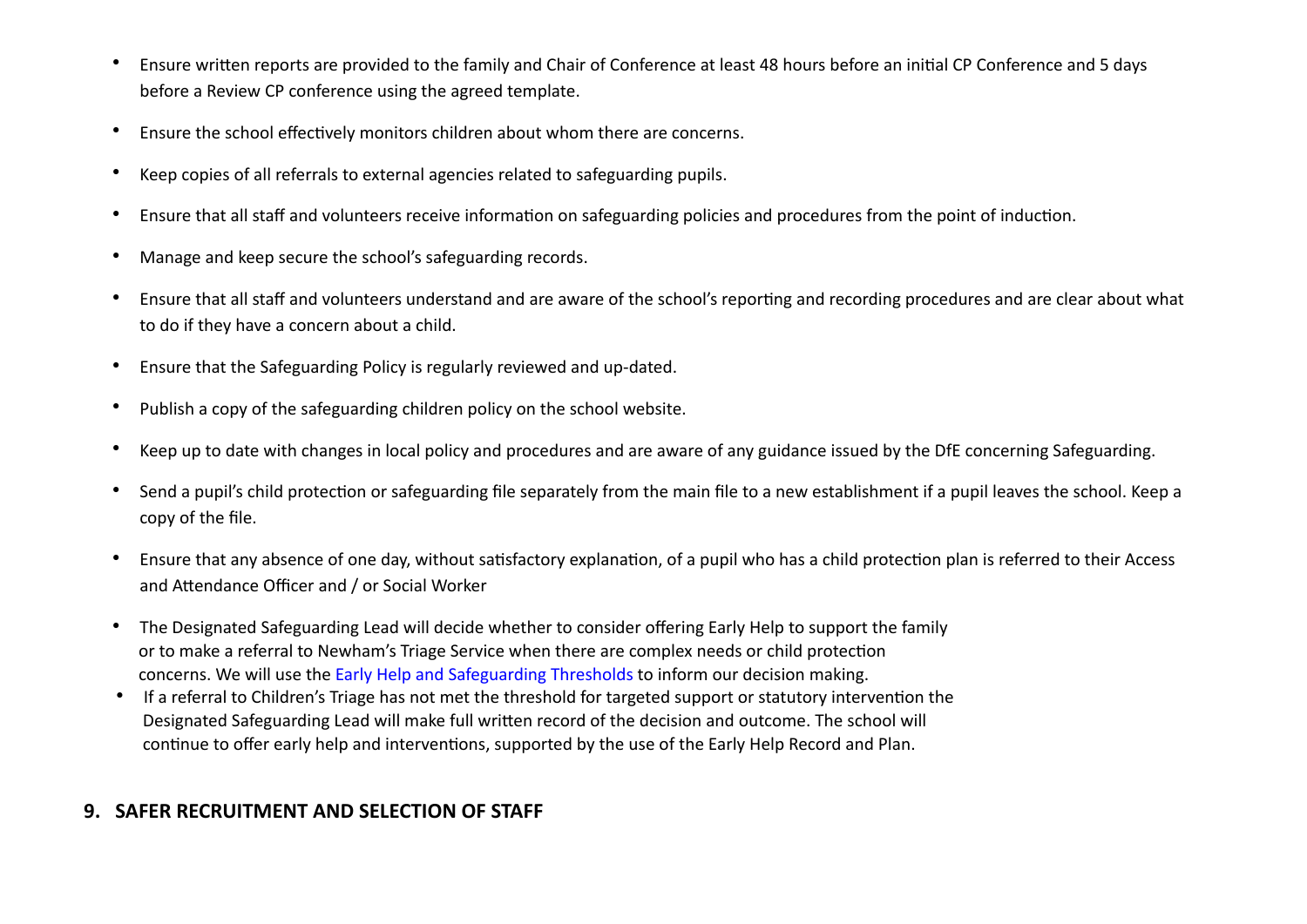The school will follow guidance set out in Keeping Children Safe in Education September 2020 and in line with Local Authority and Local Safeguarding Board procedures by carrying out the required checks by undertaking enhanced DBS checks of staff, Governors and volunteers, verifying the applicant's identity, qualifications and work history.

Recruitment adverts will highlight the priority that the school places on this and the schools commitment to safeguarding. At least two members of the recruitment panel will have attended safer recruitment training within the last three years.

All relevant staff involved in early year's settings and /or before and after school care for children under 8 years of age) are made aware of the disqualification and disqualification by association legislation and their obligations to disclose relevant information to the school.

The school obtains written confirmation from supply agencies or third party organisations that agency staff or others who may work in the school have been appropriately checked.

Trainee teachers will be checked either by the school or the training provider from whom written confirmation is required.

The school maintains a single central record of recruitment checks undertaken and this is inspected every term by the safeguarding governor.

#### **Volunteers**

All Governors are subject to DBS checks and any volunteers will undergo checks commensurate with their work in the school, their contact with children and supervision provided to them. Under no circumstances will a volunteer who has not completed the appropriate checks be left unsupervised.

#### **Contractors**

The school checks the identity of all contractors working on site and requests DBS with barred list checks where required by statutory guidance. Contractors who have not undergone checks will not be allowed to work unsupervised during the school day.

#### **Site Security**

Visitors to the school are asked to sign in and out and are provided with an ID pass which confirms they have permission to be on site. Parents who are delivering or collecting their children do not need to sign in. All visitors are expected to observe the schools safeguarding and health and safety regulations. Any visitor without an up to date DBS will be escorted around the building at all times by a member of staff.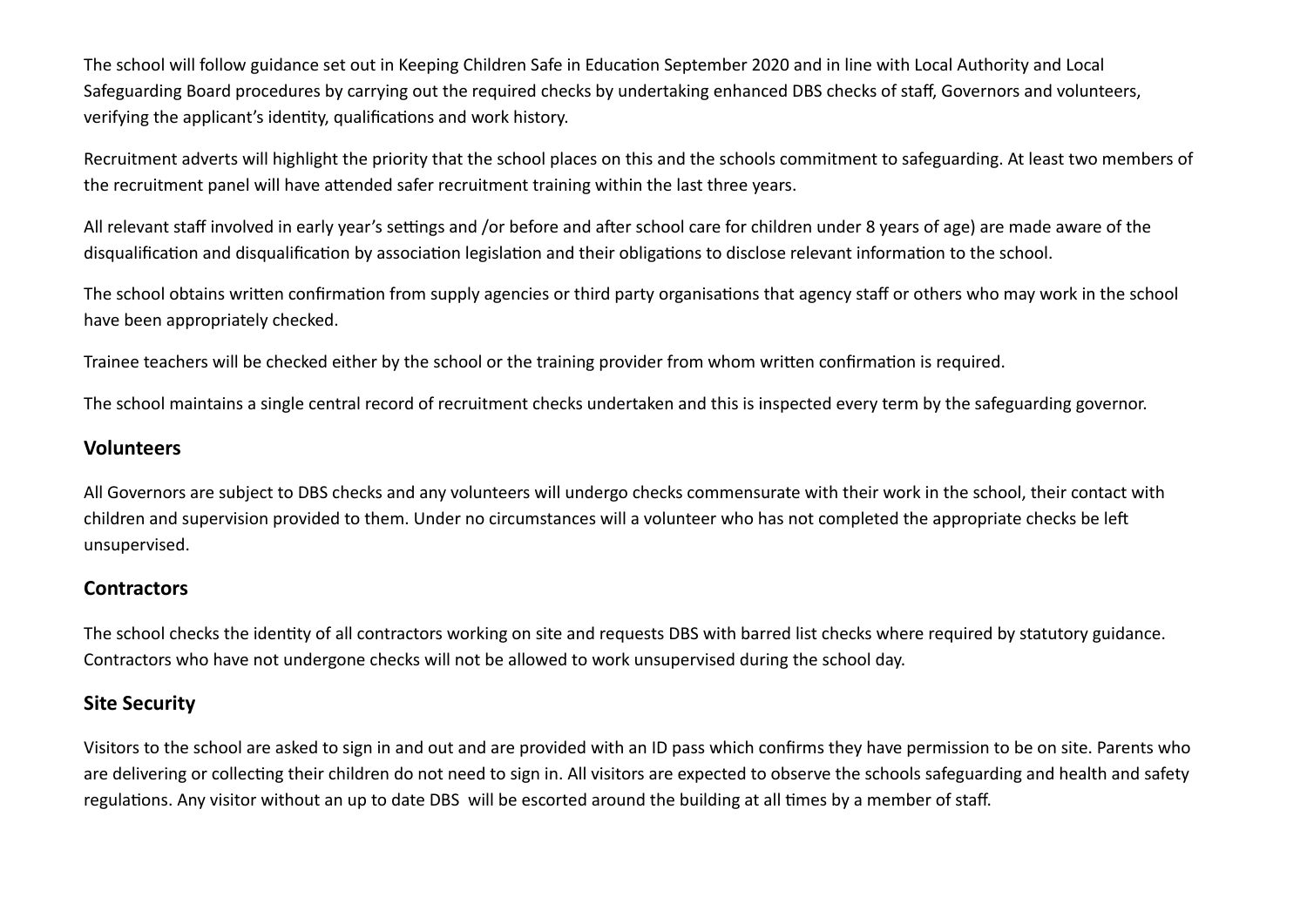**10.   WORKING WITH OTHER AGENCIES/Early Help -** St. Luke's CEVA Primary School has developed effective links with other relevant agencies and co-operates as required with any enquiries regarding child protection issues. The school has a commitment to develop its Early help Partnership working, reflecting vs the LBN Early Help & Safeguarding thresholds and this is done by the DSL and Fiona Norcross. The school will notify relevant external agencies if:

- A child subject to a child protection plan is about to be excluded.
- There is an unexplained absence of a pupil who is subject to a child protection of more than one day from school.
- It has been agreed as part of any child protection plan or core group plan

#### **11.   CONFIDENTIALITY AND INFORMATION SHARING**

Staff ensure that confidentiality protocols are followed and information is shared appropriately. The Headteacher or the Safeguarding Deputy lead discloses any information about a pupil to other members of staff on a need to know basis only. Staff will understand that child protection issues warrant a high level of confidentiality, not only out of respect for pupil and staff involved but to ensure that information released into the public domain does not compromise evidence.

However following a number of publicised cases where serious case reviews have taken place, where senior leaders have failed to act upon concerns raised by staff, the new guidance 'Keeping Children Safe in Education September 2020' emphasises that **any** member of staff can contact children's social care if they are concerned about a child. The telephone number for children's social care for Newham is 0203 373 4600 and you will be able to speak to the Triage Services.

Please see the Eight Golden Rules for Information Sharing. **(Appendix 4)**

All staff and volunteers must understand that they have a professional responsibility to share information with other agencies in order to safeguard pupils. All staff and volunteers must be clear with pupils that they cannot promise to keep secrets.

The school holds a data protection certificate of registration No. Z4781841 exp 26/5/17

Child protection information will be stored and handled in line with the Data Protection Act 1998.& the new GDPR guidance - Information sharing is guided by the following principles. The information is :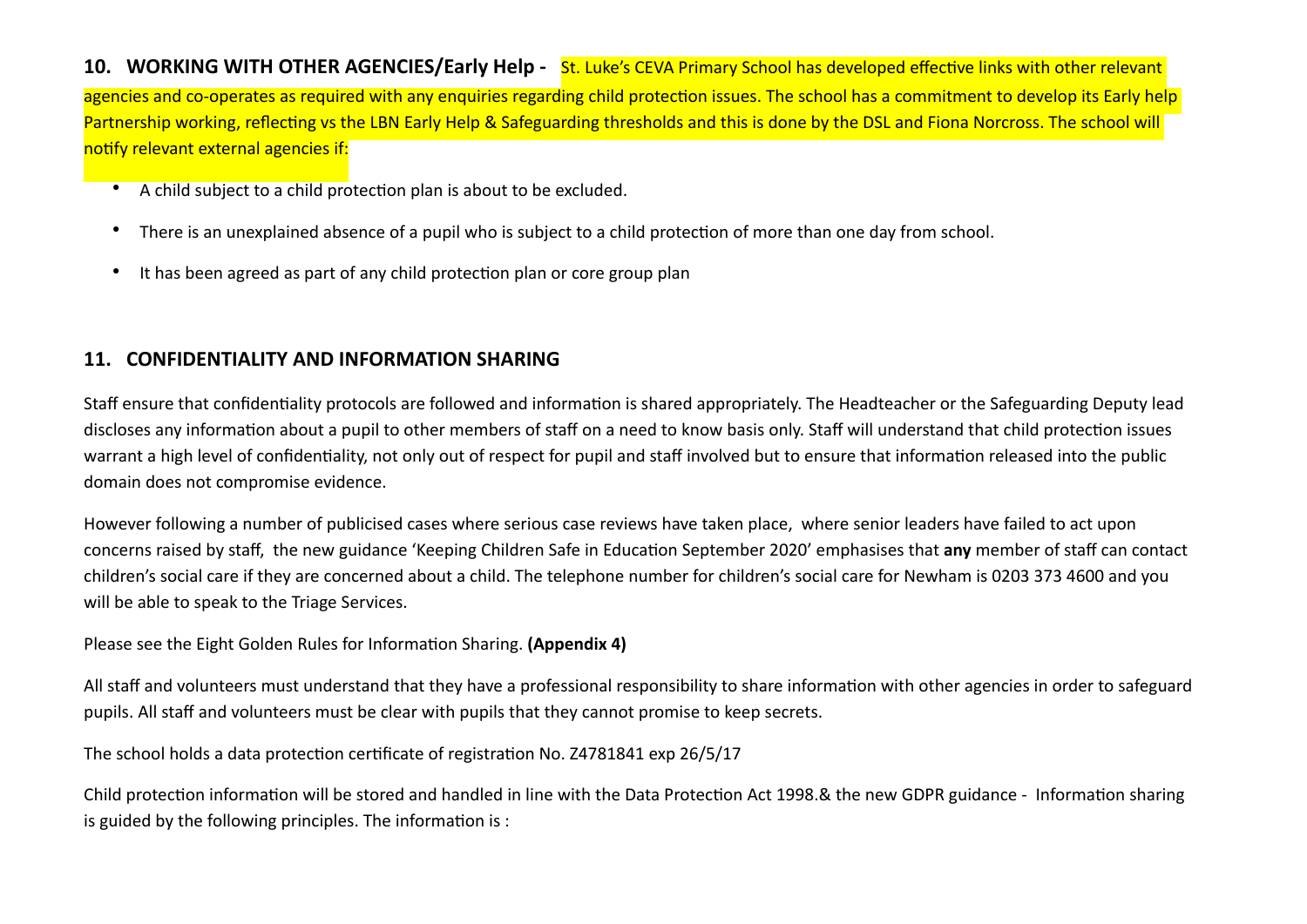- Necessary and proportionate
- Relevant
- Adequate
- Accurate
- **Timely**
- **Secure**

# **12.  TRAINING FOR STAFF AND VOLUNTEERS**

The Safeguarding Lead and Deputy lead undertakes ongoing training, in addition to LBN child protection training, and refresher training at 2 yearly intervals.

Training is provided for all staff, governors and volunteers. Induction training includes basic safeguarding information about the school's policies and procedures, signs and symptoms of abuse (emotional, physical and sexual) and physical neglect, how to manage a disclosure from a child as well as when and how to record a concern about the welfare of child.

Please see attached flow chart which illustrates the internal reporting procedures to be followed after a disclosure is made **(Page 28).** Basic safeguarding rules and procedures are also included in the staff handbook.

All staff, governors and volunteers who are in regular contact with pupils will receive basic training which is up-dated by refresher training every 2 years.

# **13.  VULNERABLE GROUPS/ CHILDREN WITH DISABILITIES/ LOOKED AFTER CHILDREN (LAC)**

Disabled children are at an increased risk of being abused compared with their non-disabled peers. Any child with a disability is by definition a 'child in need' under section 17 of the Children Act 1989 and disability has been shown to confer an increased level of vulnerability. Additional barriers can exist when recognising abuse and neglect in this group of children, these can include: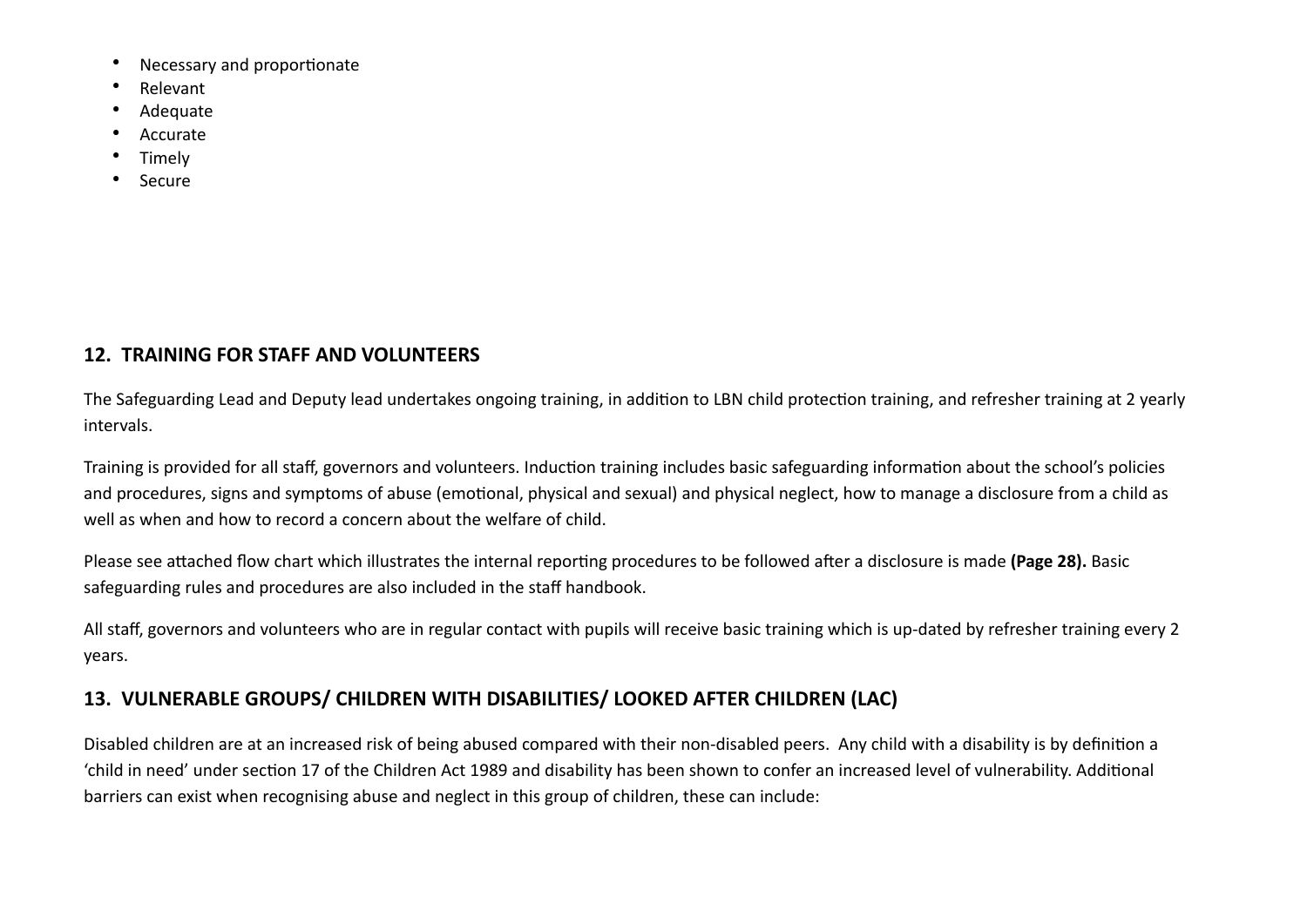- Assumptions that indicators of possible abuse such as behaviour, mood and injury relate to the child's disability without further exploration;
- The potential for children with SEND and disabilities being disproportionally impacted by behaviours such as bullying , without outwardly showing any signs
- Communication barriers and difficulty overcoming these barriers

Disabled children should be seen as children first. Having a disability should not and must not mask or deter an appropriate enquiry where there are child protection concerns. Disabled children have the same right to protection as all children and staff have a duty to understand and respond to their needs relating to child protection.

Some children may have an increased risk of abuse. Many factors contribute to an increase in risk, including prejudice and discrimination, isolation, social exclusion, communication issues and reluctance on the part of some adults to accept that abuse can occur. To ensure that all of our pupils receive equal protection we will give special consideration to children who are :

- Disabled or have SEN needs
- young carers
- affected by parental substance misuse, domestic violence or mental health needs
- asylum seekers
- living away from home
- vulnerable to being bullied or engaging in bullying
- living in temporary accommodation
- at risk of CSE
- at risk of FGM
- at risk of forced marriage
- do not have English as a first language
- live transient lifestyles
- living in chaotic and unsupportive home situations

This list is not exhaustive.

Child abuse **( Appendix 2)** is defined within procedures as physical abuse (including female genital mutilation), emotional abuse (including that arising from domestic violence and forced marriage), sexual abuse (including the sexual exploitation associated with child prostitution) and physical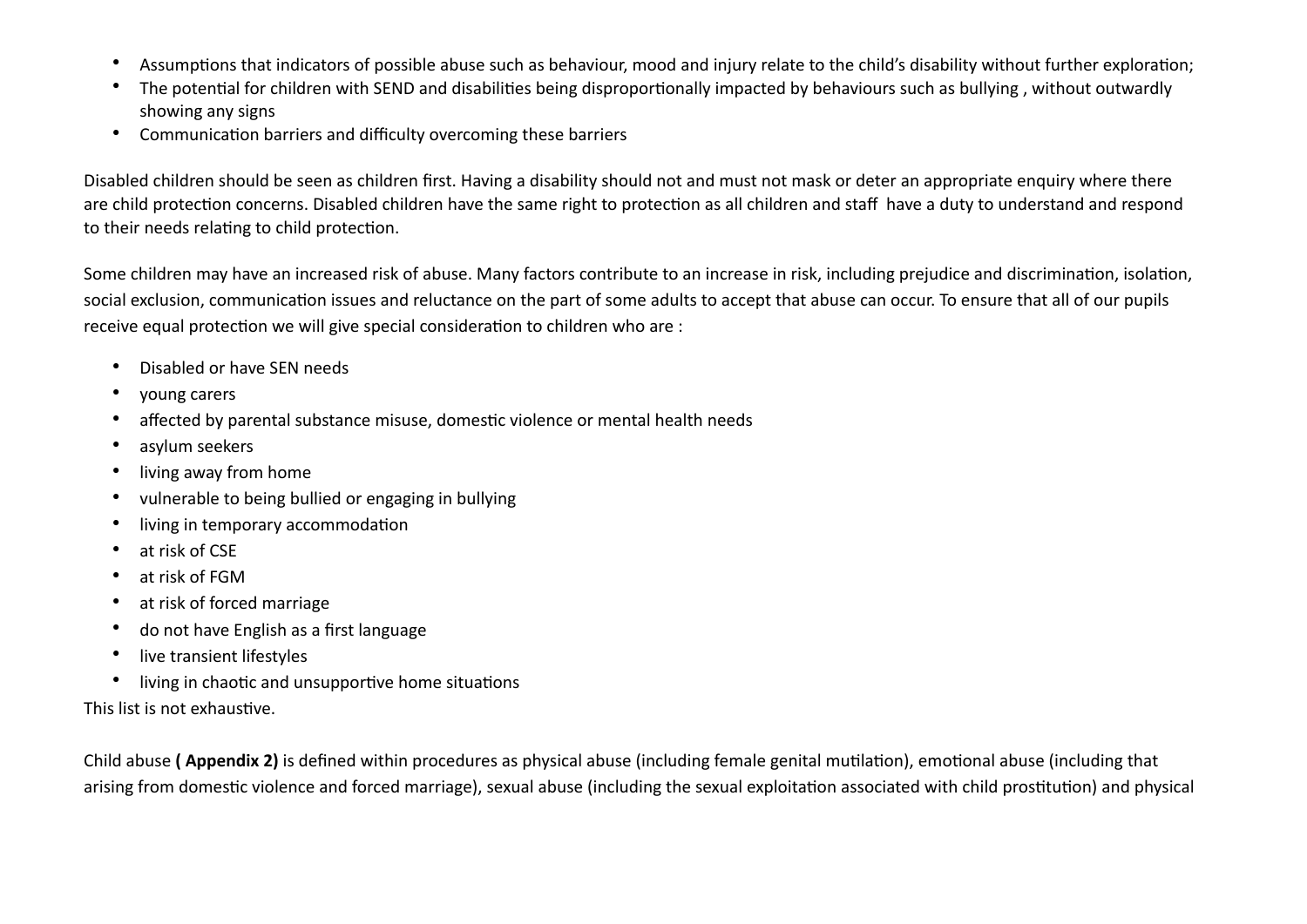neglect, which the person with custody, or charged with care of the child, causes or knowingly fails to prevent. In addition to the universal indicators of abuse / neglect, in the case of a disabled child the following abusive behaviours must also be considered:

- force feeding
- unjustified or excessive physical restraint
- rough handling
- extreme behaviour modification including the deprivation liquid, medication, food or clothing
- misuse of medication, sedation, heavy tranquillisation
- invasive procedures against the child's will
- deliberate failure to follow medically recommended regimes
- misapplication of programmes or regimes

The most common reason for children becoming looked after (LAC) is as a result of abuse or neglect. The school ensures that staff have the necessary skills and understanding to keep LAC safe. Appropriate staff have information about a child's looked after status and care arrangements, including the level of authority delegated to the carer by the local authority looking after the child. The designated teacher for LAC and the DSL have details of the child's social worker and the name and contact details of the local authority's virtual head for children in care.

# **14.  RECORDING AND REPORTING CONCERNS**

There is no individual discretion allowed to any member of staff who has knowledge or suspicion that a child might be at risk of child abuse. In child protection matters the child protection procedures must be followed at all times. Any knowledge or suspicion the child may be at risk must be reported to the Safeguarding Lead immediately, to ensure help and to ensure any intervention necessary to protect the child is accessed as early as possible. The schools internal reporting procedures **MUST** be followed.

Concerns for pupils and in particular those with disabilities may come to the attention of staff in a variety of ways, for example through observation of behaviour, injuries or disclosure. The following should trigger concern:

- when there is a suspicion that an injury maybe non-accidental
- when there are signs of neglect
- when a child displays behaviour unusual for that particular child, for example aggression, withdrawal, depression, or demonstration of inappropriate sexual behaviour or anxiety at home time.
- when a child fails to thrive.
- when a child discloses abuse, or describes something, which may be associated with abuse (sexual and non-sexual abuse).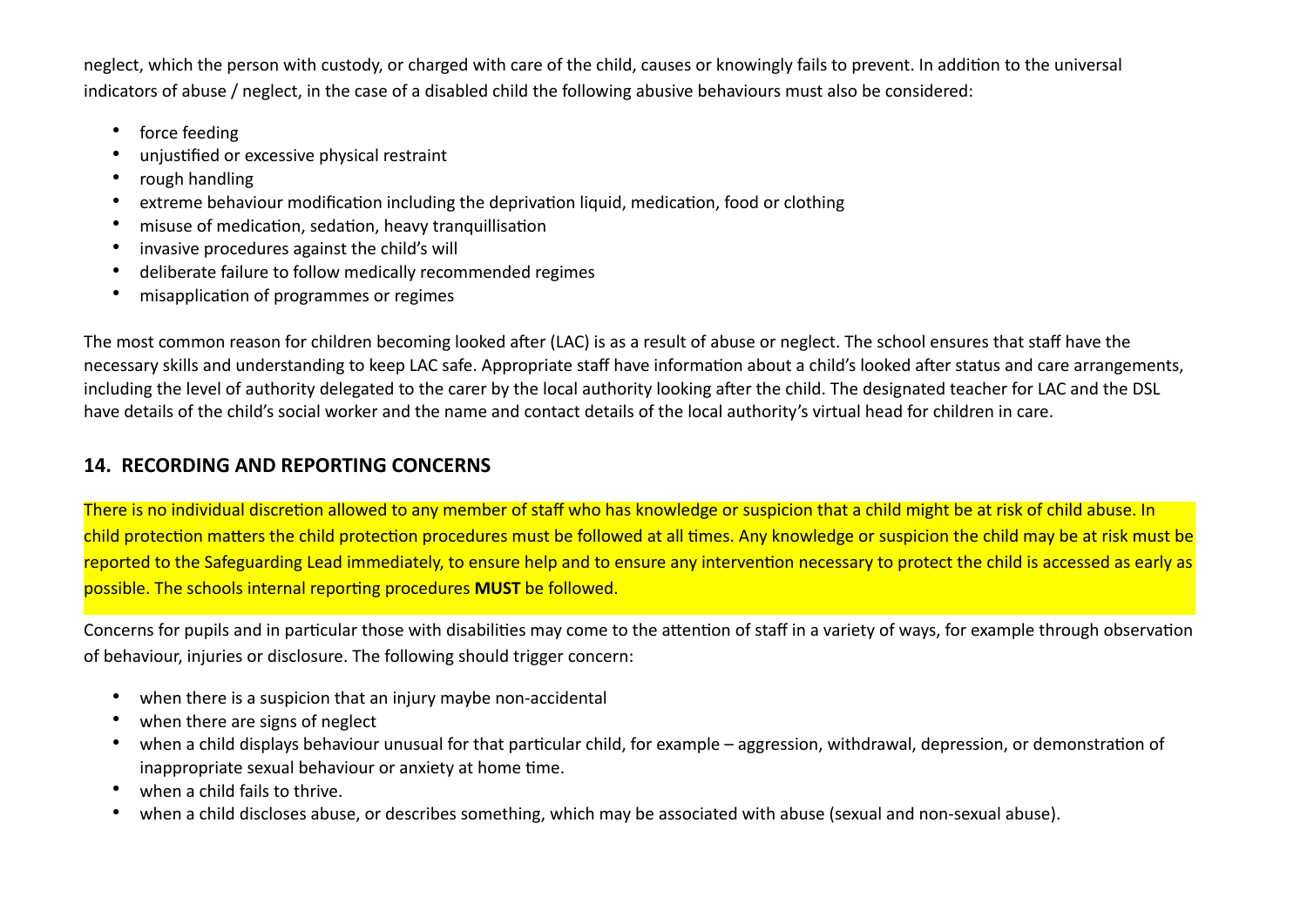• when you are worried about a child / young person for any reason.

**All staff, volunteers and visitors have a responsibility to report any concerns about the welfare and safety of a child and all such concerns must be taken seriously. If a concern arises all staff, volunteers and visitors must:** 

- Speak to the Safeguarding Lead or the person who acts in their absence
- Agree with this person what action should be taken, by whom and when it will be reviewed
- Record the concern using the school's safeguarding reporting procedure
- It is important that records are factual and reflect the words used by the pupil. Opinion should not be given unless there is some form of evidence base, which can also be quoted. Records must be signed and dated with timings if appropriate.
- Please refer to the Child Protection flowchart displayed around the school for further advice.

#### **15.  INFORMING PARENTS/CARERS OF CONCERNS**

St. Luke's CEVA Primary School approach to working with parents/carers is one of transparency and honesty and the school's responsibility is to safeguard and promote the welfare of all the pupils in its care. The school aims to do this in partnership with its parents/carers. In most cases parents and carers will be informed when concerns are raised about the safety and welfare of their child. Parents and carers should be given the opportunity to address any concerns raised.

Parents and carers will be informed if a referral is to be made to an external agency unless it is believed that by doing so would put the child at risk. In such cases the Safeguarding Lead or Deputy will seek advice from the Borough's Children's Social Services team.

#### **16. DOMESTIC ABUSE**

The school is aware that pupils development, as well as their social and emotional resilience, is affected by many factors including exposure to domestic abuse within the family situation and that this is a safeguarding issue. Pupils react to domestic abuse in similar ways to other types of abuse and trauma. Information about Domestic Abuse and its effect upon pupils will be incorporated into staff Safeguarding and Child Protection training and briefings and the school's Safeguarding and Child Protection's Policies and Procedures will be used to protect pupils exposed to, and at risk from domestic abuse.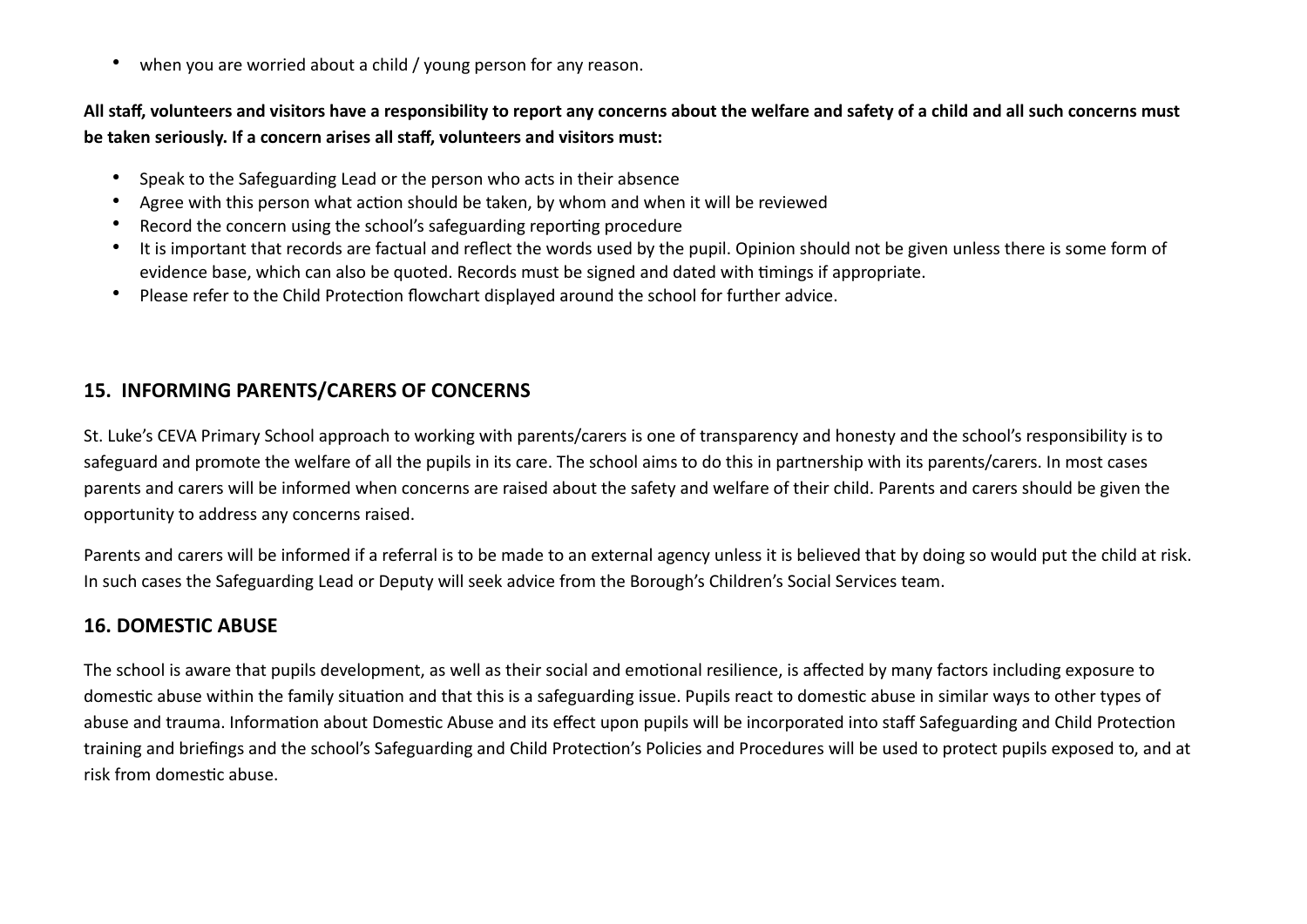Any child or young person thought to be at immediate risk will be reported without delay to the police service as a 999 emergency and the Borough's Children's Social Services team will be contacted as soon as possible.

#### **17. HONOUR BASED VIOLENCE (HBV) AND FORCED MARRIAGE**

The school is sensitive to differing family patterns and lifestyles and child-rearing patterns that vary across different racial, ethnic and cultural groups. Forced marriage is a form of child, adult and domestic abuse and, in line with statutory guidance, is treated as such by the school. Child abuse cannot be condoned for religious or cultural reasons.

Honour- based violence (HBV) encompasses crimes which have been committed to protect or defend the honour of the family and /or community, including FGM, forced marriage and practices such as breast ironing. All form of HBV are abuse.

A forced marriage is one in which a female (and sometimes a male) does not consent to the marriage but is coerced into it. Coercian may also involve physical and sexual violence, psychological, financial and emotional pressure. A forced marriage is not the same as an arranged marriage. In an arranged marriage, which is common in several cultures, the families of both spouses take a leading role in arranging the marriage but the choice of whether or not to accept the arrangement remains with the respective spouses. Some communities use religion and culture as a way to coerce a person into marriage. The Safeguarding Lead and staff will seek advice if there is any confusion around the marital status. **If a case of forced marriage is suspected, parents and carers will not be approached or involved about a referral to any other agencies.** 

# **18. CHILD SEXUAL EXPLOITATION (CSE) – A new paragraph was added to KCSIE 2020 regarding CSE & CCE with enhanced definitions – please cross-check**

Involves situations, contexts and relationships where vulnerable young people receive something in exchange for sexual activity. This can include food accommodation, drugs, alcohol, gifts, money or some cases simply affection. CSE can take many forms ranging from seemingly consensual relationships where sex is exchanged to serious organised crime by gangs and groups. What marks out exploitation is an imbalance of power in the relationship. The perpetrator always holds some kind of power over the victim which increases as the exploitative relationship develops. CSE involves varying degrees of coercion, intimidation or enticement, including unwanted pressure from peers to have sex, sexual bullying, cyber bulling and grooming. It is important to recognise that young people who are being sexually exploited often do no exhibit any signs of this abuse. CSE is a serious crime and can have a long lasting adverse impact on a child's physical and emotional health. It may also be linked to child trafficking.

#### **19. FEMALE GENITAL MUTILATION (FGM)**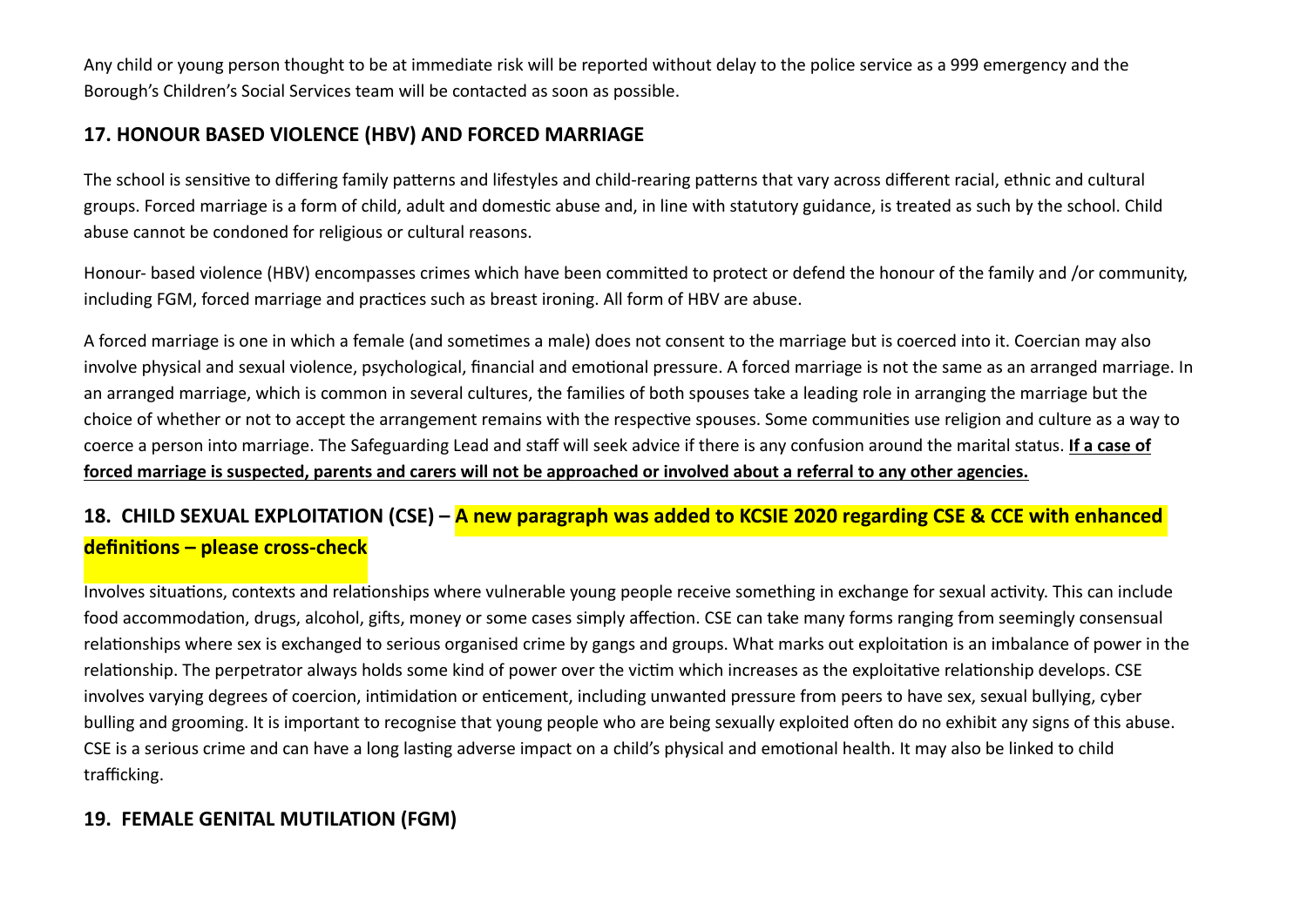What is FGM?

It involves procedures that intentionally alter and injure the female genital organs for non-medical reasons.

There are 4 types of procedure:

Type 1: Clitoridectomy – partial/total removal of clitoris

Type 2: Excision – partial/ total removal of clitoris and labia minora

Type 3: lnfibulation entrance to vagina is narrowed by repositioning the inner/outer labia

Type 4: All other procedures that may include: pricking, piercing, incising, cauterising and scraping the genital area

Why is it carried out? Belief that :

- FGM brings status/respect to the girl social acceptance
- Preserves a girls virginity
- Part of being a woman/rite of passage
- Upholds family honour
- Cleanses and purifies the girl
- Gives a sense of belonging to the community
- Fulfils a religious requirement
- Perpetrates a custom/tradition helps a girl to be clean /hygienic
- Is cosmetically desirable
- FGM is internationally recognised as a violation of human rights of girls and women. It is illegal in most countries including the UK. The FGM Mutilation Act 2003 makes it an offence.

Indicators that FGM may be about to occur;

- Child talking about getting ready for a special ceremony
- Family taking a long trip abroad
- Child talks about being 'cut'

Physical signs and indicators it may have occurred ;

- Pain/itching, bruising in genital or anal area
- Stomach pains or discomfort when walking or sitting
- Unexplained bleeding in genital area
- Bladder or menstrual problems
- Secretive behaviour
- Repeated urinal tract infection
- Reluctance to take part in PE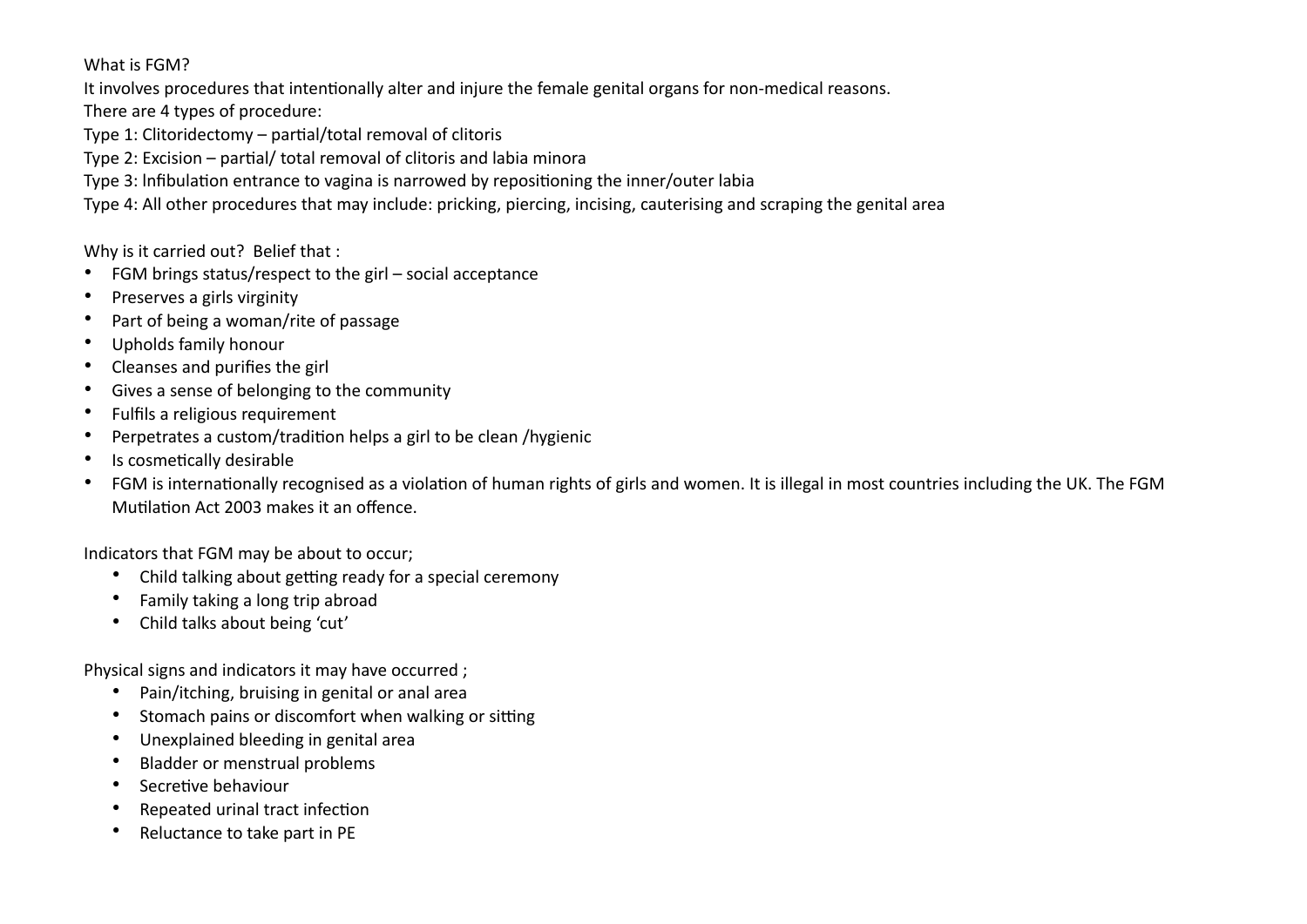• Prolonged absence from school

Serious Crimes Act 2015 .The act also introduces measures to enhance the protection of vulnerable children and others, including by strengthening the law to tackle female genital mutilation (FGM) and domestic abuse. Professionals in all agencies need to be alert to the possibility of a girl being at risk of FGM or having already suffered FGM. There is a range of possible indicators that a child or young person may be at risk of FGM which individually may not indicate risk but if there are two or more indicators this could signal a risk to the child or young person. Victims of FGM are likely to come from a community that is known to practice FGM. It should be noted that girls at risk of FGM may not yet be aware of the practice or that it may be conducted on them, so sensitivity should always be shown when approaching the subject.

The updated guidance 'Keeping Children Safe in Education September 2020 requires mandatory reporting requirement for teachers to police should they discover FGM appears to have been carried out on a child under the age of 18.

#### **20. CHILD TRAFFICKING**

Human Trafficking is the movement, abuse and exploitation of women, men and children for gain. It involves the movement of individuals across international borders as well as within internal borders, by force, coercion or deception with a view to exploiting them. DFE guidance 2014.

Child trafficking is child abuse. Children are recruited, moved or transported and then exploited, forced to work or sold. They are often subject to multiple forms of exploitation. Children are trafficked for:

- [child sexual exploitation](https://www.nspcc.org.uk/preventing-abuse/child-abuse-and-neglect/child-sexual-exploitation/)
- benefit fraud
- forced marriage
- domestic servitude such as cleaning, childcare, cooking
- forced labour in factories or agriculture
- criminal activity such as pickpocketing, begging, transporting drugs, working on cannabis farms, selling pirated DVDs, bag theft.

Many children are trafficked into the UK from abroad, but children can also be trafficked from one part of the UK to another. St. Luke's CEVA Primary School will report to the local authority any cases where there is suspicion of child trafficking.

# **21. PRIVATE FOSTERING/CHILDREN STAYING WITH HOST FAMILIES**

Private fostering is an arrangement a parent makes for their child to live with someone who is not a close relative or guardian, for longer than 28 days. Although it is a private agreement between parents and care providers, there are now legal regulations about how a privately fostered child is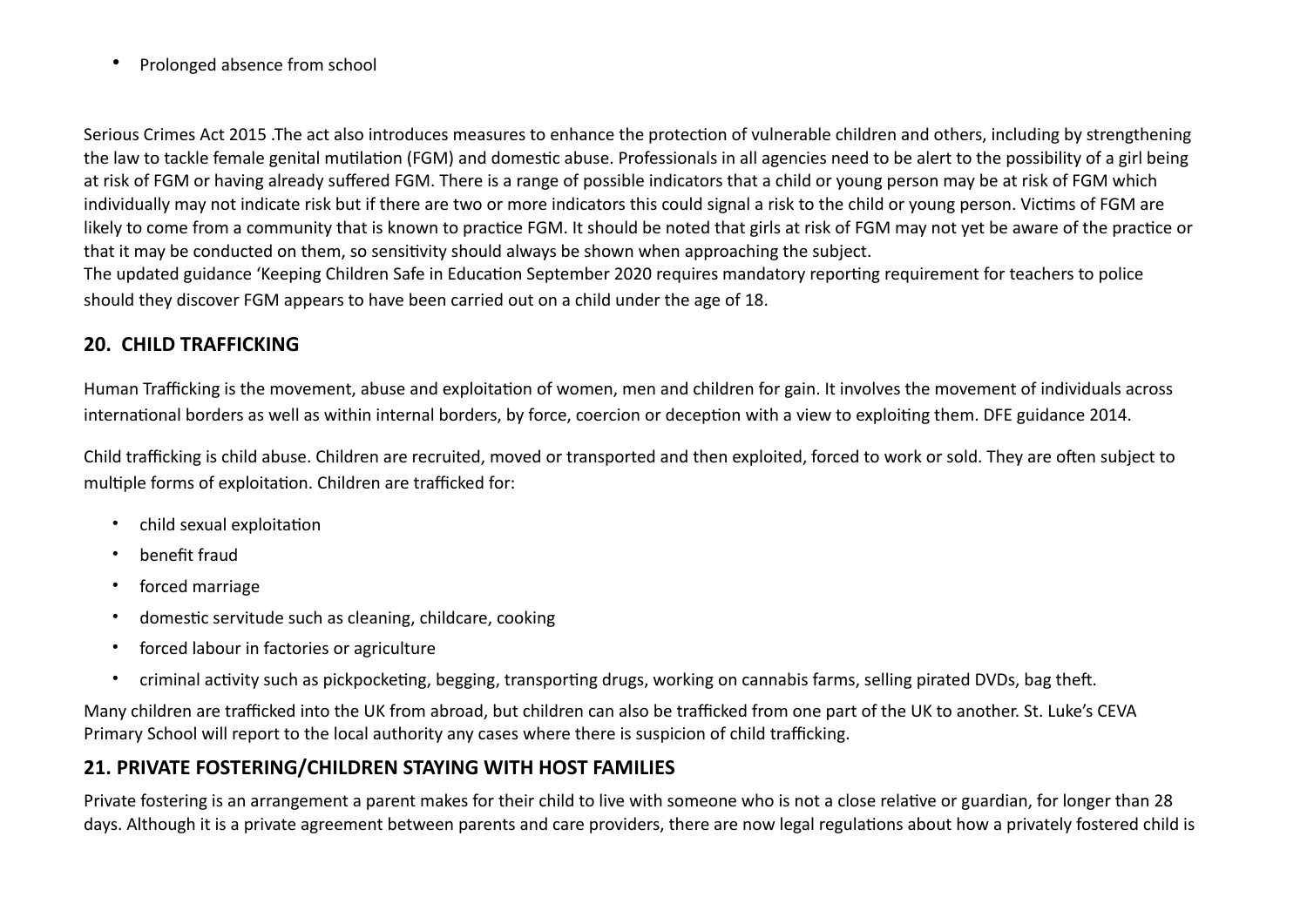looked after. It applies to children under the age of 16 or under 18 if disabled. A private foster carer or other persons involved in making a private fostering arrangement must notify children's services as soon as possible.

St. Luke's CEVA Primary School will ensure that all cases where it is suspected private fostering is taking place they will contact the Child Protection duty team.

Children will not be placed "on roll" unless all relevant documentation is available to the school. This includes;

- Copy of child's birth certificate or passport
- 2 recent utility bills ( within 3 months) to prove correct address

Children staying with host families arises when the school make arrangements for pupils to stay with a host family during a foreign exchange trip or sports trip. Some overseas pupils may reside with host families during school terms and St. luke's school will work with the local authority to check that such arrangements are safe and suitable and in any event will follow the guidance in Annexe E of the 'Keeping Children Safe in Education September 2020'.

#### **22.  CHILD PROTECTION CONFERENCES AND CORE GROUP MEETINGS**

Members of staff asked to attend a child protection conference or other relevant core group meetings about an individual pupil will need to have as much relevant updated information about the pupil as possible. A child protection conference will be held if it is considered that the pupil is suffering or at risk of significant harm.

All reports for a child protection conference should be prepared in advance of the meeting and will include information about the pupil's physical, emotional and intellectual development and well-being as well as relevant family related issues. This information will be shared with the parents/ carers. The Safeguarding Lead will ensure written reports are provided to the family and Chair of Conference at least 48 hours before an initial CP Conference and 5 days before a Review CP conference using the agreed template.

#### **23.   MANAGING ALLEGATIONS AND CONCERNS AGAINST STAFF & VOLUNTEERS**

The school follows the procedures recommended by the Local Authority and the Local Safeguarding Children Board when dealing with allegations made against staff and volunteers.

If suspicions of abuse relate to any member of the school's staff or volunteer they must be reported to the Headteacher or the Deputy DSL. The Head teacher on all such occasions will discuss the content of the allegation with the Local Authority Designated Officer (LADO) Nick Pratt.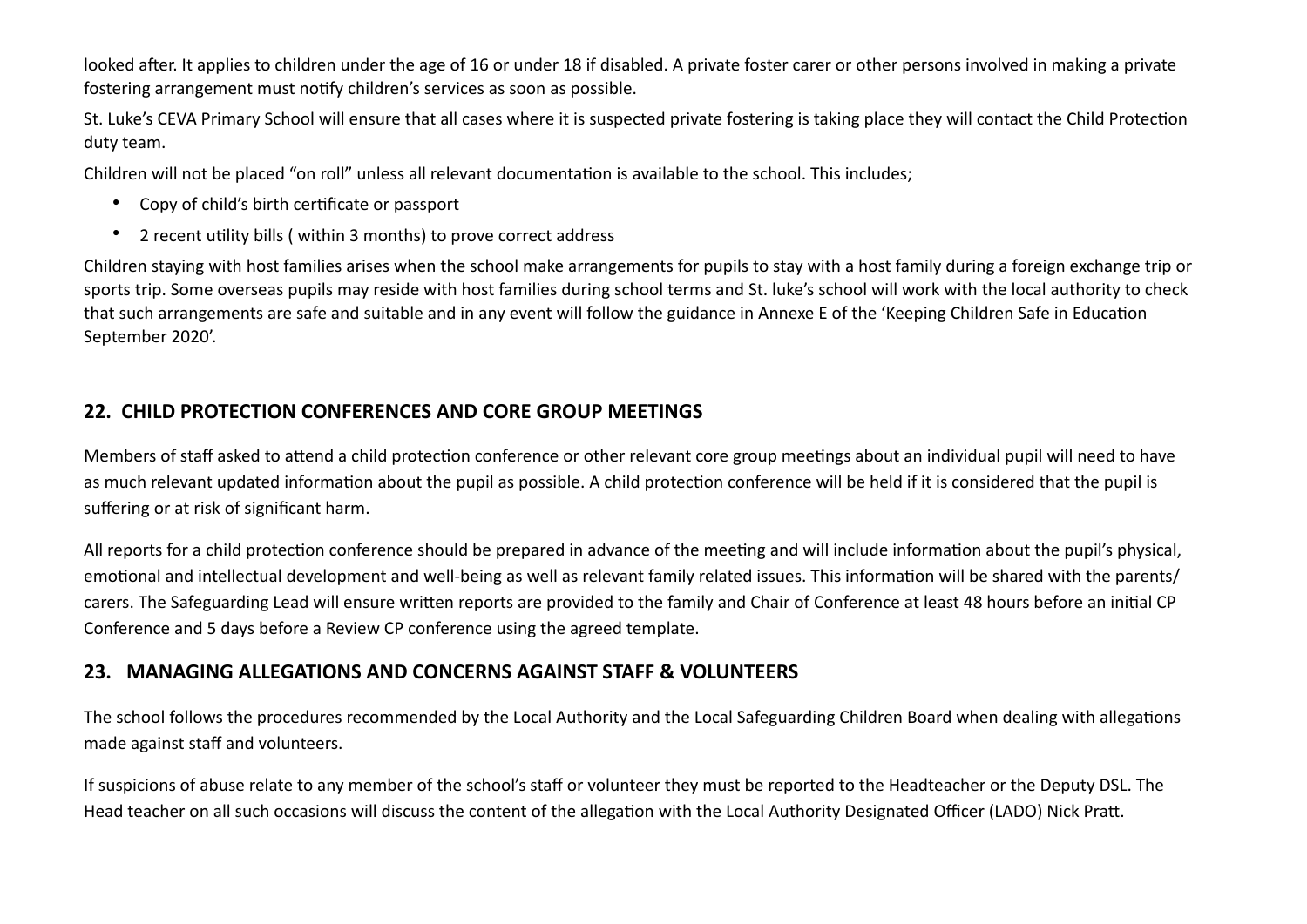If suspicions of abuse, relate to the Headteacher they must be reported to the Deputy Safeguarding Lead who will inform the Chair of Governors who will in turn consult with the Local Authority Designated Officer (LADO)

All allegations made against a member of staff and volunteers, including contractors or security staff working on site, will be dealt with quickly and fairly and in a way that provides effective protection for the child while at the same time providing support for the person against whom the allegation is made. See Also Whistleblowing below (26) & policy on website and in Staffroom.

#### **24. COMPLAINTS OR CONCERNS BY PUPILS, STAFF OR VOLUNTEERS**

Any concern or expression of disquiet made by a pupil will be listened to seriously and acted upon as quickly as possible to safeguard his or her welfare. St. Luke's CEVA Primary School will make sure that the pupil or adult who has expressed the concern or made the complaint will be informed not only about the action to be taken but also where possible about the length of time required to resolve the complaint. The school will endeavour to keep the pupil or adult informed about the progress of the complaint/expression of concern

#### **25. ABUSE OF POSITION OF TRUST**

All school staff are aware that inappropriate behaviour towards pupils is unacceptable and that their conduct towards pupils must be beyond reproach. Staff understand that under the Sexual Offences Act 2003 it is an offence for a person over the age of 18 to have a sexual relationship with a person under the age of 18 where that person is in a position of trust, even if the relationship is consensual. This means that any sexual activity between a member of staff and a pupil under the age of 18 may be a criminal offence.

#### **26. WHISTLEBLOWING**

We recognise that children and young people cannot be expected to raise concerns in an environment where staff fail to do so. All staff should be aware of their duty to raise concerns, where they exist, about attitudes or actions of colleagues. Staff who are concerned about the conduct of a colleague towards a pupil are undoubtedly placed in a difficult situation. They may worry they have misunderstood it and wonder whether a report could jeopardise their colleagues career. All staff must remember the welfare of the child is paramount.

All concerns of poor practice or possible child abuse by colleagues should be raised directly with the Headteacher. Complaints about the Headteacher should be made to the Chair of Governors Margaret Wright.

Staff may also report their concerns directly to children's social care or the police.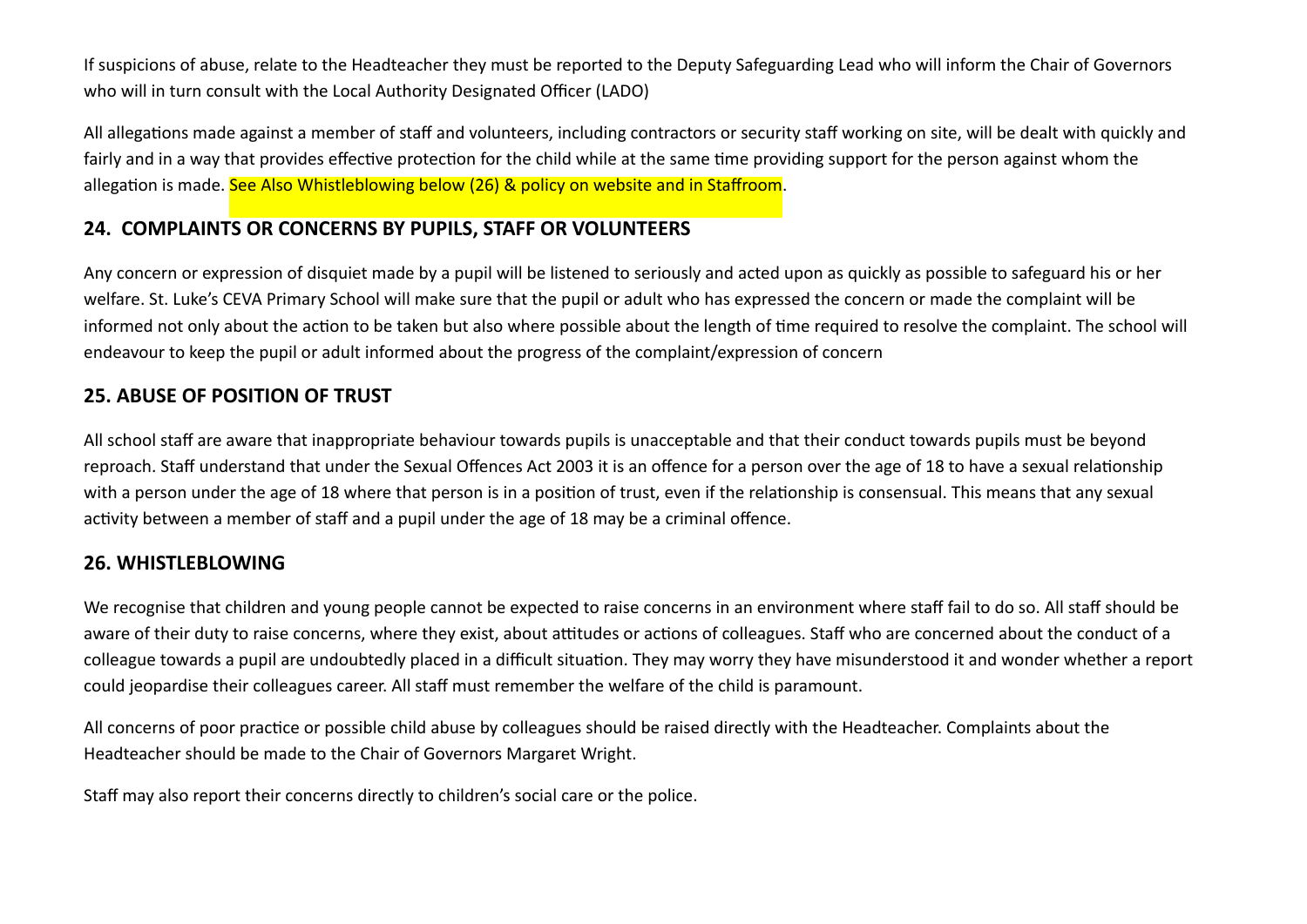Staff may contact the NSPCC directly on 0800 028 0285 from 8.00am to 8.00pm Monday to Friday or email [help@nspcc.org.uk](mailto:help@nspcc.org.uk)The school has a 'Whistle Blowing' policy a copy of which is on the school website and displayed in the staffroom & can be got on request from SLT.

## **27.  PHYSICAL INTERVENTION / POSITIVE HANDLING**

Our policy on physical intervention / positive handling by staff is set out separately, as part of our Physical Intervention Policy. It complies with DfES guidance on positive handling strategies (2001) and circular 10/98, 'The Use of Force to Control or Restrain Pupils'. This guidance states that staff must only ever use physical intervention as a last resort, e.g. when a child is endangering him/herself or others and that, at all times it must be the minimal force necessary to prevent injury to another person.

Such events should be recorded making use of the school's Physical Intervention Record form and signed by a witness. Staff who are likely to need to use physical intervention should be appropriately trained. We understand that physical intervention, of a nature which causes injury or distress to a child, may be considered under child protection or disciplinary procedures.

**28.   ANTI-BULLYING** Our policy on the prevention and management of bullying is set out in a separate policy and acknowledges that to allow or condone bullying may lead to consideration under child protection procedures.

**29. ONLINE SAFETY** The school ensures that children are safeguarded from potentially harmful and inappropriate online material. Appropriate filters and monitoring systems are in place. However governing bodies should be careful that "overblocking" does not lead to unreasonable restrictions as to what children can be taught with regards to online teaching and safeguarding.

Guidance for the use of ipads and laptops are placed in every classroom and are only used for planned curricular work and under no circumstances are they to be used at any other time in the day or for leisure activities.

Children are monitored every 5 minutes and the class teacher checks the history tab regularly if the history tab is cleared by a child the device is handed over to the IT Manager who can check if inappropriate material has been accessed. Children are informed that if they see/find any inappropriate images they must show the staff immediately and not show other children. **See Digital Policy (online Safety) – website & staffroom**.

**30. HEALTH & SAFETY** Our Health & Safety policies, set out in separate documents, reflect the consideration we give to the protection of our children both physically within the school environment and, for example, in relation to internet use, and when away from the school when undertaking school trips and visits. Risk assessments are in place for all activities, and these must be shared and updated with staff regularly. The individual risk assessments are completed for any child or group who are vulnerable where special arrangements need to be made.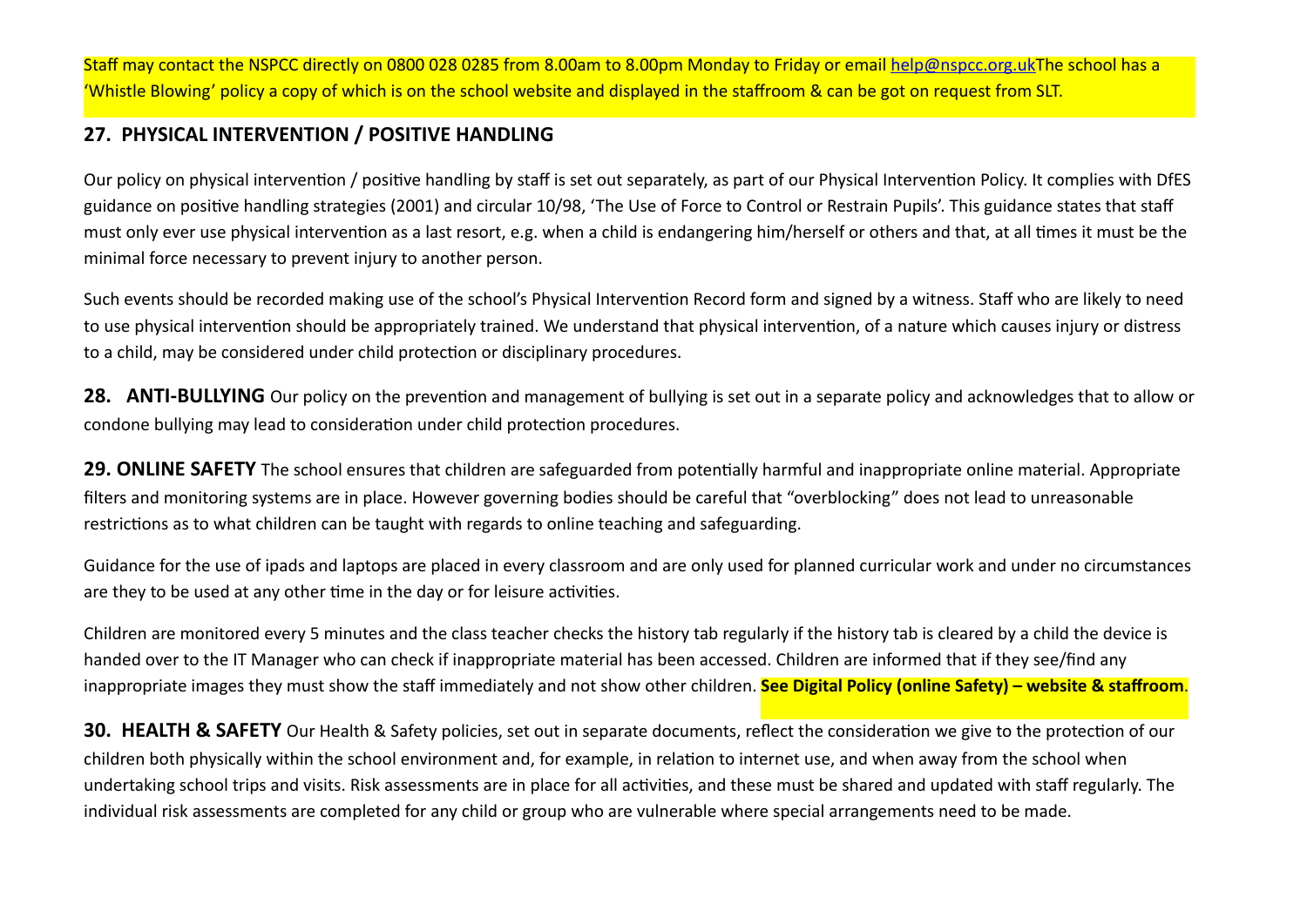**31. RADICALISATION AND EXTREMEISM AND THE PREVENT DUTY** From July 2015 all schools are subject to a duty under section 26 of the Counter Terrorism and Security Act 2015. Staff should use their judgement in identifying children who might be at risk of radicalisation and act proportionately which may include making a referral to the Channel programme. The government defines extremism as vocal or active opposition to fundamental British values, including democracy, the rule of law, individual liberty and mutual respect and tolerance of different faiths and beliefs.

Some children are at risk of being radicalised, adopting beliefs and engaging in activities which are harmful, criminal or dangerous. Islamic extremism is the most widely publicised form and schools should also remain alert to the risk of radicalisation into white supremacy extremism.School staff receive training to help identify signs of extremism and opportunities are provided in the curriculum to enable pupils to discuss issues of religion, ethnicity and culture. The school ensures that children are safe from terrorist and extremist material when accessing the internet in school. St. Luke's CEVA Primary School has a separate policy outlining our procedures to prevent radicalisation and extremism under the 'Prevent Duty'.

#### **32. SAFE AND SUCCESSFUL DROP OFF AND COLLECTION OF CHILDREN**

If a child is subject to a serious concern then the school will keep the child safe in school until an emergency social worker is able to attend at school and make alternative arrangements for the children.

#### **33. PEER ON PEER ABUSE – see updated Peer on peer Abuse Policy & Procedure on website and staffroom board**

Keeping Children Safe in Education 2020 states that 'Governing bodies and proprietors should ensure their child protection policy includes procedures to minimise the risk of peer on peer abuse and sets out how allegations of peer on peer abuse will be investigated and dealt with'.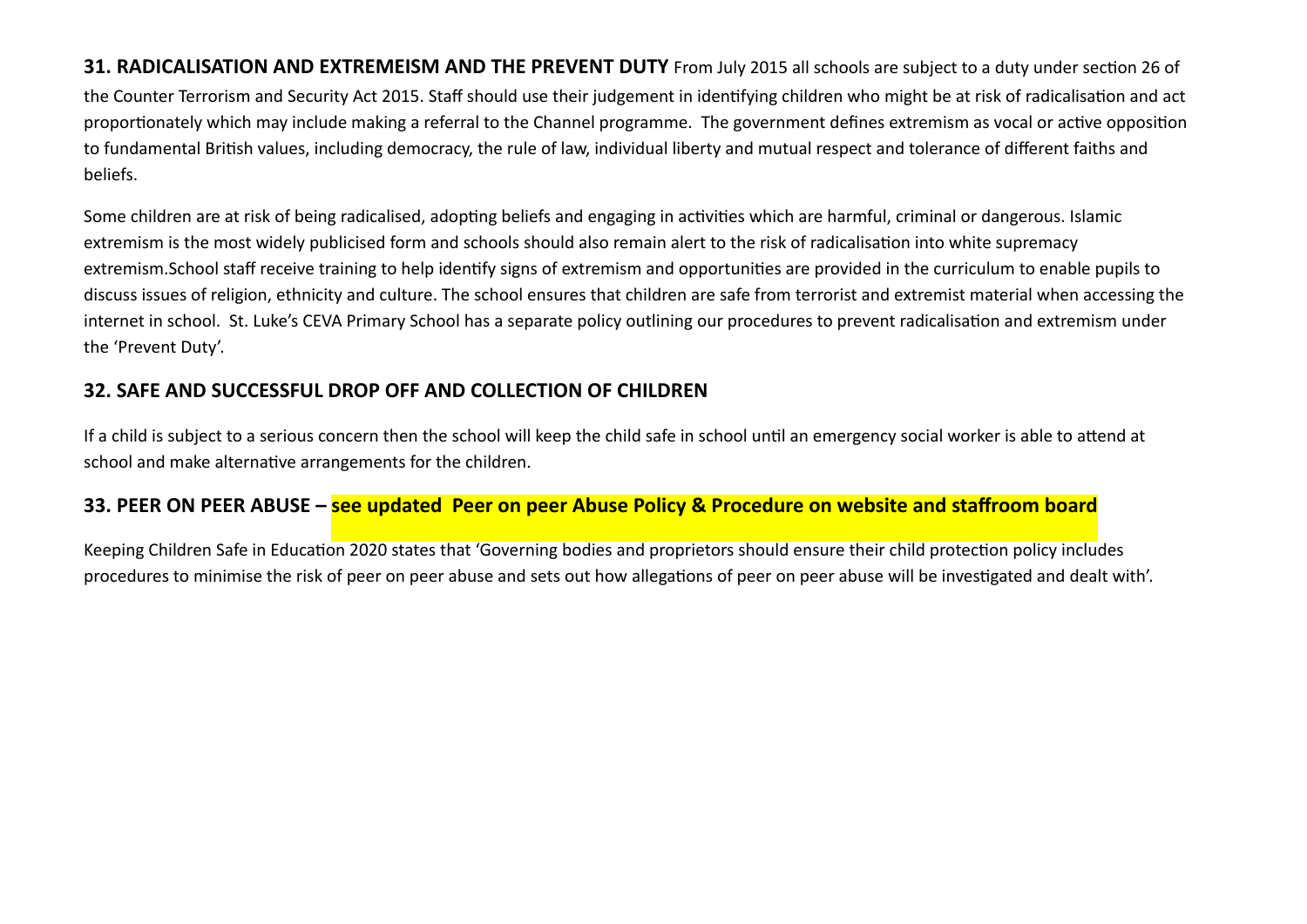

# **Child Protection Flowchart – Disclosures**

#### **Environment supporting children's welfare and safety**

The ethos of the school is one of calmness, support and care. We aim to provide a safe environment for children and to identify children who are suffering or are likely to suffer significant harm. Practitioners must be mindful that children want to know that they will be listened to and their concerns taken seriously. They are unlikely to disclose information to adults who they think will not listen to them

#### **Initial incident or disclosure from a child or adult**

Any disclosures or observations must be treated in the strictest of confidence. If a child makes what could potentially be a serious disclosure you must:-

- Reassure the child and listen positively
- Clarify with the child what they meant
- Note down the details of what they have said immediately
- Tell them that you must pass on this information as confidentiality cannot be promised. You must not:-
- Interview the child about the disclosure
- Suggest ways of saying things or ask leading questions to draw out meaning
- Tell a child that you will keep a secret
- Jump to conclusions

#### **Report via a CP entry on Safeguard**

This must be completed immediately by the person making the observation. The date and time of the incident should be noted along with the child's name and surname. The lead, deputy and family support worker will be alerted by auto text & email immediatly. The lead will liaise with the Child Protection Strategic Lead. In Lead's absence, Fiona Norcross or Debbie Phillip will deal with it

immediatly. If you cannot find one of them,

approach the school office.

please contact another senior manager or

**Talk to parent / carer**

**Arrow 1**

For low level concerns talk directly to the child's parent or carer. You may wish to discuss this firstly with one of the designated leads for child protection first, or have one of them present during the meeting. Also consult the class teacher if you are not in this role.

through monitoring or contact **De** Further concerns are noted with parent / carer

#### **Decision**

If you come to the conclusion that the incident or disclosure has the slightest implication that a child or children may be at risk of harm you must complete an appropriate entry on 'Safeguard' database 'Harm' may be in the form of physical, sexual, emotional abuse or neglect. If children witness domestic violence, this can be counted as emotional neglect. You can report this directly (Arrow 4) in exceptional circumstances.

If you decide that an incident is low level and does not place a child at risk you may decide to talk to parents (Arrow2), or simply note your observation in an incident log in the classroom (Arrow 3). **Arrow 4**

#### **Classroom Monitoring**

**Arrow 2**

All classroom monitoring of individual children must be overseen by the class teacher who will oversee this process. Notes must be dated and signed and stored securely and information treated in the strictest of confidence.



**Decision**

**Arrow 3 Children's Services**

If you don't trust that a matter will be dealt with appropriately. you can contact Children's Services directly on 0203 373 4600.

#### **No further action**

If (after your initial talk with the child or parent) you are completely satisfied that the child is not in danger or risk of harm, and that the incident or disclosure was not at all significant then you may take no further action. This decision is made by the class eacher.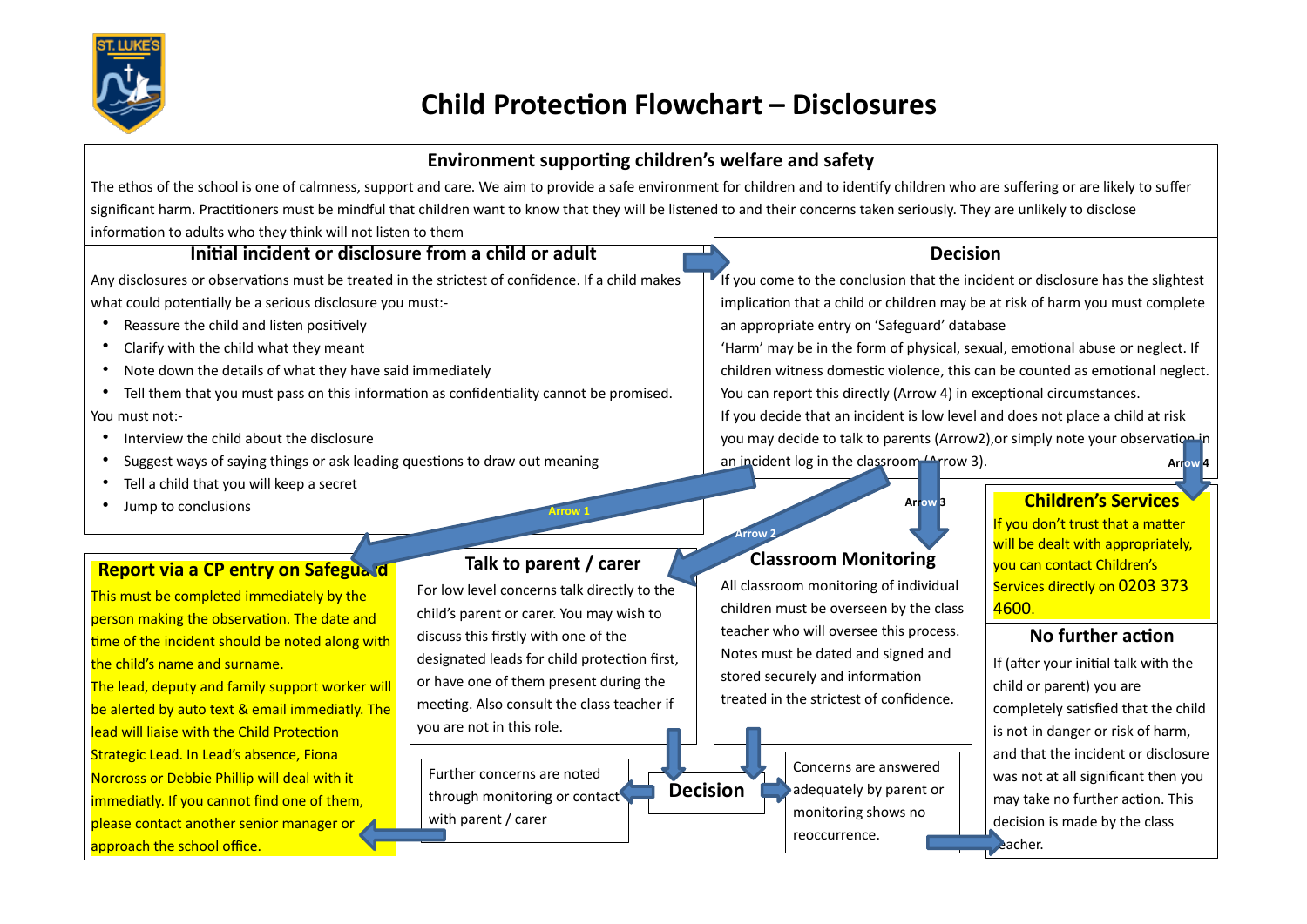

# **St Luke's CEVA Primary School**

# **REPORTING SAFEGUARDING CONCERNS DATED September 2020**

Safeguarding and promoting the welfare of children is **everyone's** responsibility and everyone who comes into contact with children and their families and carers has a role to play in safeguarding children.

The school has a Safeguarding Team who are responsible for ensuring the safety and welfare of all children in the school. The team consists of the following staff members;

Matt Hipperson Designated Safeguarding Lead Fiona Norcross -Deputy Safeguarding Officer

Debbie Phillip – Family Support Worker

Sarah Martin – Learning mentor

Please note the following procedures relating to safeguarding must be adhered to whilst working at the school. Please read these procedures along with attached documents and sign the slip attached and provide a signed copy to Matt Hipperson. Please ensure you have **read** and **understood** all procedures and if in any doubt speak to a member of the Safeguarding Team.

#### **PEOPLE TO REPORT TO IF YOU HAVE A SAFEGUARDING CONCERN**

Please discuss concerns with **Matt Hipperson** who is Head of Safeguarding and has overall responsibility for the welfare and safety of children, or with **Fiona Norcross** who is the Safeguarding Deputy for the school. If either or bothe are in a meeting then you are authorised to interrupt their meeting to ensure they are aware of the concern.

In an emergency Matt can be contacted on 07492333140 and Fiona can be contacted on 07505207761.

#### **STATUTORY AND NON STATUTORY GUIDANCE**

Keeping Children Safe in Education September 2020 is a revision of the previous document dated July 2015. This is a statutory document which contains information on what schools and colleges should do and sets out legal duties with which schools must comply. They are on the Safeguarding board in the staffroom.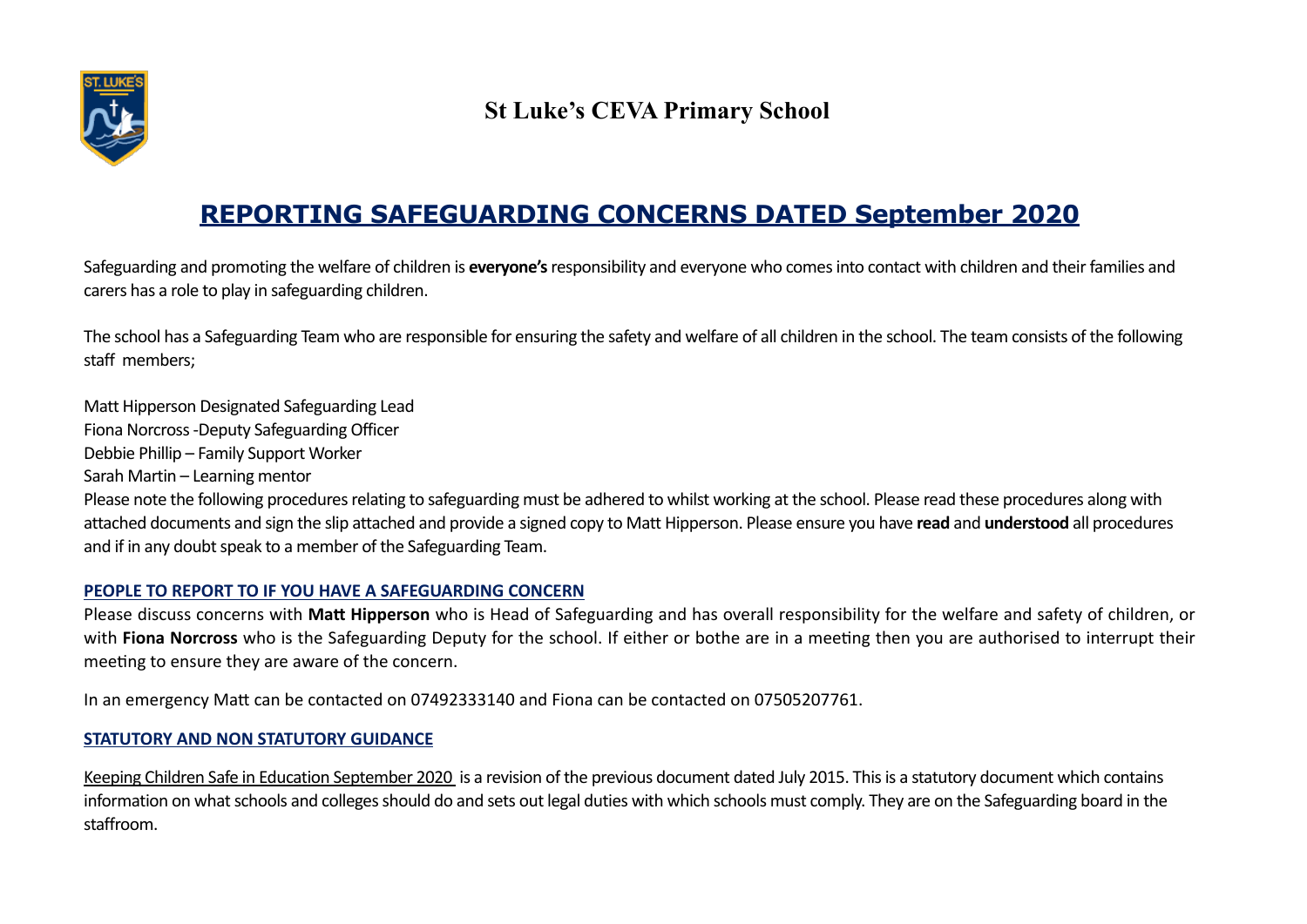The full guidance of Keeping Children Safe in Education September 2020 will be found in the school office, staffroom and is also available by contacting Matt Hipperson who will keep a copy in his office for loan purposes.

All staff **must** read at least part one of this guidance (13 pages) and for ease this is attached to this notification as a stand-alone document along with the annexe's A-H. Annex A contains important information about specific forms of abuse and safeguarding issues.

There are substantive changes in the last few years that include;

- Children missing from education
- Child Sexual Exploitation (CSE)
- Mental Health
- Contextual safeguarding
- So-called 'honour based' violence, (HBV)
- Female Genital Mutilation (FGM) and mandatory reporting duty
- Forced marriage,
- Private fostering
- Supervision of activity with children which is regulated activity when unsupervised
- Further guidance on preventing radicalisation and referral to the Channel programme.
- Peer on peer abuse
- **Upskirting**
- Gang involvement

There are two other documents referred to in this document which should be read by all staff ;

- 1) 'What to do if you are worried a child is being abused' March 2015. This is non-statutory advice and has been produced to help practitioners.
- 2) 'Working together to safeguard children' 2019 . This is statutory guidance for senior managers within organisations who provide services for childcare.

Copies of all documents are held in school in the staffroom, on the website and in safeguarding/HT office.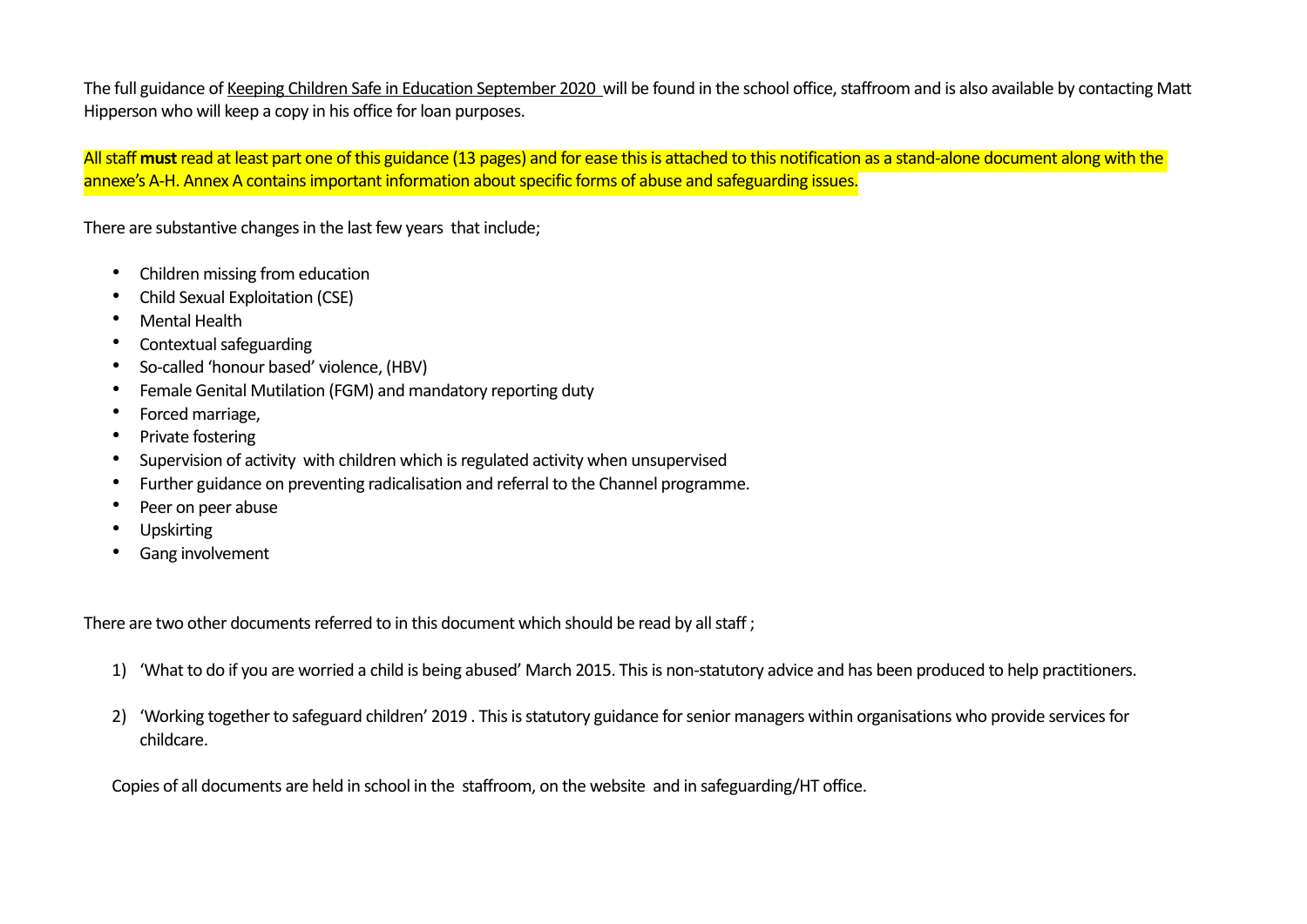#### **DISCLOSURES**

Please refer to the 'DESIGNATION AND WHO TO REPORT TO' safeguarding flowchart displayed in all classrooms for an overview of our procedures for dealing with disclosures. Please also note the flowchart positioned close by which indicates the procedures when a referral to children's social care is made.

If a child discloses something to you privately that is of concern, you must tell the child that you need to pass this on to the Safeguarding Team for their own protection. Staff must not promise a child to keep secrets which might compromise the child's safety or well -being or that of another. Do not try to elicit any further details from the child making the initial disclosure as this could jeopardise the validity of any future evidence given by this child.

It is vital that the reporting of any such disclosures are reported immediately or within **30** minutes (if you are unable to) of any such disclosure in order to ensure the safety and welfare of that child is considered immediately.

#### **CHILD PROTECTION REPORTING FORM on SAFEGUARD database**

If you have a concern about the welfare of a child the relevant section of SAFEGUARD should be completed. This form must be completed within the **30** minute deadline. You must logon and fill form out – if you cannot do this you must go to the lead or deputy Safeguarding lead and get them to fill it out. Please ask any member of staff in the office if you are unsure of your login.

 If none of the named staff above are available then you **must** seek the advice of a member of the **Senior Leadership Team** immediately even if this means interrupting them whilst they are in a meeting or teaching.

If none of the above staff are onsite then a last resort is to inform the school office that you have a child protection concern that requires immediate attention and ask that they contact one of the above mentioned staff members.

Please do not discuss your concerns amongst other staff until you have taken advice from the staff members named above.

You may feel that it is appropriate to raise concerns directly with children social care in Newham. You can do this by contacting Triage Services on 0203 373 4600. Alternatively you may contact the NSPCC on 0808 800 5000 and press option 1.

#### **CONCERNS ABOUT STAFF**

Concerns about adults working in the school need to be reported to the Designated Safeguarding lead/Deputy immediatly. You have a duty to report any concerns about the welfare of children, and this includes concerns about staff.

Such concerns must be reported directly to the Headteacher or one of the Deputy Headteachers. In their absence you can contact the Chair of the Governors, Margaret Wright on 02074743274.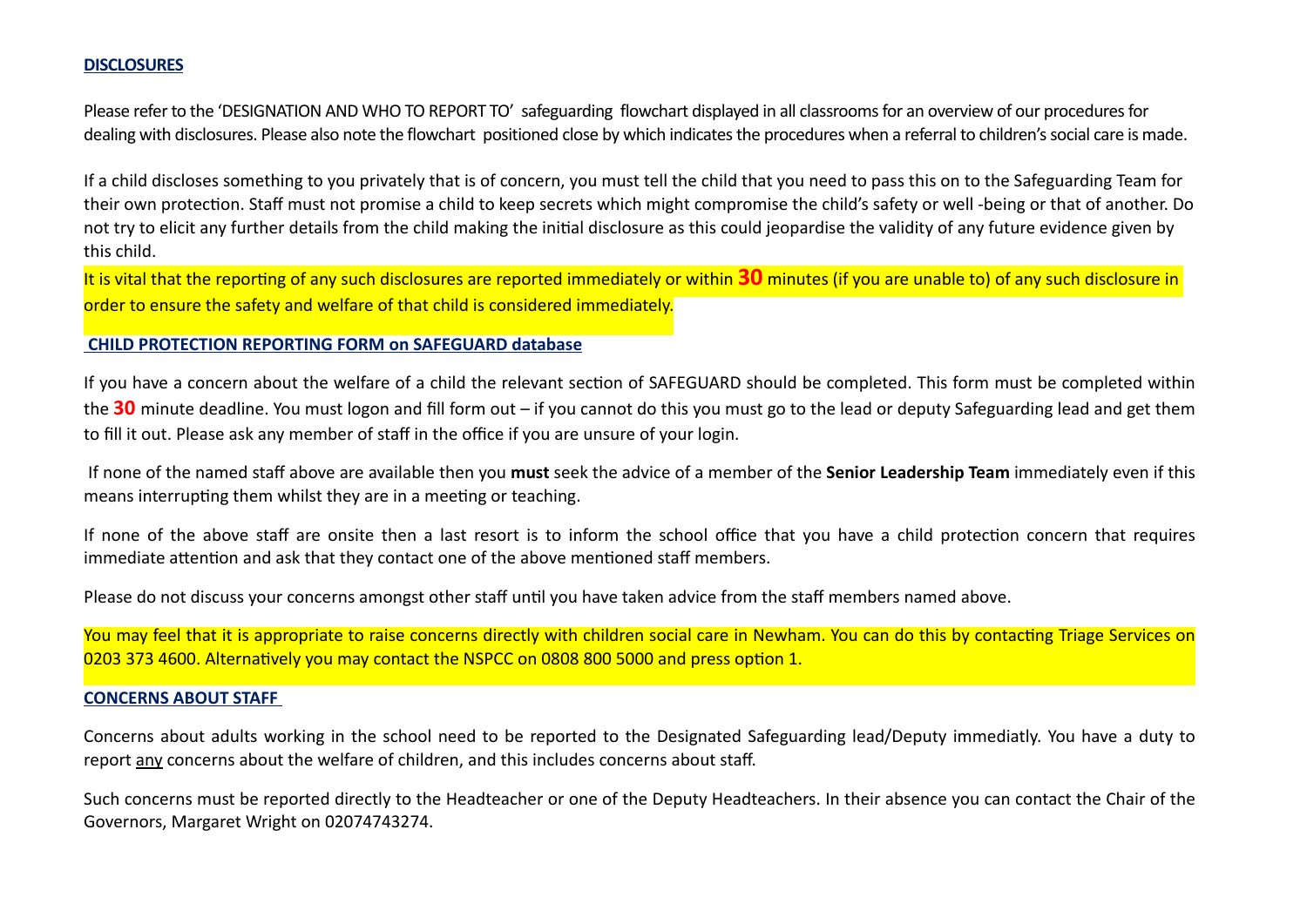Concerns about any staff should be reported directly to the Headteacher or, in his absence, the Chair of Governors. Complaints about the Headteacher must go directly to the Chair of Governors.

#### **CHILDREN AT IMMINENT RISK OF HARM**

If you see that a child or group of children are at imminent risk of harm you must act as far as you possibly can to reduce or prevent this before any reporting takes place. Such situations may include:-

- An adult hurting a child or threatening to hurt a child
- Children hurting each other or bullying
- A dangerous activity that puts children's welfare at risk
- Adults acting inappropriately towards each other that puts children's welfare at risk
- Children being supervised inappropriately which could potentially lead to harm

The above are examples, but are not an exhaustive list.

Please refer to the schools Behaviour Policy for further information on our procedures for supporting positive behaviour. Also the schools Anti-Bullying Policy gives guidance on dealing with and supporting bullies and their victims.

In such situations you need to act using your own initiative to reduce or prevent the risk of harm; however you must avoid placing yourself in unnecessary danger. You should seek help as quickly as possible by contacting the school office and any nearby staff, unless any delay will cause a greater risk of harm to children.

Formal reporting and written evidence of such incidents can only be completed as soon as possible once the danger has passed. The member of staff witnessing such incidents will need to meet with the Headteacher or Fiona Norcross for a debriefing following such an incident.

Once these documents have been read this form should be returned to Matt Hipperson and should be signed off accordingly at the section at the bottom. If there are any concerns or questions arising from this please let Matt Hipperson or Fiona Norcross know.

The Headteacher and Fiona Norcross will disclose confidential safeguarding information to staff on a 'need to know' basis only. Anything of this nature that you are made aware of as a member of staff must be treated in the strictest of confidence.

**If you are unsure about any of the procedures relating to child protection please speak to Matt Hipperson or a member of the Safeguarding Team and further training will be provided.**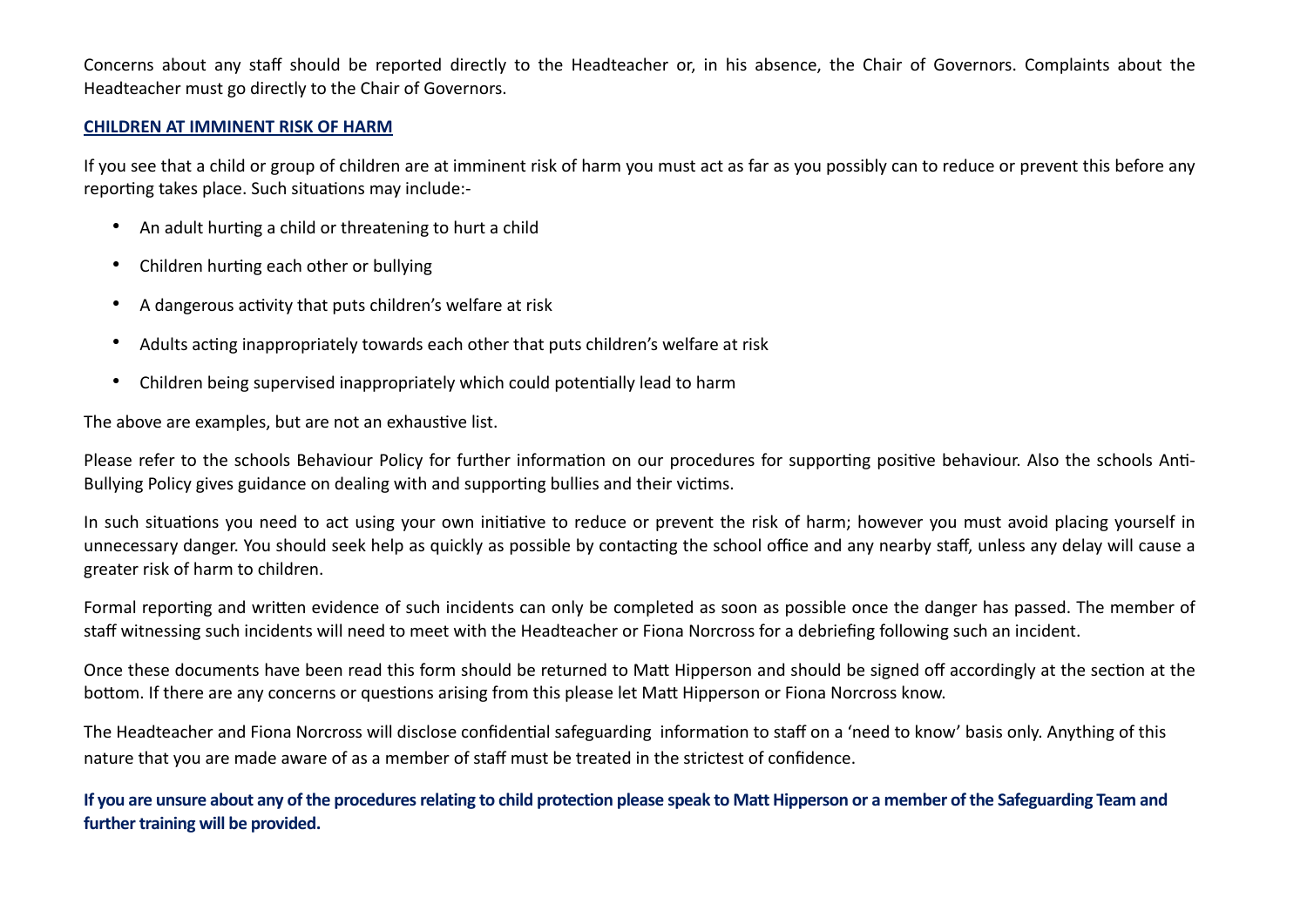#### **APPENDIX 2**

## **Definitions**

Definitions and signs and symptoms of abuse taken from London Child Protection Procedures, 6th Edition.

# **Concept of significant harm ( 5th Edition)**

1.1.1 Some children are in need because they are suffering, or likely to suffer, significant

Harm. The Children's Act 1989 introduced the concept of significant harm as the threshold that justifies compulsory intervention in family life in the best interests of children, and gives local authorities a duty to make enquiries (Section 47) to decide whether they should take action to safeguard or promote the welfare of a child who is suffering, or likely to

significant harm.

A Court may only make a Care Order or Supervision Order in respect of a child if it is satisfied that:

- The child is suffering, or is likely to suffer, significant harm ; and
- The harm, or likelihood of harm, is attributable to a lack of adequate parental care or control (Section 31).

In addition, Harm is defined as the ill treatment or impairment of health and development. This definition was clarified in section 120 of the Adoption and Children Act 2002 (implemented on 31 January 2005) so that it may include "impairment suffered from seeing or hearing the ill treatment of another" for example, where there are concerns of domestic abuse.

1.1.2 There are no absolute criteria on which to rely when judging what constitutes significant harm. Consideration of the severity of ill-treatment may include the degree and the extent of physical harm, the duration and frequency of abuse and neglect, the extent of premeditation, and the presence or degree of threat, coercion, sadism and bizarre or unusual elements.

1.1.3 Each of these elements has been associated with more severe effects on the child, and or relatively greater difficulty in helping the child overcome the adverse impact of the maltreatment.

1.1.4 Sometimes a single traumatic event may constitute significant harm (e.g. a violent assault, suffocation or poisoning). More often, significant harm is a compilation of significant events, both acute and longstanding, which interrupt, change or damage the child's physical and psychological development.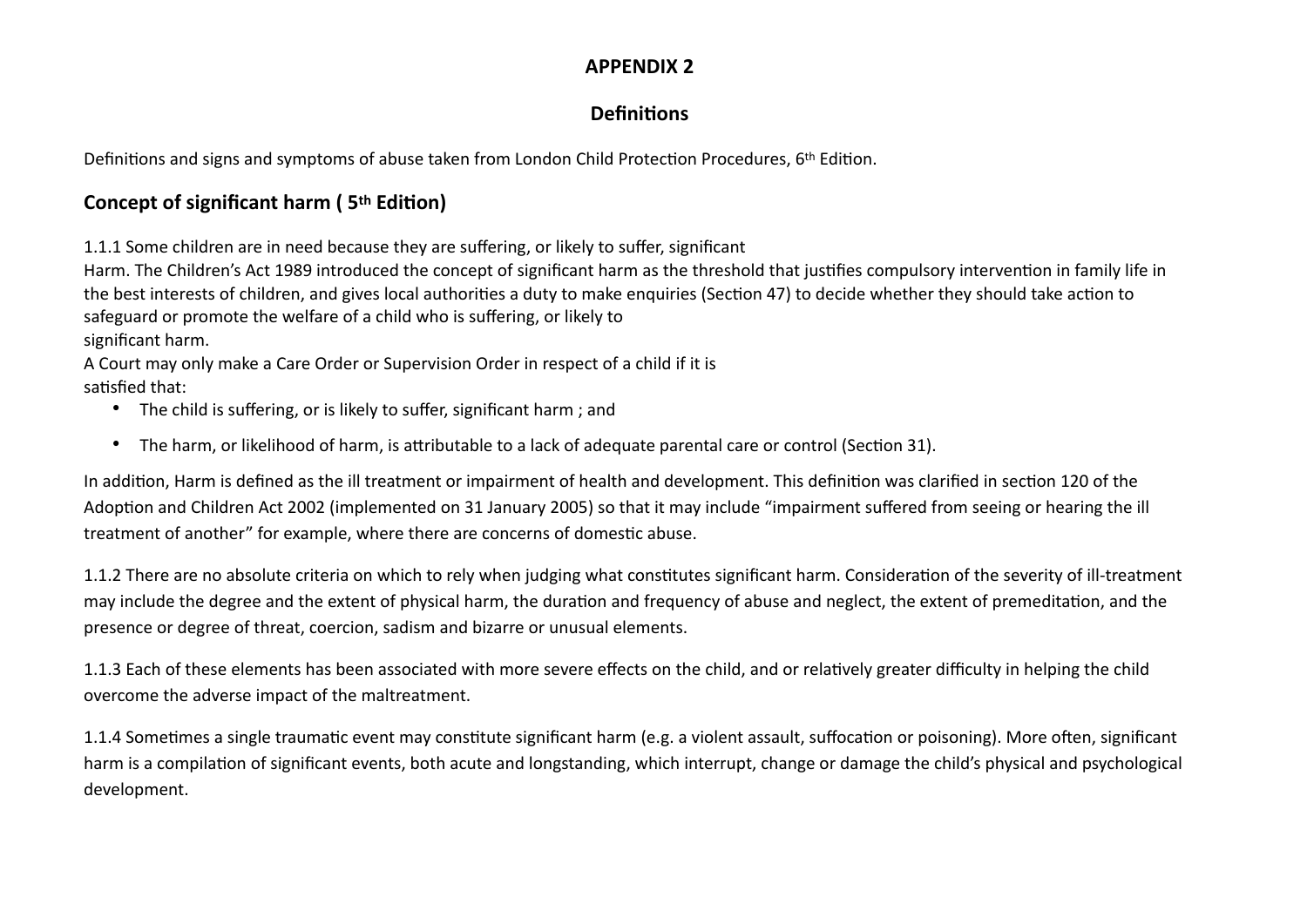1.1.5 Some children live in family and social circumstances where their health and development are neglected. For them it is the corrosiveness of long term neglect, emotional, physical or sexual abuse that causes impairment to the extent of constituting significant harm.

#### **Definitions of child abuse and neglect**

#### **Physical abuse**

1.3.1 Physical abuse may involve hitting, shaking, throwing, poisoning, burning or scalding, drowning, suffocating, or otherwise causing physical harm to a child.

Physical harm may also be caused when a parent fabricates the symptoms of, or deliberately induces, illness in a child.

#### **Emotional abuse**

1.3.2 Emotional abuse is the persistent emotional maltreatment of a child such as to cause severe and persistent effects on the child's emotional development, and may involve:

- Conveying to children that they are worthless or unloved, inadequate, or valued only insofar as they meet the needs of another person;
- Imposing age or developmentally inappropriate expectations on children. These may include interactions that are beyond the child's developmental capability, as well as overprotection and limitation of exploration and learning, or preventing the child participating in normal social interaction;
- Seeing or hearing the ill-treatment of another;
- Serious bullying, causing children frequently to feel frightened or in danger, or the exploitation or corruption of children;
- Exploiting and corrupting children.
- Some level of emotional abuse is involved in all types of maltreatment of a child, though it may occur alone.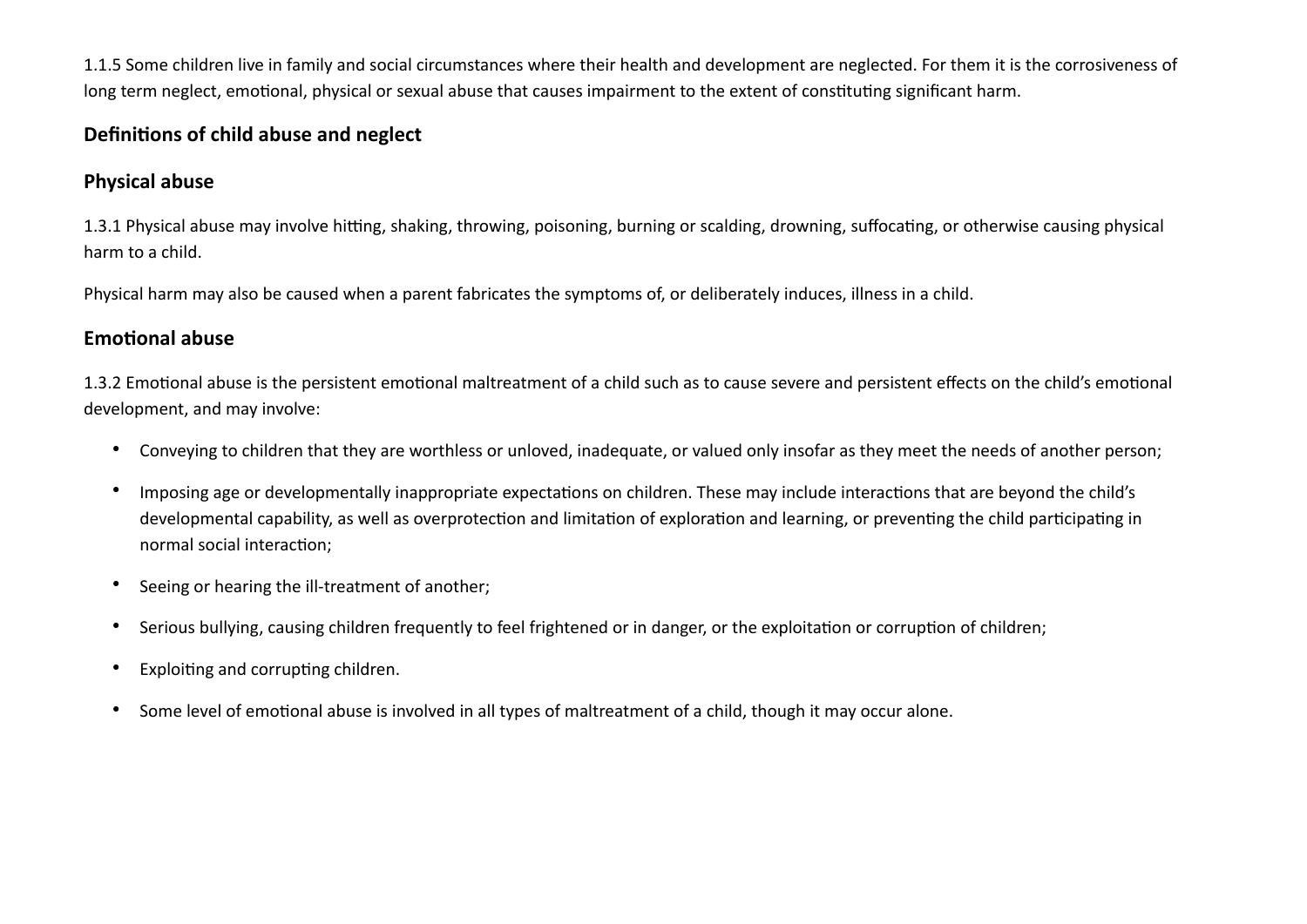#### **Sexual abuse**

1.3.3 Sexual abuse involves forcing or enticing a child or young person to take part in sexual activities, including prostitution, whether or not the child is aware of what is happening. The activities may involve physical contact, including assault by penetrative (e.g. rape, buggery or oral sex) or non-penetrative acts such as masturbation, kissing, rubbing and touching outside of clothing.

1.3.4 Sexual abuse includes non-contact activities, such as involving children in looking at, including online and with mobile phones, or in the production of pornographic materials, watching sexual activities or encouraging children to behave in sexually inappropriate ways or grooming a child in preparation for abuse (including the internet) . Sexual abuse is not solely perpetrated by adult males. Women can also commit acts of sexual abuse as can other children.

1.3.5 Sexual abuse includes abuse of children through sexual exploitation. Penetrative sex where one of the partners is under the age of 16 is illegal, although prosecution of similar age, consenting partners is not usual. However, where a child is under the age of 13 it is classified as rape under s5 Sexual Offences Act 2003.

#### **Neglect**

1.3.6 Neglect is the persistent failure to meet a child's basic physical and / or psychological needs, likely to result in the serious impairment of the child's health or development.

1.3.7 Neglect may occur during pregnancy as a result of maternal substance abuse, maternal mental ill health or learning difficulties or a cluster of such issues. Where there is domestic abuse and violence towards a carer, the needs of the child may be neglected.

1.3.8 Once a child is born, neglect may involve a parent failing to:

- Provide adequate food, clothing and shelter (including exclusion from home or abandonment);
- Protect a child from physical and emotional harm or danger;
- Ensure adequate supervision (including the use of inadequate care-givers);
- Ensure access to appropriate medical care or treatment.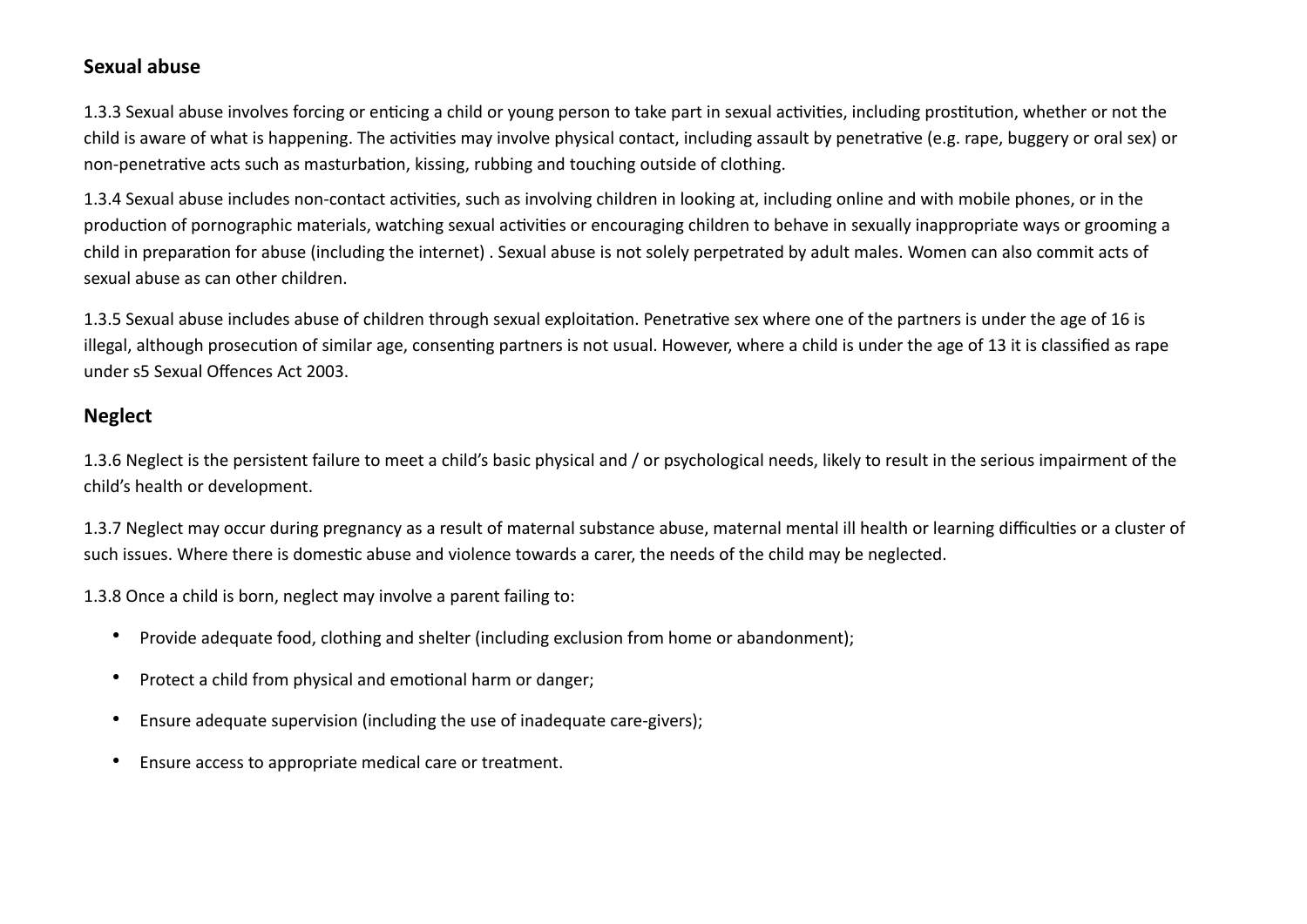1. It may also include neglect of, or unresponsiveness to, a child's basic emotional needs.

1.3.10 Included in the four categories of child abuse and neglect above, are a number of factors relating to the behaviour of the parents and carers which have significant impact on children such as domestic violence. Research analysing Serious Case Reviews has demonstrated a significant prevalence of domestic abuse in the history of families with children who are the subject of child protection plans. Children can be affected by seeing , hearing and living with domestic violence and abuse as well as being caught up in any incidents directly , whether to protect someone or as a target. It should also be noted that the age group of 16 and 17 year olds have been found in recent studies to be increasingly affected by domestic violence in their peer relationships.

## **4.3 Recognition of abuse and neglect**

4.3.1 The factors described below are frequently found in cases of child abuse or neglect. Their presence is not proof that abuse has occurred, but:

- Must be regarded as indicators of the possibility of significant harm;
- Indicates a need for careful assessment and discussion with the agency's nominated child protection person;
- May require consultation with and/or referral to the LA children's social care and / or the police.

4.3.2 The absence of such indicators does not mean that abuse or neglect has not occurred.

4.3.3 In an abusive relationship the child may:

- Appear frightened of the parent;
- Act in a way that is inappropriate to their age and development.

4.3.4 The parent may:

- Persistently avoid routine child health services and/or treatment when the child is ill;
- Have unrealistic expectations of the child;
- Frequently complain about / to the child and may fail to provide attention or praise (high criticism / low warmth environment);
- Be absent or leave the child with inappropriate carers;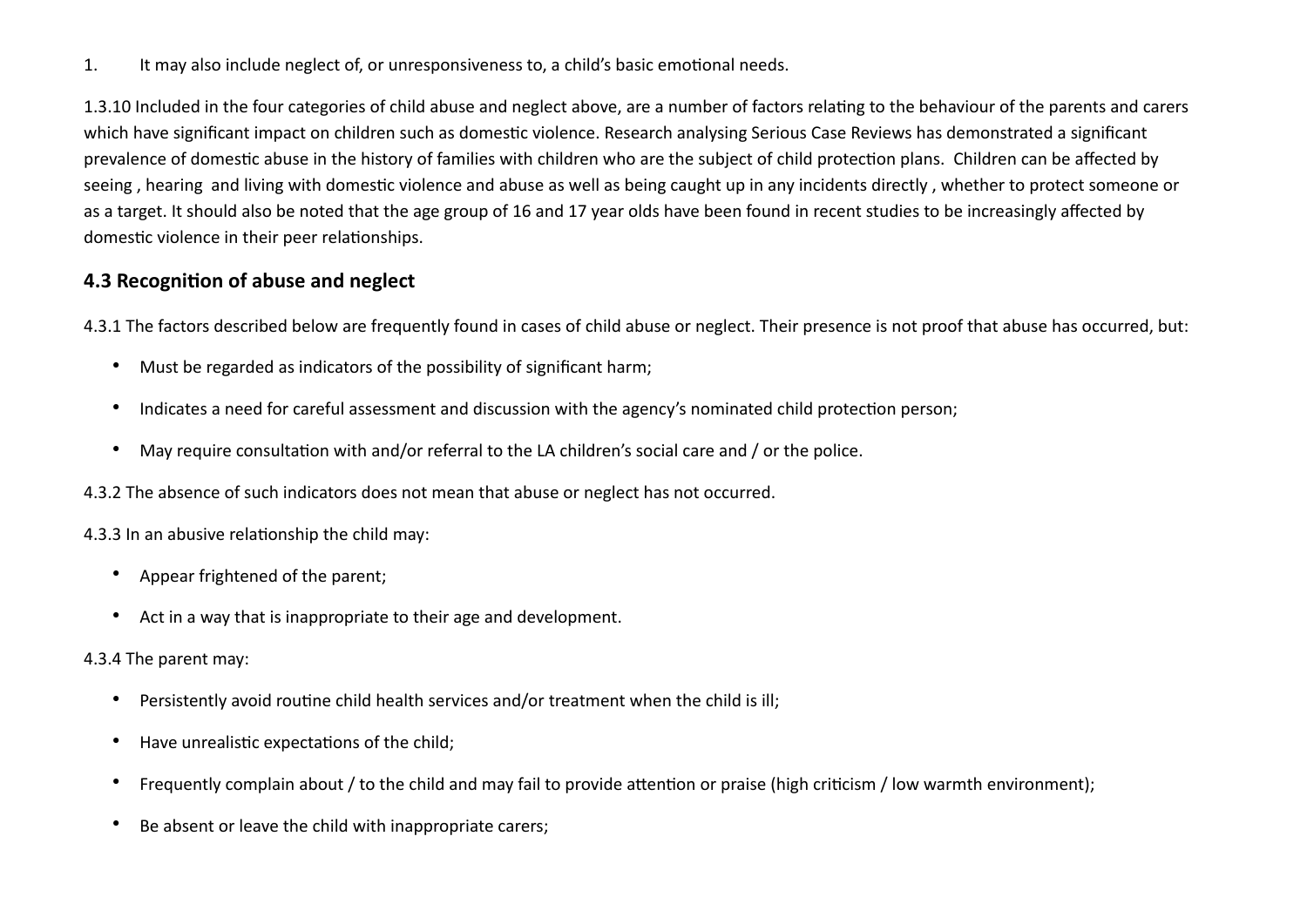- Have mental health problems which they do not appear to be managing;
- Be misusing substances;
- Persistently refuse to allow access on home visits;
- Persistently avoid contact with services or delay the start or continuation of treatment;
- Be involved in domestic violence;
- Fail to ensure the child receives an appropriate education.

4.3.5 Professionals should be aware of the potential risk of harm to children when individuals (adults or children), previously known or suspected to have abused children, move into the household.

#### **Recognising physical abuse**

4.3.6 The following are often regarded as indicators of concern:

- An explanation which is inconsistent with an injury;
- Several different explanations provided for an injury;
- Unexplained delay in seeking treatment;
- The parent/s are uninterested or undisturbed by an accident or injury;
- Parents are absent without good reason when their child is presented for treatment;
- Repeated presentation of minor injuries (which may represent a 'cry for help' and if ignored could lead to a more serious injury);
- Frequent use of different doctors and accident and emergency departments;
- Reluctance to give information or mention previous injuries.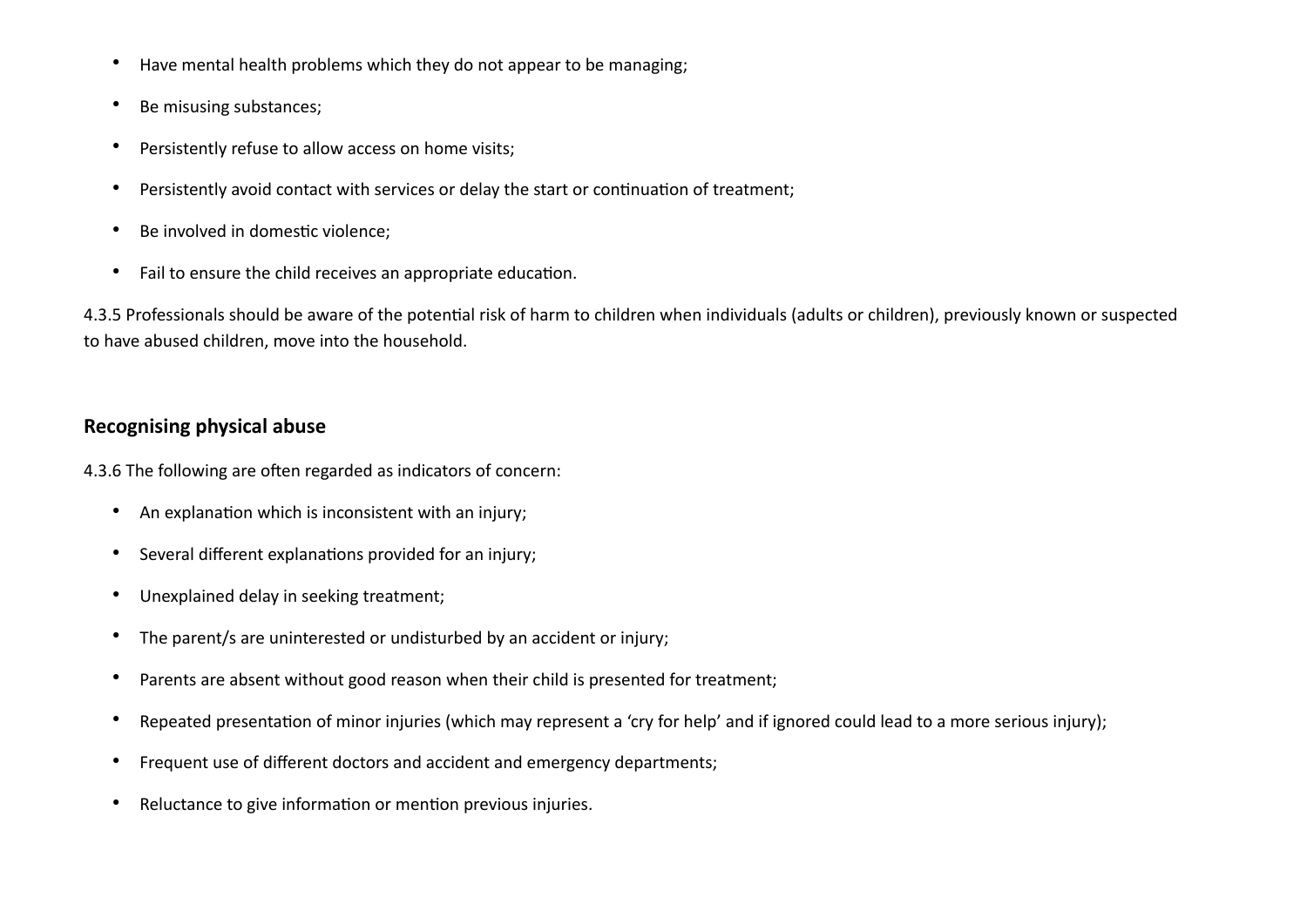#### **Bruising**

4.3.7 Children can have accidental bruising, but the following must be considered as indicators of harm unless there is evidence or an adequate explanation provided. Only a paediatric view around such explanations will be sufficient to dispel concerns listed below:

- Any bruising to a pre-crawling or pre-walking baby;
- Bruising in or around the mouth, particularly in small babies which may indicate force feeding;
- Two simultaneous bruised eyes, without bruising to the forehead, (rarely accidental, though a single bruised eye can be accidental or abusive);
- Repeated or multiple bruising on the head or on sites unlikely to be injured accidentally;
- Variation in colour possibly indicating injuries caused at different times;
- The outline of an object used (e.g. belt marks, hand prints or a hair brush);
- Bruising or tears around, or behind, the earlobe/s indicating injury by pulling or twisting;
- Bruising around the face;
- Grasp marks on small children;
- Bruising on the arms, buttocks and thighs may be an indicator of sexual abuse.
- Bite marks

4.3.8 Bite marks can leave clear impressions of the teeth. Human bite marks are oval or crescent shaped. Those over 3cm in diameter are more likely to have been caused by an adult or older child.

4.3.9 A medical opinion should be sought where there is any doubt over the origin of the bite.

## **Burns and scalds**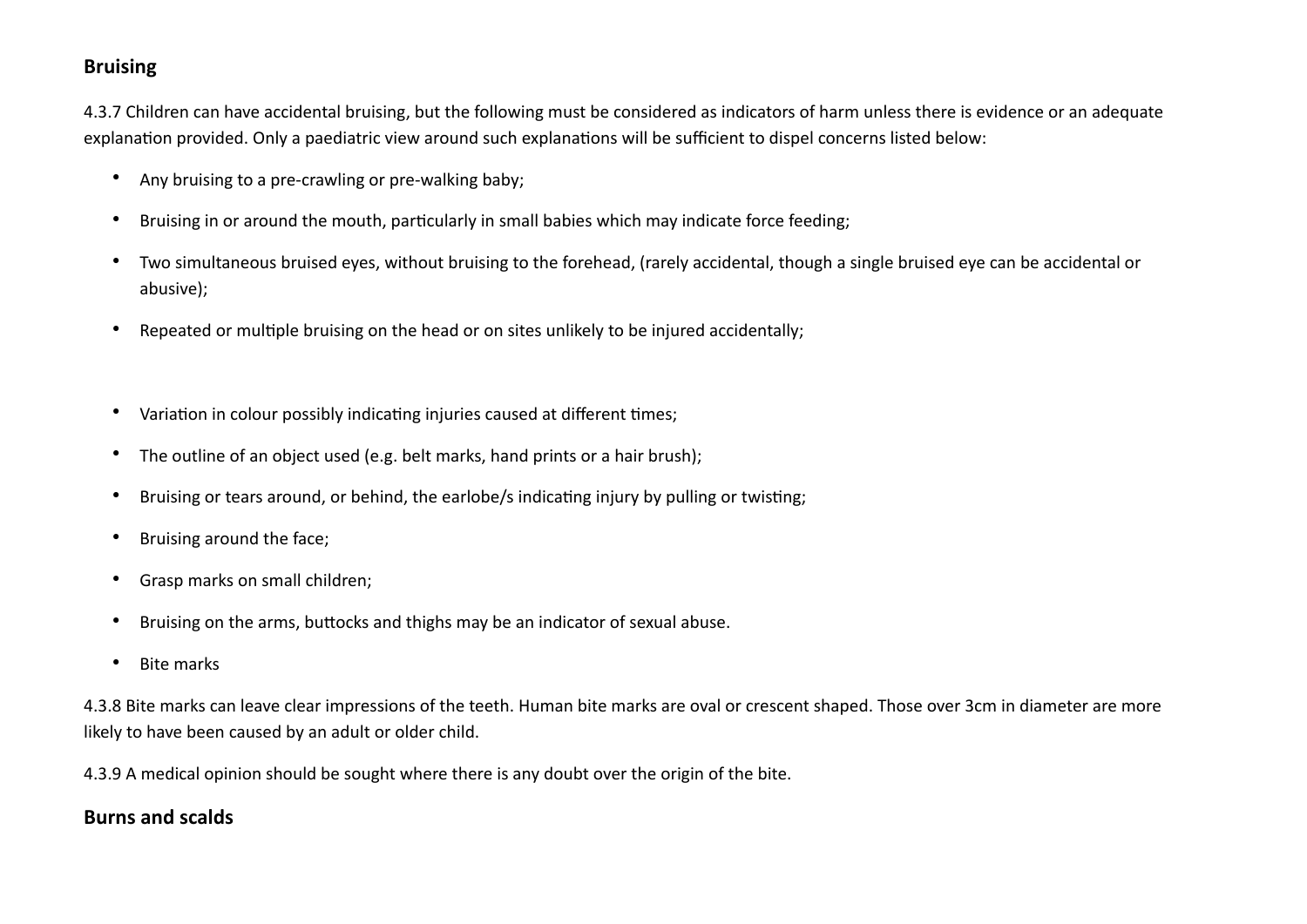4.3.10 it can be difficult to distinguish between accidental and non- accidental burns and scalds, and will always require experienced medical opinion. Any burn with a clear outline may be suspicious, e.g.:

- Circular burns from cigarettes (but may be friction burns if along the bony protuberance of the spine);
- Linear burns from hot metal rods or electrical fire elements;
- Burns of uniform depth over a large area;
- Scalds that have a line indicating immersion or poured liquid (a child getting into hot water of its own accord will struggle to get out and cause splash marks);
- Old scars indicating previous burns / scalds which did not have appropriate treatment or adequate explanation.

4.3.11 Scalds to the buttocks of a small child, particularly in the absence of burns to the feet, are indicative of dipping into a hot liquid or bath.

#### **Fractures**

4.3.12 Fractures may cause pain, swelling and discolouration over a bone or joint, and loss of function in the limb or joint.

4.3.13 Non-mobile children rarely sustain fractures.

4.3.14 There are grounds for concern if:

- The history provided is vague, non-existent or inconsistent with the fracture type;
- There are associated old fractures;
- Medical attention is sought after a period of delay when the fracture has caused symptoms such as swelling, pain or loss of movement;
- There is an unexplained fracture in the first year of life.
- Scars

4.3.15 A large number of scars or scars of different sizes or ages, or on different parts of the body, may suggest abuse.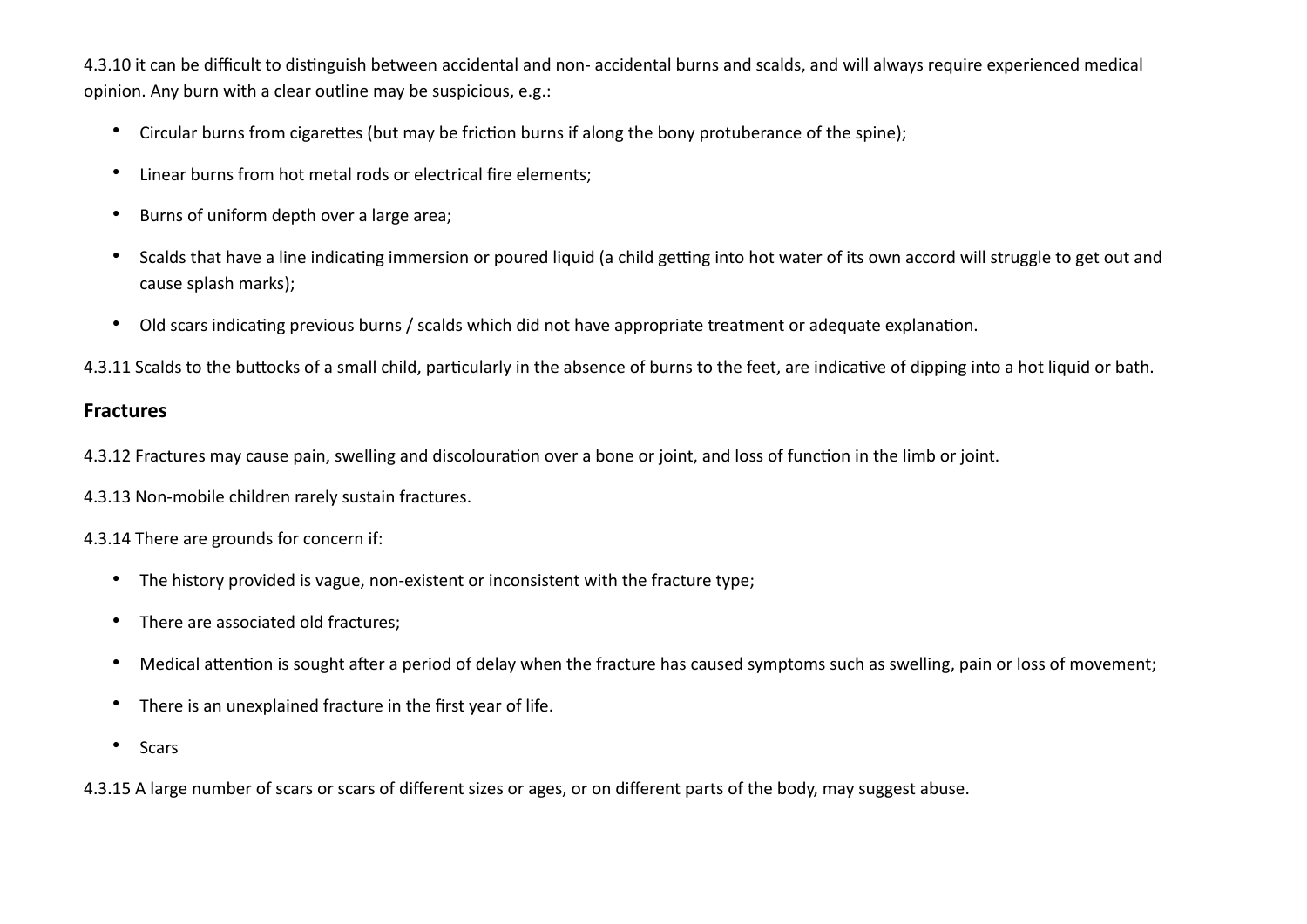#### **Recognising emotional abuse**

4.3.16 Emotional abuse may be difficult to recognise, as the signs are usually behavioural rather than physical.

4.3.17 The indicators of emotional abuse are often also associated with other forms of abuse. Professionals should therefore be aware that emotional abuse might also indicate the presence of other kinds of abuse.

4.3.18 The following may be indicators of emotional abuse:

- Developmental delay;
- Abnormal attachment between a child and parent (e.g. anxious, indiscriminate or no attachment);
- Indiscriminate attachment or failure to attach;
- Aggressive behaviour towards others;
- Appeasing behaviour towards others;
- Scapegoated within the family;
- Frozen watchfulness, particularly in pre-school children;
- Low self esteem and lack of confidence;
- Withdrawn or seen as a 'loner' difficulty relating to others.

#### **Recognising sexual abuse**

4.3.19 Sexual abuse can be very difficult to recognise and reporting sexual abuse can be an extremely traumatic experience for a child. Therefore both identification and disclosure rates are deceptively low.

4.3.20 Boys and girls of all ages may be sexually abused and are frequently scared to say anything due to guilt and / or fear. According to a recent study36 three-quarters (72%) of sexually abused children did not tell anyone about the abuse at the time. Twenty-seven percent of the children told someone later, and around a third (31%) still had not told anyone about their experience/s by early adulthood.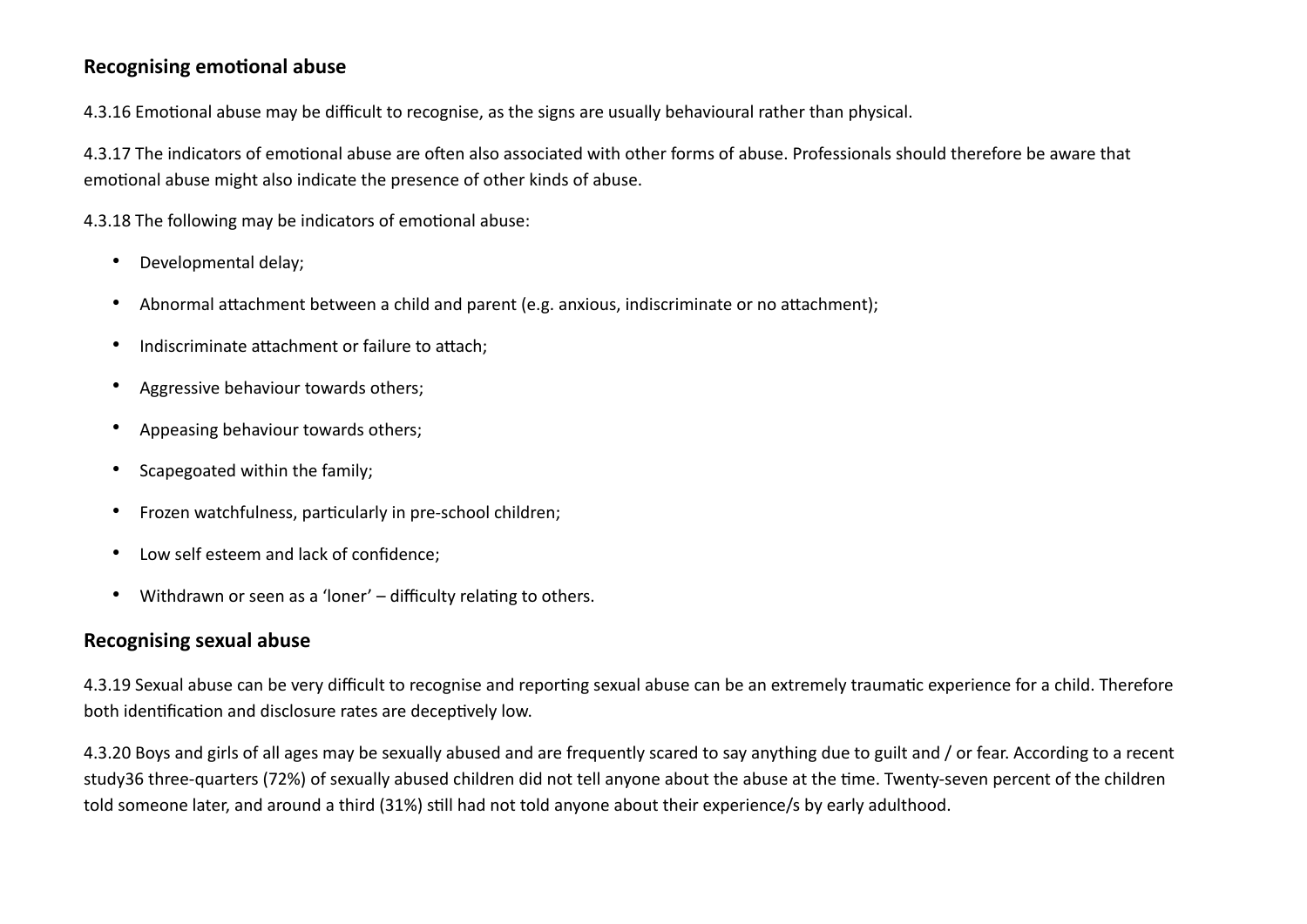4.3.21 If a child makes an allegation of sexual abuse, it is very important that they are taken seriously. Allegations can often initially be indirect as the child tests the professional's response. There may be no physical signs and indications are likely to be emotional / behavioural.

4.3.22 Behavioural indicators which may help professionals identify child sexual abuse include:

- Inappropriate sexualised conduct;
- Sexually explicit behaviour, play or conversation, inappropriate to the child's age;
- Contact or non-contact sexually harmful behaviour;
- Continual and inappropriate or excessive masturbation;
- Self-harm (including eating disorder), self-mutilation and suicide attempts;
- Involvement in sexual exploitation or indiscriminate choice of sexual partners;
- An anxious unwillingness to remove clothes for e.g. sports events (but this may be related to cultural norms or physical difficulties).

4.3.23 Physical indicators associated with child sexual abuse include:

- Pain or itching of genital area;
- Blood on underclothes;
- Pregnancy in a child;
- Physical symptoms such as injuries to the genital or anal area, bruising to buttocks, abdomen and thighs, sexually transmitted disease, presence of semen on vagina, anus, external genitalia or clothing.

4.3.24 Sex offenders have no common profile, and it is important for professionals to avoid attaching any significance to stereotypes around their background or behaviour. While media interest often focuses on 'stranger danger', research indicates that as much as 80 per cent of sexual offending occurs in the context of a known relationship, either family, acquaintance or colleague.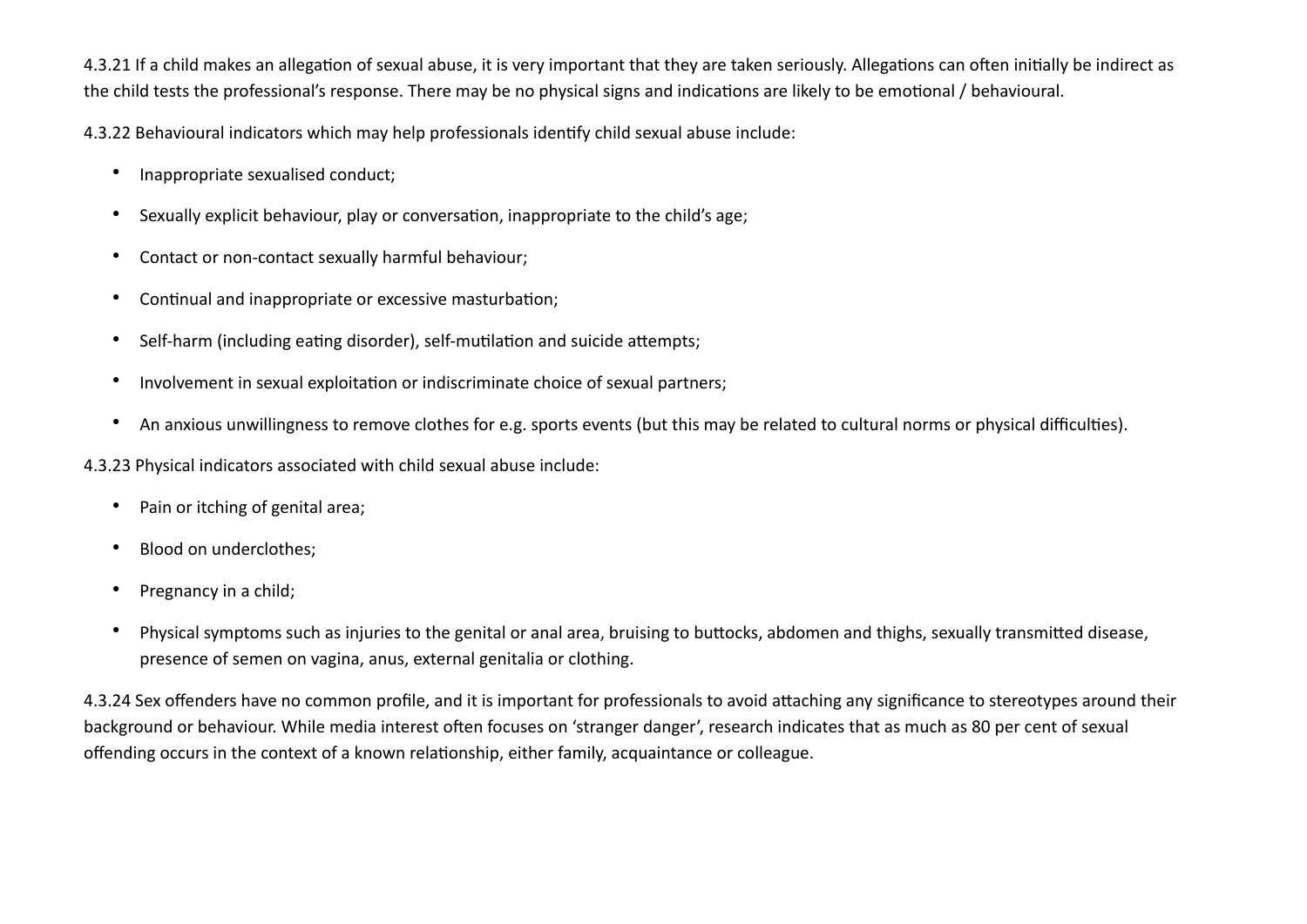**Recognising neglect** 4.3.25 It is rare that an isolated incident will lead to agencies becoming involved with a neglectful family. Evidence of neglect is built up over a period of time. Professionals should therefore compile a chronology and discuss concerns with any other agencies which may be involved with the family, to establish whether seemingly minor incidents are in fact part of a wider pattern of neglectful parenting.

4.3.26 When working in areas where poverty and deprivation are commonplace professionals may become desensitised to some of the indicators of neglect. These include:

- Failure by parents or carers to meet essential physical needs (e.g. adequate or appropriate food, clothes, warmth, hygiene and medical or dental care);
- Failure by parents or carers to meet essential emotional needs (e.g. to feel loved and valued, to live in a safe, predictable home environment);
- A child seen to be listless, apathetic and unresponsive with no apparent medical cause;
- Failure of child to grow within normal expected pattern, with accompanying weight loss;
- Child thrives away from home environment;
- Child frequently absent from school;
- Child left with inappropriate carers (e.g. too young, complete strangers);
- Child left with adults who are intoxicated or violent;
- Child abandoned or left alone for excessive periods.
- 4.3.27 Disabled children and young people can be particularly vulnerable to neglect 4.3.28 although neglect can be perpetrated consciously as an abusive act by a parent, it is rarely an act of deliberate cruelty. Neglect is usually defined as an omission of care by the child's parent, often due to one or more unmet needs of their own. These could include domestic violence (see section 5.11), mental health issues (see section 5.29), learning disabilities (see section 5.30), substance misuse (see section 5.31), or social isolation / exclusion (see section 5.1.1 to 5.1.4), this list is not exhaustive.

While offering support and services to these parents, it is crucial that professionals maintain a clear focus on the needs of the child.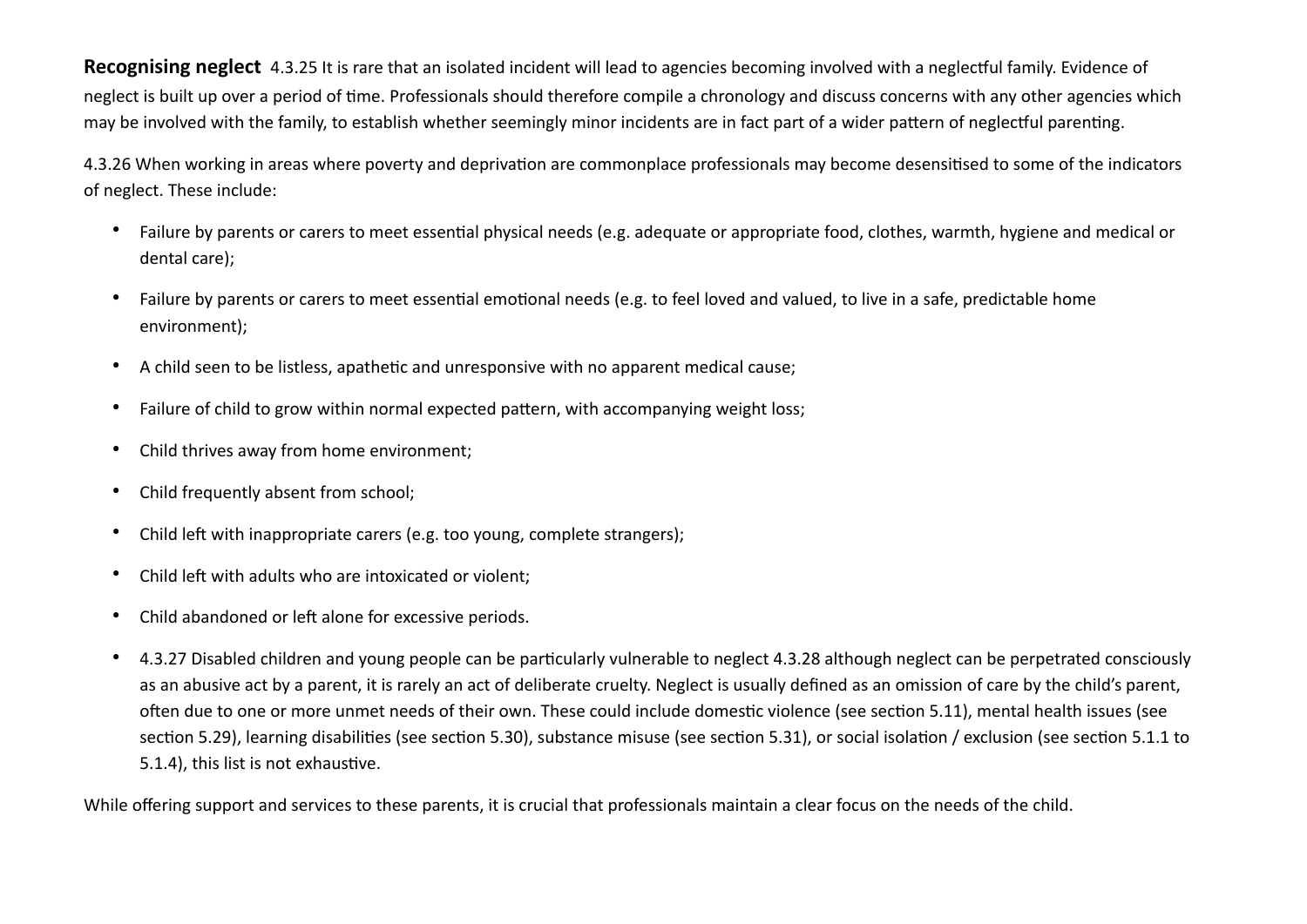#### **APPENDIX 3**

#### **OTHER FORMS OF ABUSE**

#### **Child Sexual Exploitation (CSE)**

Definition

Sexual exploitation of children and young people under 18 involves exploitative situations, contexts and relationships where young people (or a third person or persons) receive 'something' (e.g. food, accommodation, drugs, alcohol, cigarettes, affection, gifts, money) as a result of them performing, and/or another or others performing on them, sexual activities. Child sexual exploitation can occur through the use of technology without the child's immediate recognition; for example being persuaded to post sexual images on the Internet/mobile phones without immediate payment or gain. In all cases, those exploiting the child/young person have power over them by virtue of their age, gender, intellect, physical strength and/or economic or other resources. Violence, coercion and intimidation are common, involvement in exploitative relationships being characterised in the main by the child or young person's limited availability of choice resulting from their social/economic and/or emotional vulnerability.

Sexual exploitation results in children and young people suffering harm, and causes significant damage to their physical and mental health. Some young people may be supported to recover whilst others may suffer serious life-long impairments.

Factors which may lead to vulnerability to Child Sexual Exploitation

Evidence available points to several factors that can increase a child's vulnerability to being sexually exploited. The following are typical vulnerabilities in children prior to abuse:

- Living in a chaotic or dysfunctional household (including parental substance use, domestic violence, parental mental health issues, parental criminality)
- History of abuse (including familial child sexual abuse, risk of forced marriage, risk of 'honour'-based violence, physical and emotional abuse and neglect)
- Recent bereavement or loss
- Gang association either through relatives, peers or intimate relationships (in cases of gang-associated CSE only)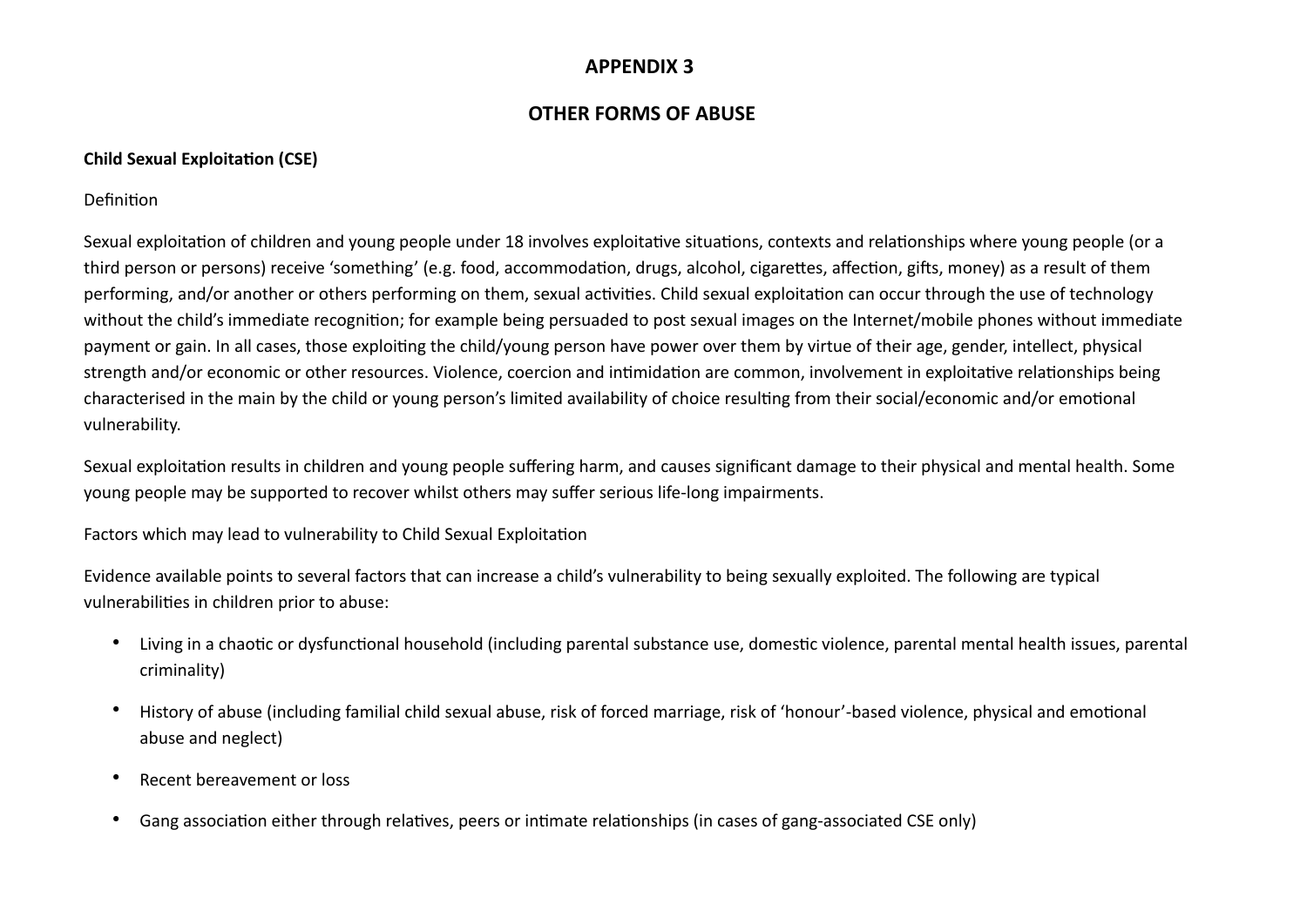• Attending school with young people who are sexually exploited

- Learning disabilities
- Unsure about their sexual orientation or unable to disclose sexual orientation to their families
- Friends with young people who are sexually exploited
- Homeless
- Lacking friends from the same age group
- Living in a gang neighbourhood
- Living in residential care
- Living in hostel, bed and breakfast accommodation or a foyer
- Low self-esteem or self-confidence
- Young carer

The following signs and behaviour are generally seen in children who are already being sexually exploited:

- Missing from home or care
- Physical injuries
- Drug or alcohol misuse
- Involvement in offending
- Repeat sexually-transmitted infections, pregnancy and terminations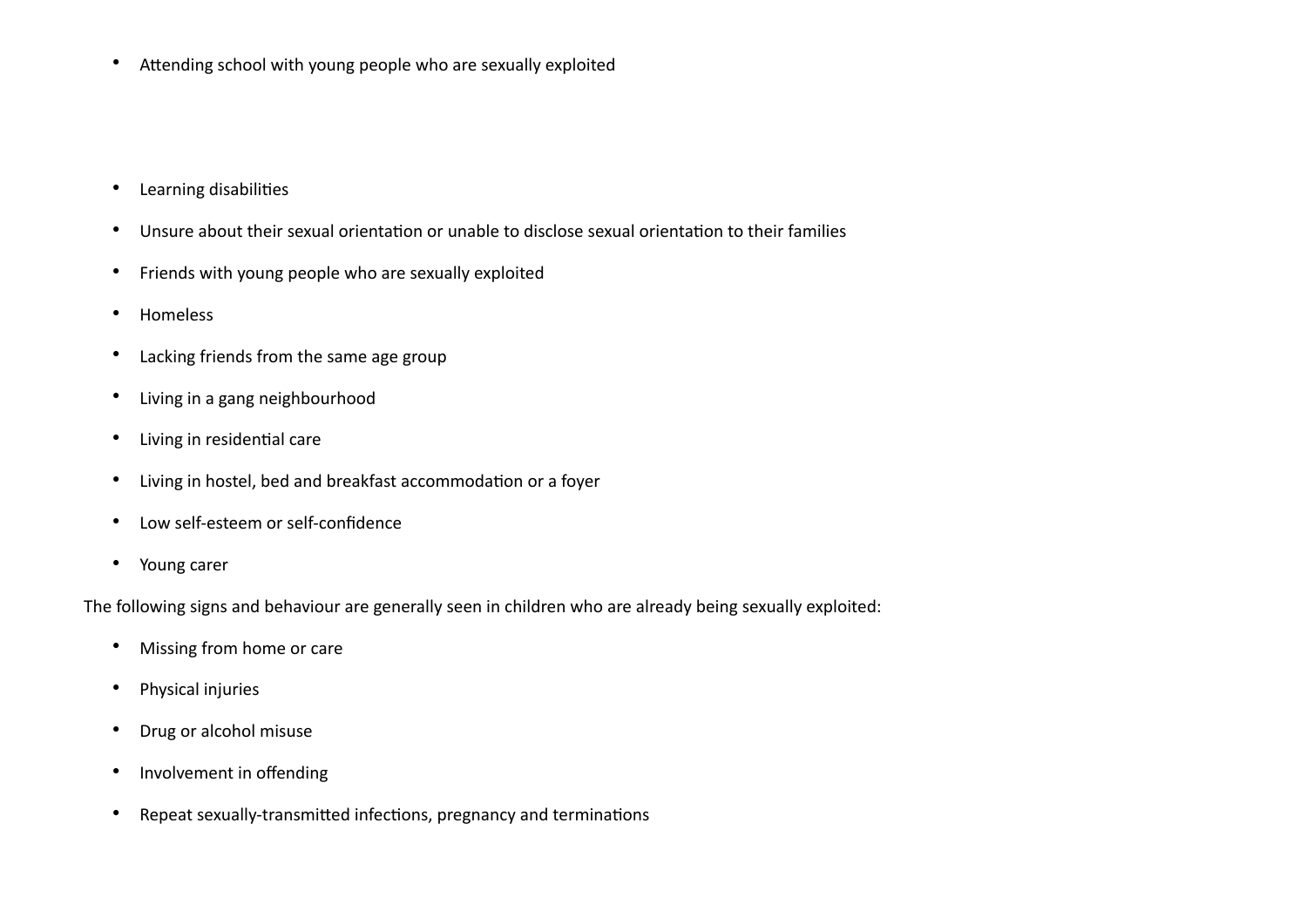- Absent from school
- Evidence of sexual bullying and/or vulnerability through the internet and/or social networking sites
- Estranged from their family
- Receipt of gifts from unknown sources
- Recruiting others into exploitative situations
- Poor mental health
- Self-harm
- Thoughts of or attempts at suicide

 What to do if you suspect CSE .Evidence shows that any child displaying several vulnerabilities from the above lists should be considered to be at high risk of sexual exploitation. If you identify a child who you consider to be suffering from or at high risk of CSE, it is important that the Designated Safeguarding Lead in school is informed so that they can take the appropriate action.

**Extremism** Definition: Extremism is defined by the Government in the Prevent Strategy as:

"Vocal or active opposition to fundamental British values, including democracy, the rule of law, individual liberty and mutual respect and tolerance of different faiths and beliefs. We also include in our definition of extremism calls for the death of members of our armed forces, whether in this country or overseas."

Extremism is defined by the Crown Prosecution Service as:

The demonstration of unacceptable behaviour by using any means or medium to express views which:

• Encourage, justify or glorify terrorist violence in furtherance of particular beliefs;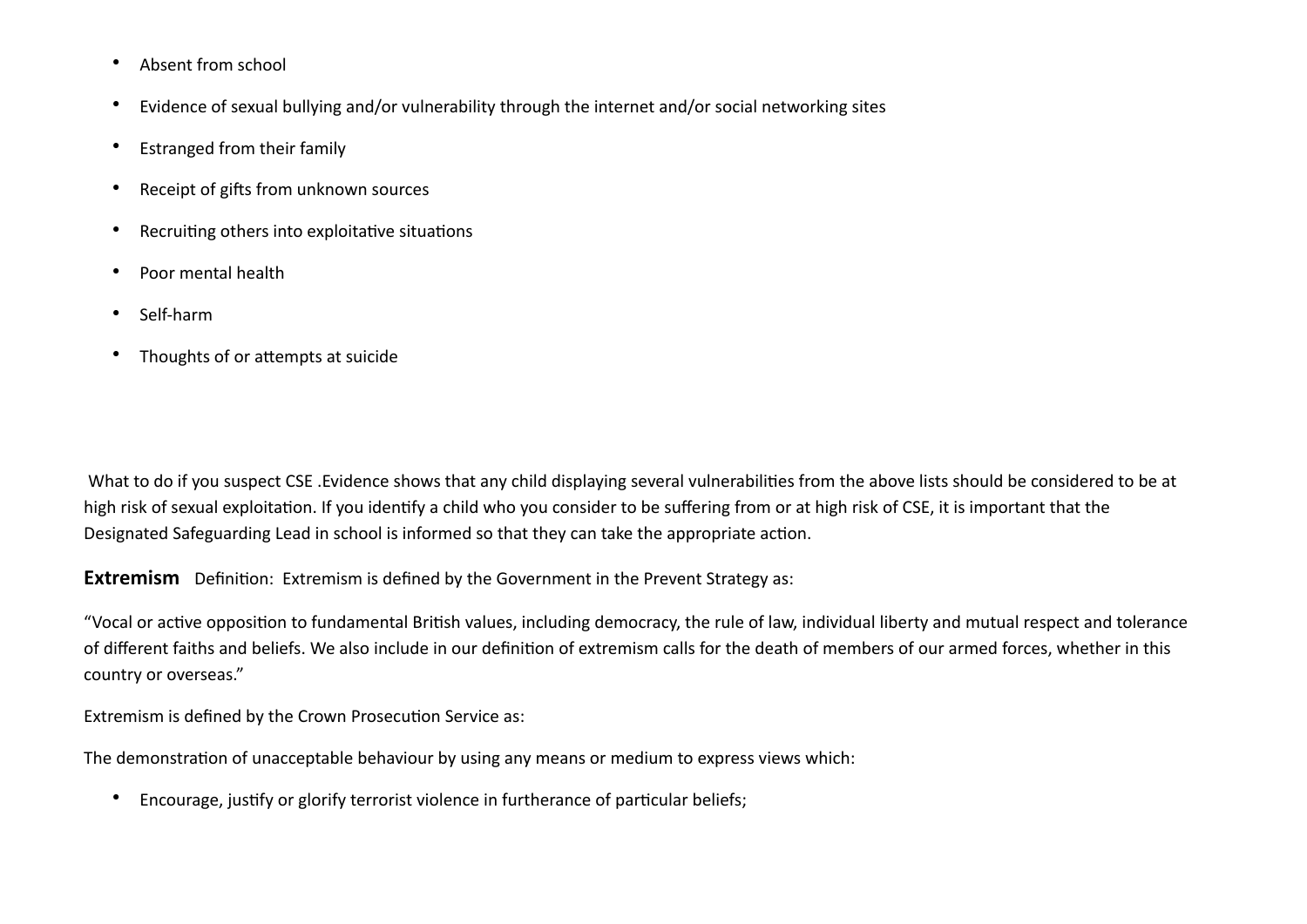- Seek to provoke others to terrorist acts;
- Encourage other serious criminal activity or seek to provoke others to serious criminal acts; or
- Foster hatred which might lead to inter-community violence in the UK.

Indicators of vulnerability to extremism or radicalisation

There is no such thing as a "typical extremist": those who become involved in extremist actions come from a range of backgrounds and experiences, and most individuals, even those who hold radical views, do not become involved in violent extremist activity.

Pupils may become susceptible to radicalisation through a range of social, personal and environmental factors – it is known that violent extremists exploit vulnerabilities in individuals to drive a wedge between them and their families and communities. It is vital that school staff are able to recognise those vulnerabilities.

Indicators of vulnerability include:

• Identity Crisis – the student / pupil is distanced from their cultural / religious heritage and experiences discomfort about their place in society;

Personal Crisis – the student / pupil may be experiencing family tensions; a sense of isolation; and low self-esteem; they may have dissociated from their existing friendship group and become involved with a new and different group of friends; they may be searching for answers to questions about identity, faith and belonging;

- Personal Circumstances migration; local community tensions; and events affecting the student / pupil's country or region of origin may contribute to a sense of grievance that is triggered by personal experience of racism or discrimination or aspects of Government policy;
- Unmet Aspirations the student / pupil may have perceptions of injustice; a feeling of failure; rejection of civic life;
- Experiences of Criminality which may include involvement with criminal groups, imprisonment, and poor resettlement / reintegration;
- Special Educational Need students / pupils may experience difficulties with social interaction, empathy with others, understanding the consequences of their actions and awareness of the motivations of others.

However, this list is not exhaustive, nor does it mean that all young people experiencing the above are at risk of radicalisation for the purposes of violent extremism.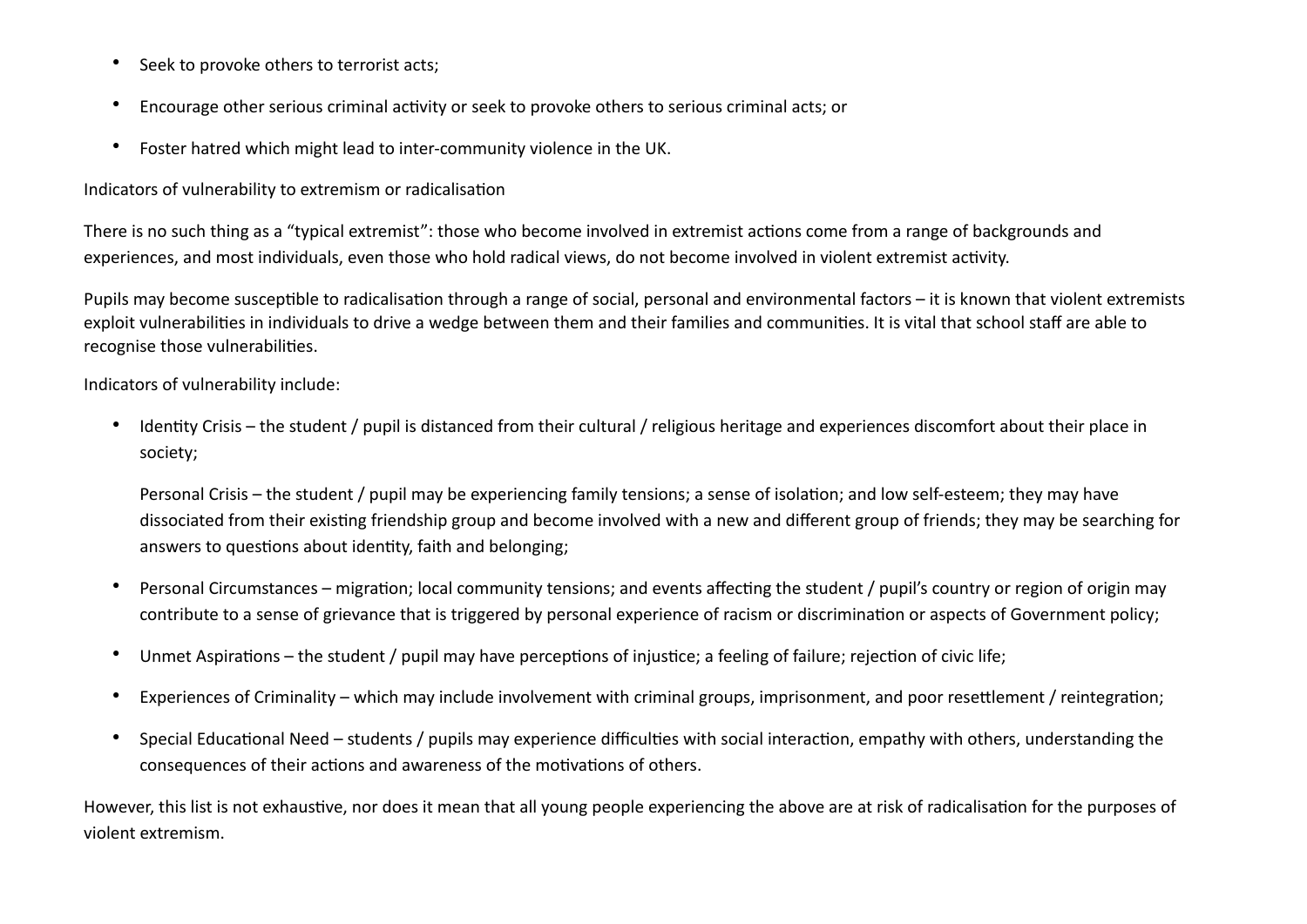More critical risk factors could include:

- Being in contact with extremist recruiters;
- Accessing violent extremist websites, especially those with a social networking element;
- Possessing or accessing violent extremist literature;
- Using extremist narratives and a global ideology to explain personal disadvantage;
- Justifying the use of violence to solve societal issues;
- Joining or seeking to join extremist organisations; and
- Significant changes to appearance and / or behaviour;
- Experiencing a high level of social isolation resulting in issues of identity crisis and / or personal crisis.

What to do if you suspect extremism/radicalisation - If you have a concern about a particular pupil you should follow the school's normal safeguarding procedures, including discussing with the school's designated safeguarding lead. You can also contact your local police force or dial 101 (the non-emergency number). They can talk to you in confidence about your concerns and help you gain access to support and advice. The Department for Education has dedicated a telephone helpline (020 7340 7264) to enable staff and governors to raise concerns relating to extremism directly. Concerns can also be raised by email to counter.extremism@education.gsi.gov.uk. Please note that the helpline is not intended for use in emergency situations, such as a child being at immediate risk of harm or a security incident, in which case the normal emergency procedures should be followed.

#### **APPENDIX 4**

#### **Eight Golden Rules for Information Sharing**

1) Remember that the Data Protection Act is not a barrier to sharing information but provides a framework to ensure that personal information about living persons is shared appropriately.